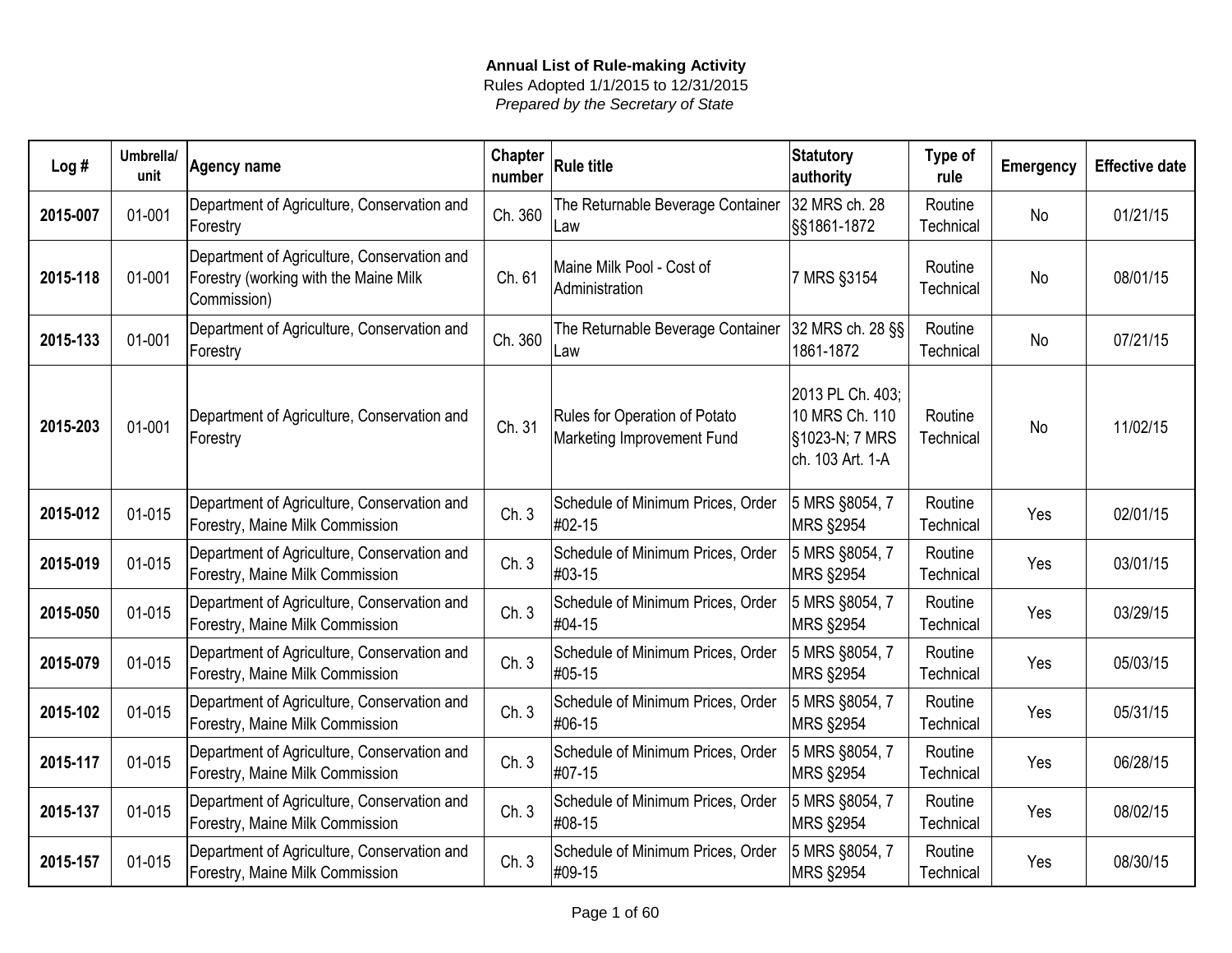| Log#     | Umbrella/<br>unit | Agency name                                                                                       | <b>Chapter</b><br>number | <b>Rule title</b>                                                                                                        | <b>Statutory</b><br>authority                 | Type of<br>rule      | <b>Emergency</b> | <b>Effective date</b> |
|----------|-------------------|---------------------------------------------------------------------------------------------------|--------------------------|--------------------------------------------------------------------------------------------------------------------------|-----------------------------------------------|----------------------|------------------|-----------------------|
| 2015-177 | 01-015            | Department of Agriculture, Conservation and<br>Forestry, Maine Milk Commission                    | Ch.3                     | Schedule of Minimum Prices, Order<br>#10-15                                                                              | 5 MRS §8054, 7<br>MRS §2954                   | Routine<br>Technical | Yes              | 10/04/15              |
| 2015-200 | 01-015            | Department of Agriculture, Conservation and<br>Forestry, Maine Milk Commission                    | Ch.3                     | Schedule of Minimum Prices, Order<br>#11-15                                                                              | 5 MRS §8054, 7<br>MRS §2954                   | Routine<br>Technical | Yes              | 11/01/15              |
| 2015-229 | 01-015            | Department of Agriculture, Conservation and<br>Forestry, Maine Milk Commission                    | Ch.3                     | Schedule of Minimum Prices, Order<br>#12-15                                                                              | 5 MRS §8054, 7<br><b>MRS §2954</b>            | Routine<br>Technical | Yes              | 11/29/15              |
| 2015-254 | 01-015            | Department of Agriculture, Conservation and<br>Forestry, Maine Milk Commission                    | Ch. 29                   | <b>Dealer Margins</b>                                                                                                    | 7 MRS §2954                                   | Routine<br>Technical | No               | 12/26/15              |
| 2015-260 | 01-015            | Department of Agriculture, Conservation and<br>Forestry, Maine Milk Commission                    | Ch.3                     | Ch. 3, Schedule of Minimum Prices,<br>Order #01-16                                                                       | 5 MRS §8054, 7<br><b>MRS §2954</b>            | Routine<br>Technical | Yes              | 01/03/16              |
| 2015-090 | 01-017            | Department of Agriculture, Conservation and<br>Forestry, Maine State Harness Racing<br>Commission | Ch. 17                   | <b>Rule Violations; Penalties</b>                                                                                        | 8 MRS §§ 263-A,<br>268, 279-A, B              | Routine<br>Technical | <b>No</b>        | 05/18/15              |
| 2015-259 | 01-017            | Department of Agriculture, Conservation and<br>Forestry, Maine State Harness Racing<br>Commission | Ch. 9                    | Ch. 9, Sire Stakes: Section 5, Purse<br>Structure, Sub-section 2                                                         | 8 MRS §§ 263-A;<br>268; 279-A, 279-<br>B, 281 | Routine<br>Technical | <b>No</b>        | 12/26/15              |
| 2015-075 | 01-026            | Department of Agriculture, Conservation and<br>Forestry, Board of Pesticides Control              | Ch. 22                   | Standards for Outdoor Application of<br>Pesticides by Posered Equipment in<br>Order to Minimize Off-Target<br>Deposition | 7 MRS §610(2),<br>22 MRS §1471-M              | Major<br>Substantive | <b>No</b>        | 05/24/15              |
| 2015-076 | 01-026            | Department of Agriculture, Conservation and<br>Forestry, Board of Pesticides Control              | Ch. 28                   | Notification Provisions for Outdoor<br><b>Pesticide Applications</b>                                                     | 22 MRS §1471-<br>M(2)(D)                      | Major<br>Substantive | <b>No</b>        | 05/24/15              |
| 2015-168 | 01-026            | Department of Agriculture, Conservation and<br>Forestry, Board of Pesticides Control              | Ch. 31                   | Certification and Licensing<br>Provisions / Commercial Applicators                                                       | 22 MRS §1471-D                                | Routine<br>Technical | <b>No</b>        | 09/23/15              |
| 2015-169 | 01-026            | Department of Agriculture, Conservation and<br>Forestry, Board of Pesticides Control              | Ch. 34                   | Certification and Licensing<br>Provisions / Pesticide Dealers                                                            | 22 MRS §1471-D                                | Routine<br>Technical | <b>No</b>        | 09/23/15              |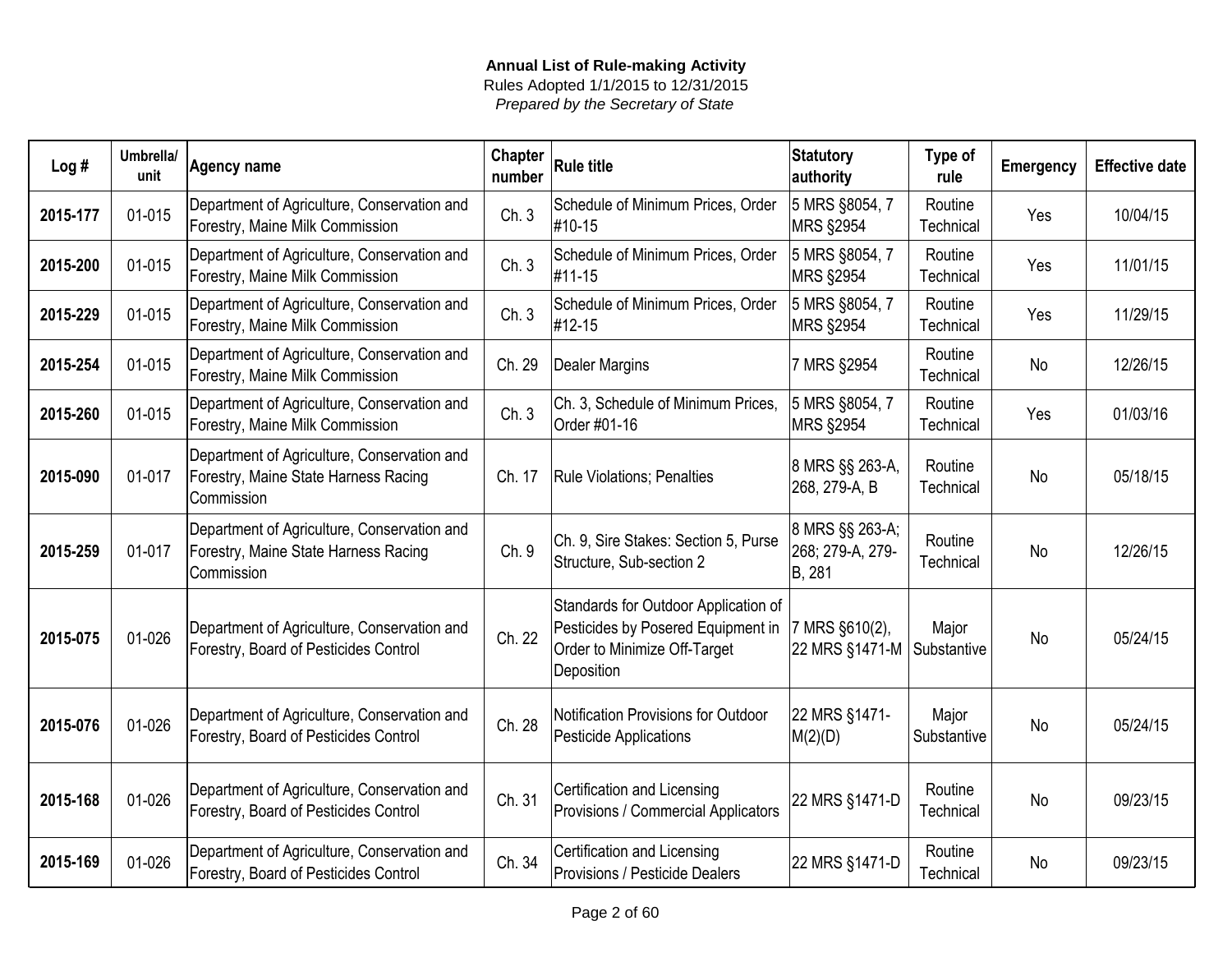| Log#     | Umbrella/<br>unit | Agency name                                                                                                                  | Chapter<br>number | <b>Rule title</b>                                                                                                                                                                                                                  | Statutory<br>authority                                                                            | Type of<br>rule      | Emergency | <b>Effective date</b> |
|----------|-------------------|------------------------------------------------------------------------------------------------------------------------------|-------------------|------------------------------------------------------------------------------------------------------------------------------------------------------------------------------------------------------------------------------------|---------------------------------------------------------------------------------------------------|----------------------|-----------|-----------------------|
| 2015-170 | 01-026            | Department of Agriculture, Conservation and<br>Forestry, Board of Pesticides Control                                         | Ch. 35            | Certification and Licensing<br>Provisions / Spray Contracting Firms                                                                                                                                                                | 22 MRS §1471-D                                                                                    | Routine<br>Technical | <b>No</b> | 09/23/15              |
| 2015-139 | 01-669            | Department of Agriculture, Conservation and<br>Forestry, Bureau of Forestry (Maine Forest<br>Service)                        | Ch. 21            | Statewide Standards for Timber<br>Harvesting and Related Activities in<br><b>Shoreland Areas</b>                                                                                                                                   | Sec.1 38 MRS<br>§480-E-3 as<br>enacted by PL<br>2011 ch. 599 and<br>amended by PL<br>2014 ch. 570 | Major<br>Substantive | <b>No</b> | 08/30/15              |
| 2015-155 | 01-670            | Department of Agriculture, Conservation and<br>Forestry, Bureau of Parks and Lands, Off-<br>Road Recreational Vehicle Office | Ch.9              | <b>Rules for Snowmobile Capital</b><br>Equipment Grant-In-Aid Program                                                                                                                                                              | 12 MRS ch. 220<br>$\frac{1}{3}1893 - 3$                                                           | Routine<br>Technical | <b>No</b> | 08/29/15              |
| 2015-156 | 01-670            | Department of Agriculture, Conservation and<br>Forestry, Bureau of Parks and Lands, Off-<br>Road Recreational Vehicle Office | Ch. 10            | Rules for Snowmobile Disaster Relief 12 MRS ch. 220<br>Grant-In-Aid Program                                                                                                                                                        | $\frac{1}{3}1893 - 3$                                                                             | Routine<br>Technical | <b>No</b> | 08/29/15              |
| 2015-082 | 01-672            | Department of Agriculture, Conservation and<br>Forestry, Land Use Planning Commission                                        | Ch. 10            | Land Use Guidance Maps (Amended<br>Zoning Maps), Zoning Petitions ZP<br>751 (T9 R7 WELS - Aroostook<br>County)                                                                                                                     | 12 MRS §§ 685-<br>A(7-A), 680                                                                     | Routine<br>Technical | <b>No</b> | 05/05/15              |
| 2015-095 | 01-672            | Department of Agriculture, Conservation and<br>Forestry, Land Use Planning Commission                                        | Ch. 10            | Land Use Guidance Maps (Amended<br>Zoning Maps), Zoning Petitions ZP<br>749 (Hibberts Gore, Monhegan<br>Island Plt., Muscongus Bay Coastal<br><b>Islands - Lincoln County; Perkins</b><br>Twp., Swan Island - Sagadahoc<br>County) | 12 MRS §§ 685-<br>A(7-A), 689                                                                     | Routine<br>Technical | <b>No</b> | 05/21/15              |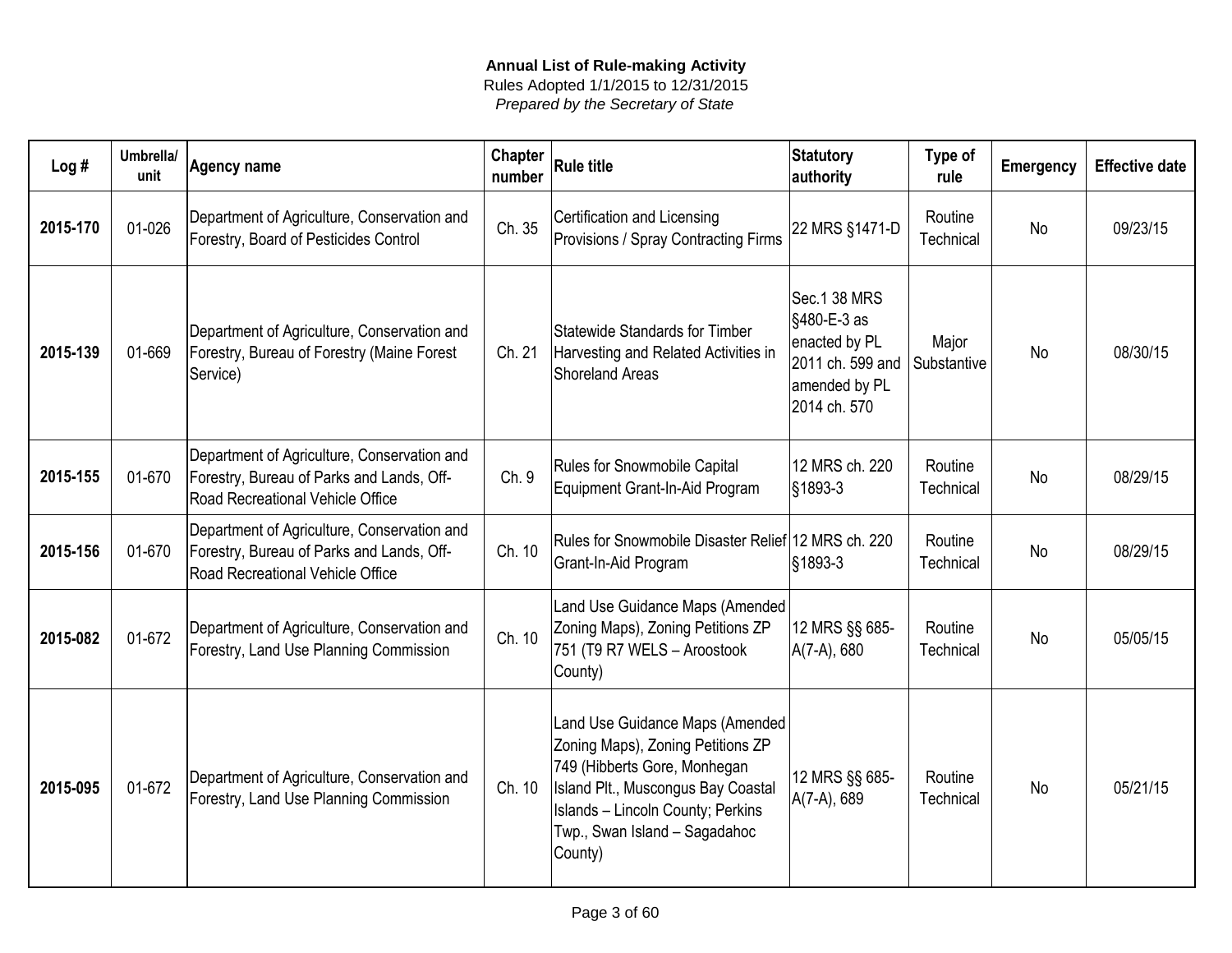| Log#     | Umbrella/<br>unit | <b>Agency name</b>                                                                    | <b>Chapter</b><br>number | <b>Rule title</b>                                                                                                              | <b>Statutory</b><br>authority                                     | Type of<br>rule      | Emergency | <b>Effective date</b> |
|----------|-------------------|---------------------------------------------------------------------------------------|--------------------------|--------------------------------------------------------------------------------------------------------------------------------|-------------------------------------------------------------------|----------------------|-----------|-----------------------|
| 2015-100 | 01-672            | Department of Agriculture, Conservation and<br>Forestry, Land Use Planning Commission | Ch. 10                   | Land Use Districts and Standards:<br>Designation of Areas of Cultural or<br>Special Significance                               | 12 MRS §§ 685-<br>$A(3)$ , 685-A(7-A),<br>$685-C(5)$              | Routine<br>Technical | <b>No</b> | 05/29/15              |
| 2015-101 | 01-672            | Department of Agriculture, Conservation and<br>Forestry, Land Use Planning Commission | Ch. 10                   | Land Use Districts and Standards:<br>Recreational Lodging and<br><b>Revegetation Standards</b>                                 | 12 MRS §§ 685-<br>A(3), 685-A(7-A),<br>$685-C(5)$                 | Routine<br>Technical | <b>No</b> | 05/29/15              |
| 2015-119 | 01-672            | Department of Agriculture, Conservation and<br>Forestry, Land Use Planning Commission | Ch. 10                   | Land Use Guidance Maps (Amended)<br>Zoning Maps), Zoning Petition ZP<br>750 (Shawtown Twp. And T1 R12 -<br>Piscataquis County) | 12 MRS §§ 685-<br>$A(7-A), 689$                                   | Routine<br>Technical | <b>No</b> | 07/21/15              |
| 2015-129 | 01-672            | Department of Agriculture, Conservation and<br>Forestry, Land Use Planning Commission | Ch. 10                   | Land Use Districts and Standards<br>(NRPA Consistency and<br>Recreational Gold Prospecting)                                    | 12 MRS §§ 684,<br>685-A(3), 685-<br>$C(5)(A);$ 38 MRS<br>§480-E-1 | Routine<br>Technical | <b>No</b> | 07/24/15              |
| 2015-130 | 01-672            | Department of Agriculture, Conservation and<br>Forestry, Land Use Planning Commission | Ch. 10                   | Land Use Districts and Standards<br>(Exceptions to Dimensional<br>Requirements for Public<br><b>Recreational Facilities)</b>   | 12 MRS §§ 685-<br>A(3), 685-A(7)(A)<br>$685-C(5)$                 | Routine<br>Technical | <b>No</b> | 07/24/15              |
| 2015-131 | 01-672            | Department of Agriculture, Conservation and<br>Forestry, Land Use Planning Commission | Ch. 10                   | <b>Land Use Districts and Standards</b><br>(Treatment of Non-Conforming Lots)                                                  | 12 MRS §§ 685-<br>$A(3), 685-A(7)(A)$<br>$ 685-C(5) $             | Routine<br>Technical | <b>No</b> | 07/24/15              |
| 2015-151 | 01-672            | Department of Agriculture, Conservation and<br>Forestry, Land Use Planning Commission | Ch. 10                   | Land Use Guidance Maps (Amended<br>Zoning Maps), Zoning Petition ZP<br>755 (Garfield Plt. - Aroostook<br>County)               | 12 MRS §§ 685-<br>A(7-A), 689                                     | Routine<br>Technical | <b>No</b> | 08/18/15              |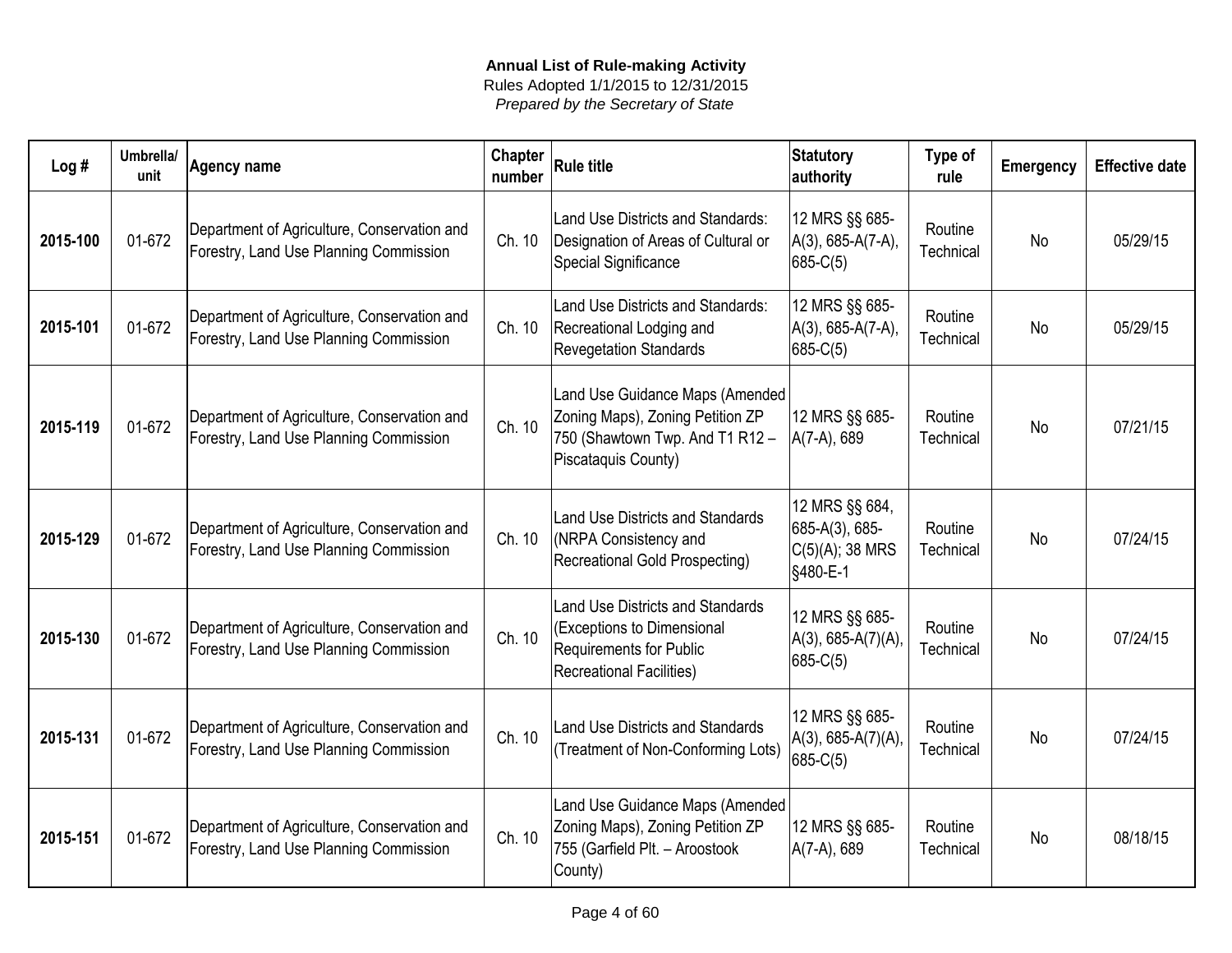| Log#     | Umbrella/<br>unit | Agency name                                                                                    | Chapter<br>number | Rule title                                                                                                                                                                           | Statutory<br>authority                                  | Type of<br>rule      | <b>Emergency</b> | <b>Effective date</b> |
|----------|-------------------|------------------------------------------------------------------------------------------------|-------------------|--------------------------------------------------------------------------------------------------------------------------------------------------------------------------------------|---------------------------------------------------------|----------------------|------------------|-----------------------|
| 2015-153 | 01-672            | Department of Agriculture, Conservation and<br>Forestry, Land Use Planning Commission          | Ch. 10            | <b>Land Use Districts and Standards</b><br>(Designation of Grand Lake Stream<br>Plantation Boathouses and<br>Waterfront as a Designated Area of<br>Cultural or Special Significance) | 12 MRS §§ 685-<br>$ A(3), 685-A(7)(A),$<br>$ 685-C(5) $ | Routine<br>Technical | <b>No</b>        | 08/24/15              |
| 2015-237 | 01-672            | Department of Agriculture, Conservation and<br>Forestry, Maine Land Use Planning<br>Commission | Ch. 10            | Land Use Districts and Standards,<br>for Subdivision Technical Issues                                                                                                                | 12 MRS §685-<br>$A(3), 685-C(5)(A)$                     | Routine<br>Technical | <b>No</b>        | 12/07/15              |
| 2015-250 | 01-672            | Department of Agriculture, Conservation and<br>Forestry, Land Use Planning Commission          | Ch. 10            | Land Use Guidance Maps (Amended<br>Zoning Maps), Zoning Petition ZP<br>756: (Bancroft Twp. - Aroostook<br>County) Zoning Petition ZP 758: (Big<br>Moose Twp. - Piscataquis County)   | 12 MRS §§ 685-<br>A(7-A), 680                           | Routine<br>Technical | <b>No</b>        | 12/22/15              |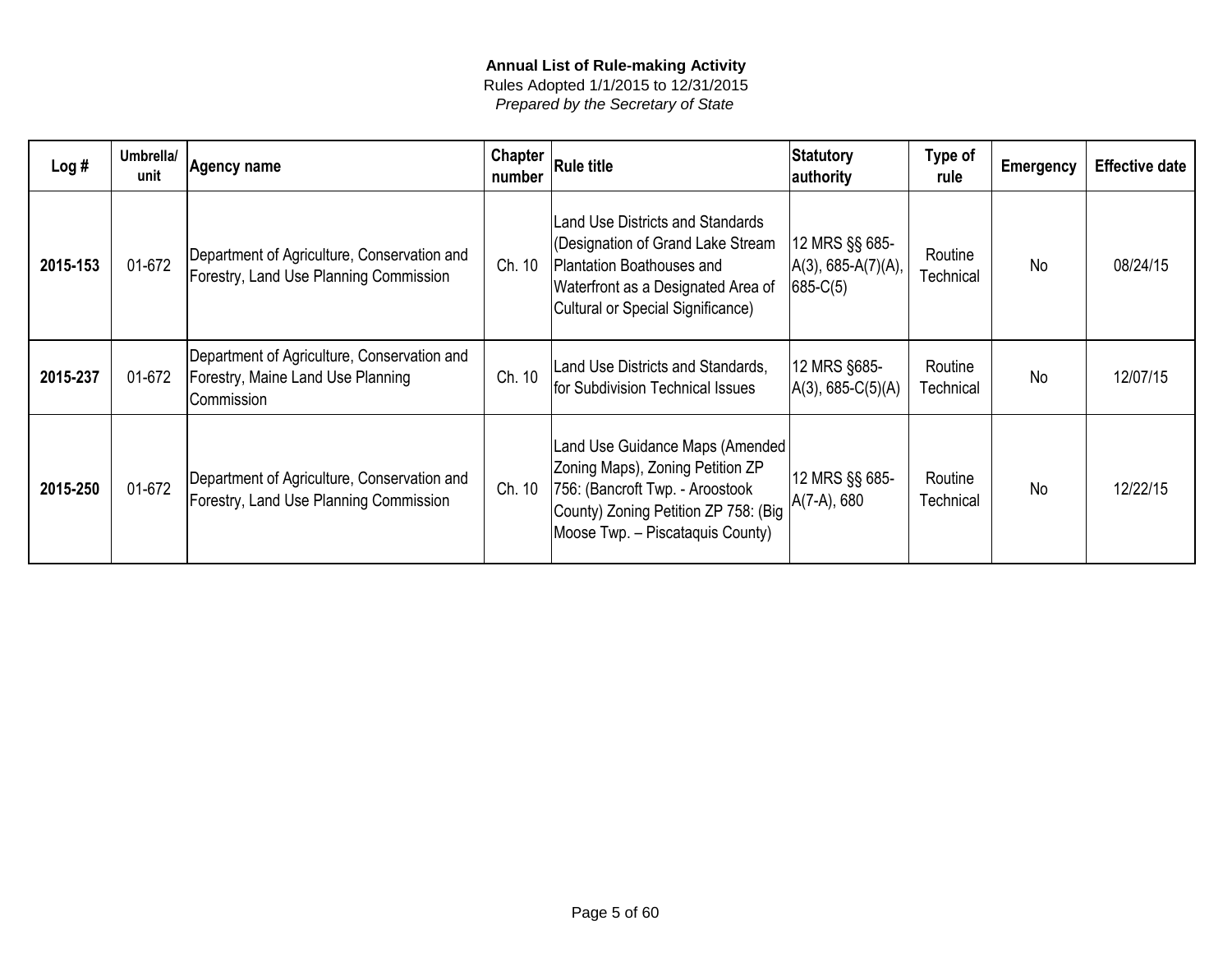| Log#     | Umbrella/<br>unit | <b>Agency name</b>                                                          | <b>Chapter</b><br>number | <b>Rule title</b>                                                                            | Statutory<br>authority                                                                 | Type of<br>rule      | <b>Emergency</b> | <b>Effective date</b> |
|----------|-------------------|-----------------------------------------------------------------------------|--------------------------|----------------------------------------------------------------------------------------------|----------------------------------------------------------------------------------------|----------------------|------------------|-----------------------|
| 2015-051 | 02-031            | Department of Professional and Financial<br>Regulation, Bureau of Insurance | Ch. 420                  | Nursing Home Care Insurance and<br>Long Term Care Insurance                                  | 24-A MRS §§<br>212, 5052, 5053,<br>5078, 5083                                          | Routine<br>Technical | <b>No</b>        | 03/30/15              |
| 2015-052 | 02-031            | Department of Professional and Financial<br>Regulation, Bureau of Insurance | Ch. 425                  | Long Term Care Insurance                                                                     | 24-A MRS §§<br>212, 5052, 5053,<br>5078, 5083                                          | Routine<br>Technical | <b>No</b>        | 03/30/15              |
| 2015-091 | 02-031            | Department of Professional and Financial<br>Regulation, Bureau of Insurance |                          | Ch. 917   Annuity Suitability                                                                | 24-A MRS §§<br>212, 2517                                                               | Routine<br>Technical | <b>No</b>        | 11/01/15              |
| 2015-103 | 02-031            | Department of Professional and Financial<br>Regulation, Bureau of Insurance |                          | Ch. 915 Annuity Disclosure                                                                   | 24-A MRS §§<br>212, 2151-B                                                             | Routine<br>Technical | <b>No</b>        | 05/31/15              |
| 2015-228 | 02-031            | Department of Professional and Financial<br>Regulation, Bureau of Insurance | Ch. 920                  | Reporting of Fraudulent Insurance<br>Acts                                                    | 24-A MRS §§<br>212, 2186                                                               | Routine<br>Technical | <b>No</b>        | 11/25/15              |
| 2015-241 | 02-031            | Department of Professional and Financial<br>Regulation, Bureau of Insurance | Ch. 730                  | Standards for Acceptance of<br>Reinsurance of Workers'<br><b>Compensation Self-Insurance</b> | 24-A MRS §§<br>212, 222, 410,<br>412, 413, 421,<br>422, 731-B; 39-A<br><b>MRS §403</b> | Routine<br>Technical | <b>No</b>        | 12/09/15              |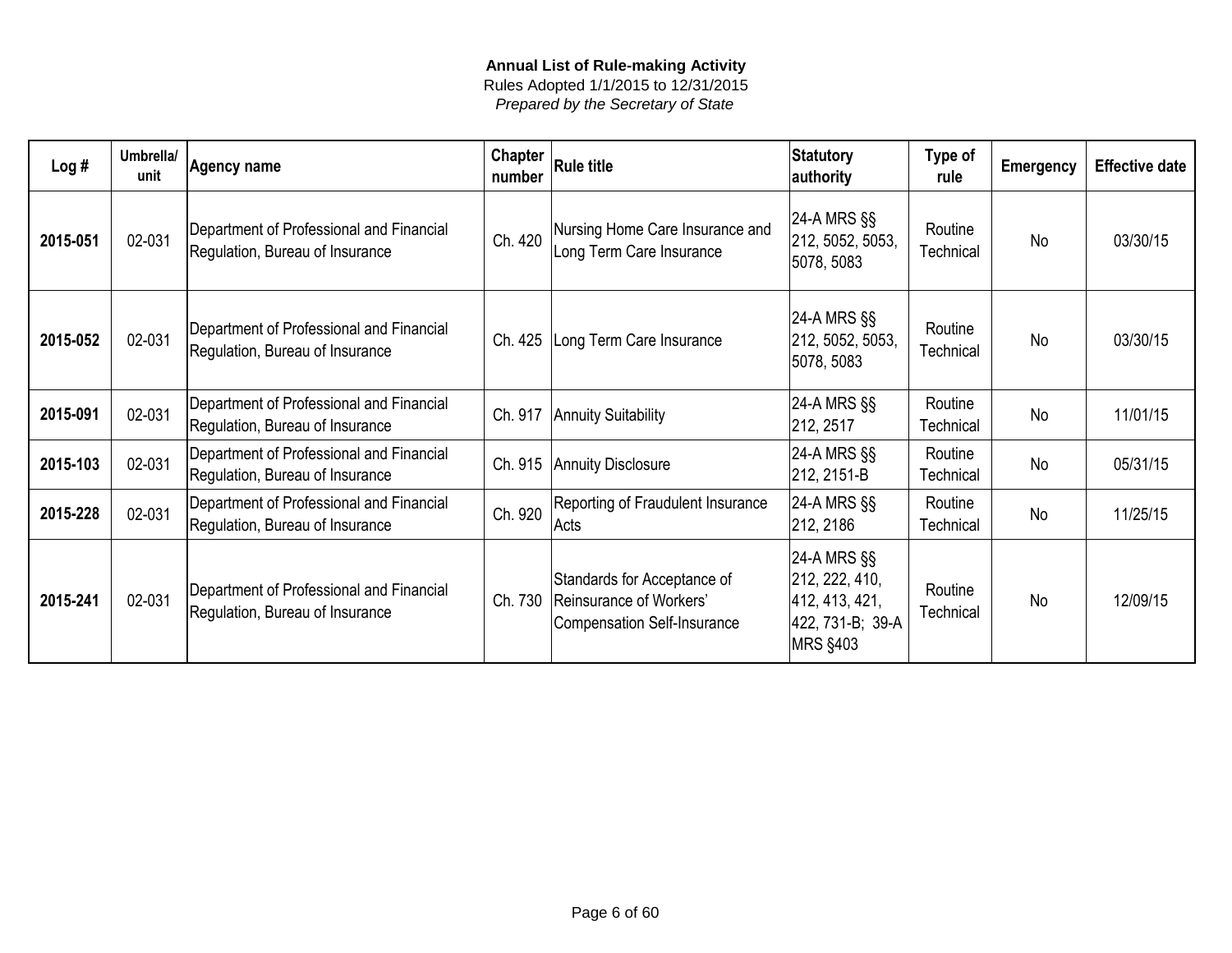| Log#     | Umbrella/<br>unit | <b>Agency name</b>                                                                                                                                           | Chapter<br>number | <b>Rule title</b> | Statutory<br>authority                                                                                                                                                                                                                         | Type of<br>rule      | <b>Emergency</b> | <b>Effective date</b> |
|----------|-------------------|--------------------------------------------------------------------------------------------------------------------------------------------------------------|-------------------|-------------------|------------------------------------------------------------------------------------------------------------------------------------------------------------------------------------------------------------------------------------------------|----------------------|------------------|-----------------------|
| 2015-210 | 02-041            | Department of Professional and Financial<br>Regulation, Office of Professional and<br>Occupational Regulation, Elevator and<br><b>Tramway Safety Program</b> | Ch. 501           | Definitions       | $ 5$ MRS $\S$<br>$ 8056(1)(B)(1)-(3),$<br>9001; 32 MRS §§<br>15202, 15204,<br>15205-A, 15208,<br>15208-A, 15209,<br>15209-A, 15211,<br>15212, 15213,<br>15214, 15216,<br>15216-C,<br>15221,15224,<br>15225-A, 15226,<br>15227, 15228,<br>15229 | Routine<br>Technical | <b>No</b>        | 12/01/15              |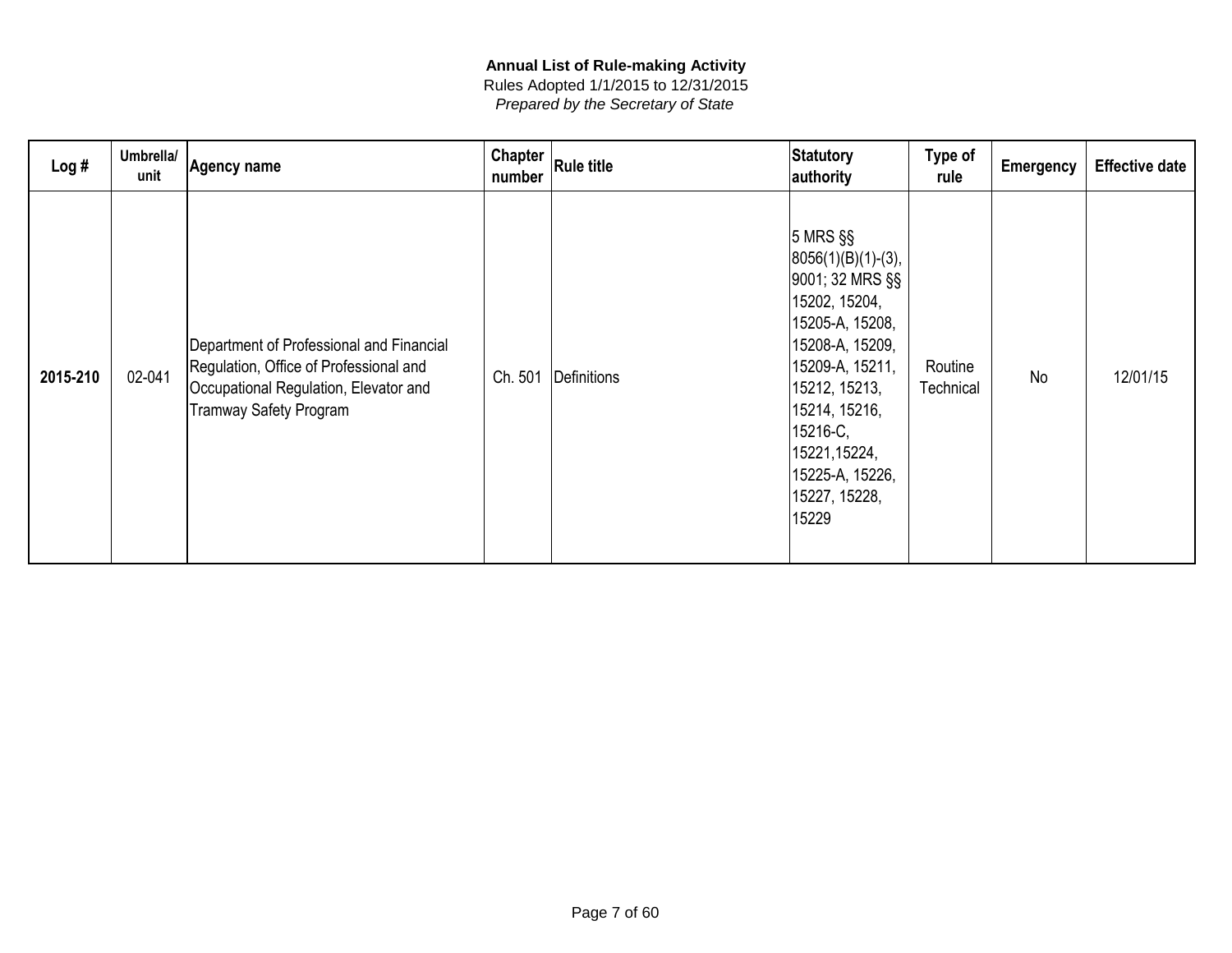| Log#     | Umbrella/<br>unit | <b>Agency name</b>                                                                                                                                           | Chapter<br>number | <b>Rule title</b> | Statutory<br>authority                                                                                                                                                                                                                         | Type of<br>rule      | <b>Emergency</b> | <b>Effective date</b> |
|----------|-------------------|--------------------------------------------------------------------------------------------------------------------------------------------------------------|-------------------|-------------------|------------------------------------------------------------------------------------------------------------------------------------------------------------------------------------------------------------------------------------------------|----------------------|------------------|-----------------------|
| 2015-211 | 02-041            | Department of Professional and Financial<br>Regulation, Office of Professional and<br>Occupational Regulation, Elevator and<br><b>Tramway Safety Program</b> | Ch. 503           | Variances         | $ 5$ MRS $\S$<br>$ 8056(1)(B)(1)-(3),$<br>9001; 32 MRS §§<br>15202, 15204,<br>15205-A, 15208,<br>15208-A, 15209,<br>15209-A, 15211,<br>15212, 15213,<br>15214, 15216,<br>15216-C,<br>15221,15224,<br>15225-A, 15226,<br>15227, 15228,<br>15229 | Routine<br>Technical | <b>No</b>        | 12/01/15              |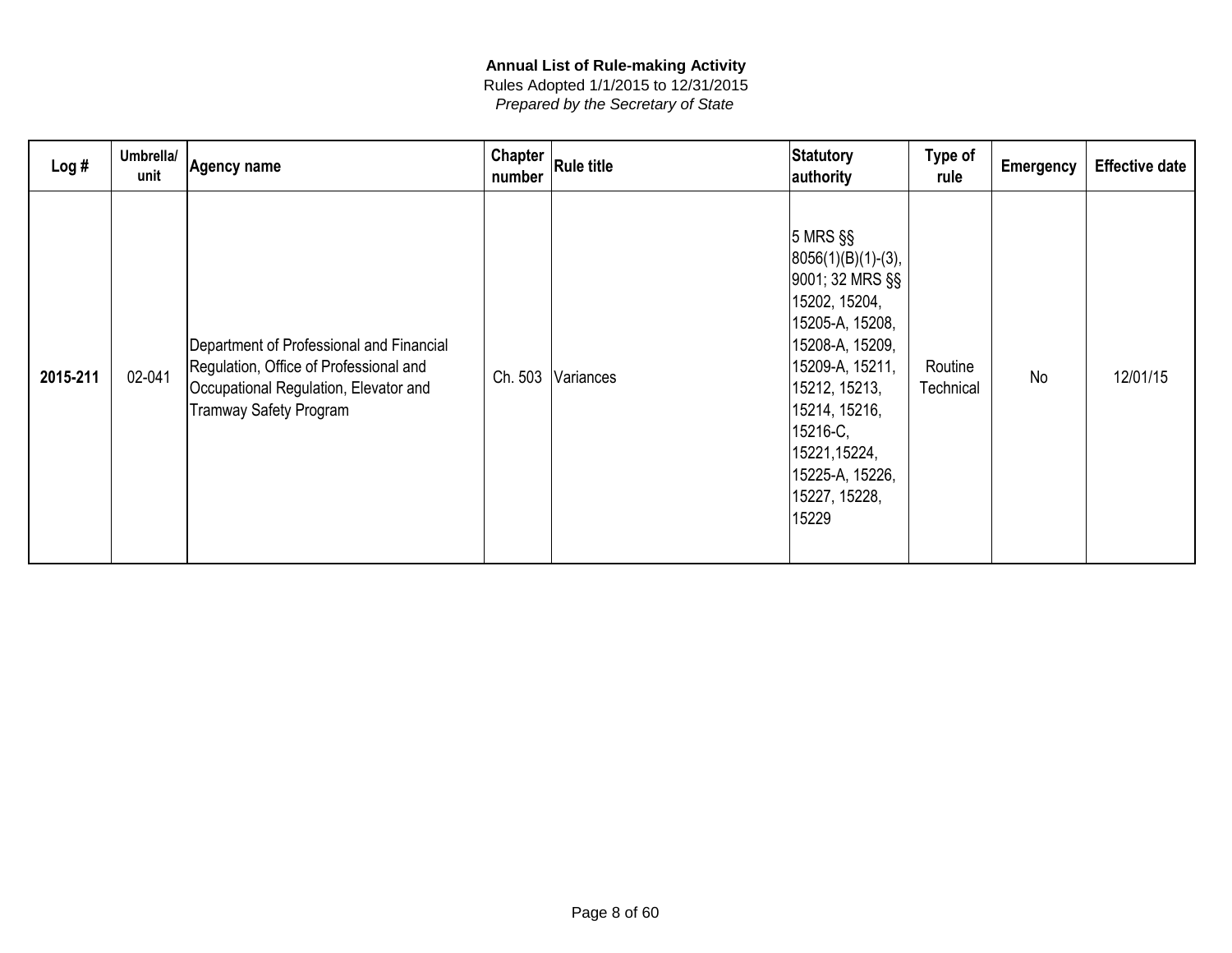| Log#     | Umbrella/<br>unit | <b>Agency name</b>                                                                                                                                           | Chapter<br>number | <b>Rule title</b>        | Statutory<br>authority                                                                                                                                                                                                                         | Type of<br>rule      | <b>Emergency</b> | <b>Effective date</b> |
|----------|-------------------|--------------------------------------------------------------------------------------------------------------------------------------------------------------|-------------------|--------------------------|------------------------------------------------------------------------------------------------------------------------------------------------------------------------------------------------------------------------------------------------|----------------------|------------------|-----------------------|
| 2015-212 | 02-041            | Department of Professional and Financial<br>Regulation, Office of Professional and<br>Occupational Regulation, Elevator and<br><b>Tramway Safety Program</b> |                   | Ch. 507 Advisory Rulings | $ 5$ MRS $\S$<br>$ 8056(1)(B)(1)-(3),$<br>9001; 32 MRS §§<br>15202, 15204,<br>15205-A, 15208,<br>15208-A, 15209,<br>15209-A, 15211,<br>15212, 15213,<br>15214, 15216,<br>15216-C,<br>15221,15224,<br>15225-A, 15226,<br>15227, 15228,<br>15229 | Routine<br>Technical | <b>No</b>        | 12/01/15              |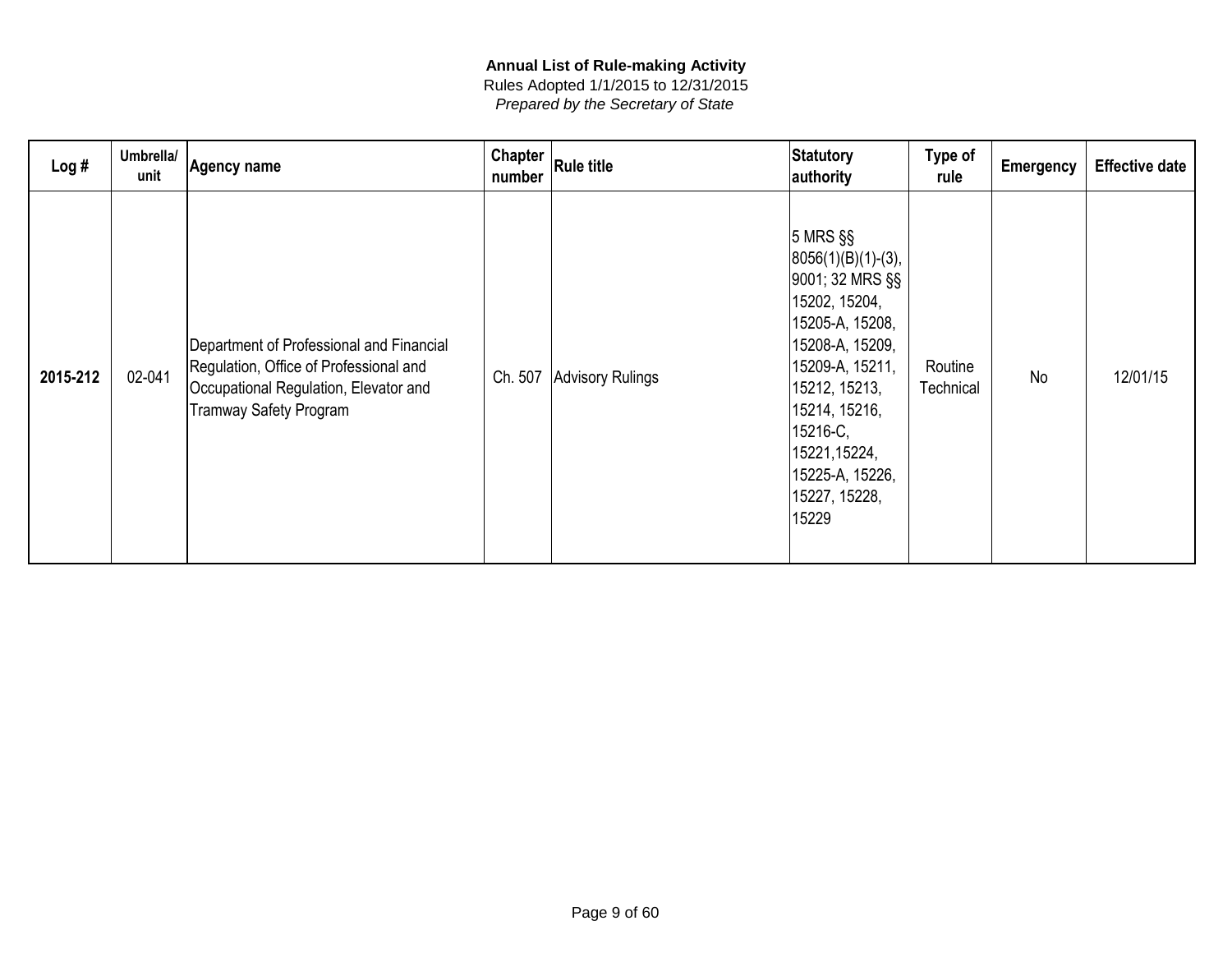| Log#     | Umbrella/<br>unit | Agency name                                                                                                                                                  | Chapter<br>number | <b>Rule title</b>                                             | Statutory<br>authority                                                                                                                                                                                                                         | Type of<br>rule      | <b>Emergency</b> | <b>Effective date</b> |
|----------|-------------------|--------------------------------------------------------------------------------------------------------------------------------------------------------------|-------------------|---------------------------------------------------------------|------------------------------------------------------------------------------------------------------------------------------------------------------------------------------------------------------------------------------------------------|----------------------|------------------|-----------------------|
| 2015-213 | 02-041            | Department of Professional and Financial<br>Regulation, Office of Professional and<br>Occupational Regulation, Elevator and<br><b>Tramway Safety Program</b> | Ch. 511           | National Codes Applicable to<br><b>Elevators and Tramways</b> | $ 5$ MRS $\S$<br>$ 8056(1)(B)(1)-(3),$<br>9001; 32 MRS §§<br>15202, 15204,<br>15205-A, 15208,<br>15208-A, 15209,<br>15209-A, 15211,<br>15212, 15213,<br>15214, 15216,<br>15216-C,<br>15221,15224,<br>15225-A, 15226,<br>15227, 15228,<br>15229 | Routine<br>Technical | <b>No</b>        | 12/01/15              |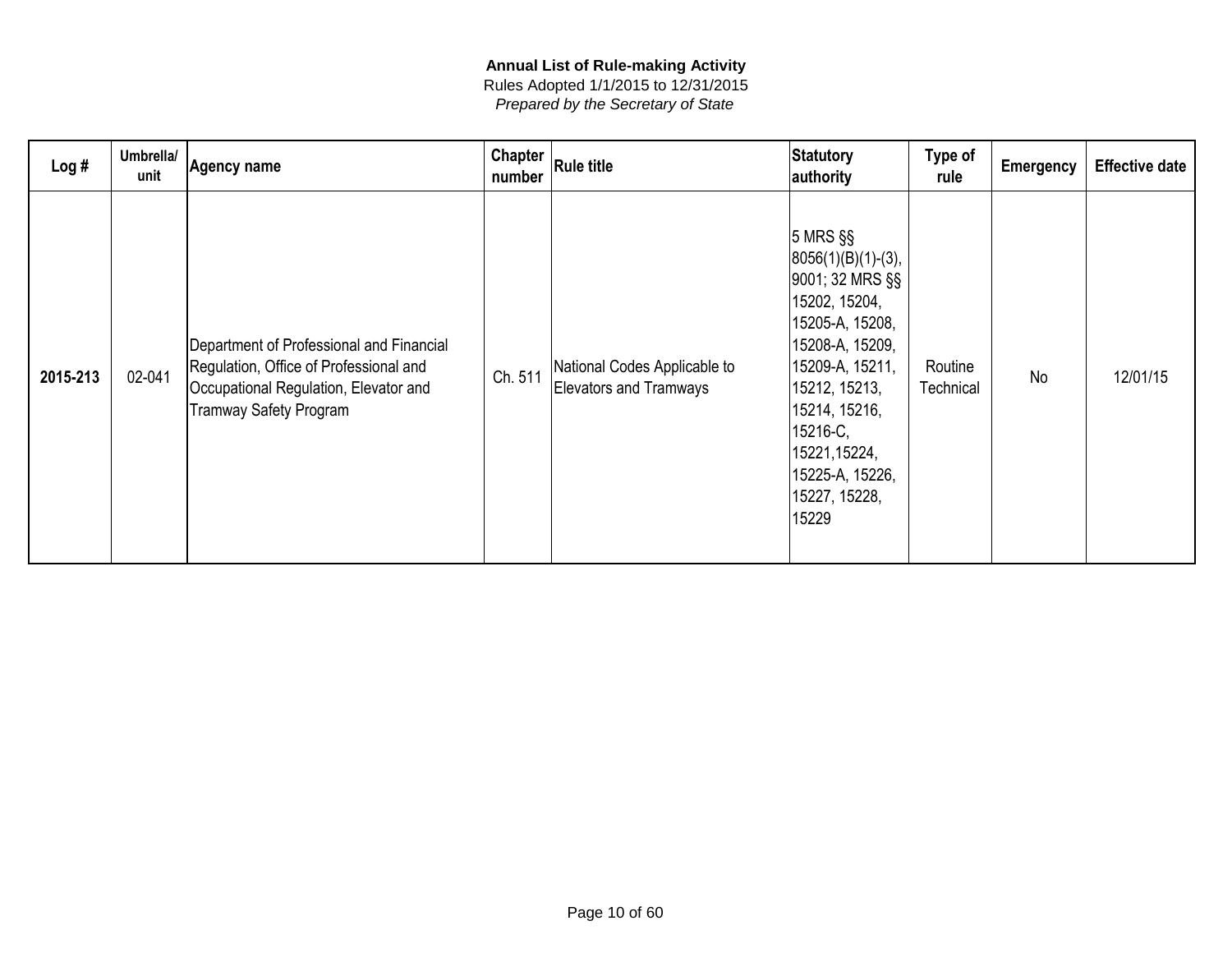| Log#     | Umbrella/<br>unit | <b>Agency name</b>                                                                                                                                           | Chapter<br>number | <b>Rule title</b> | Statutory<br>authority                                                                                                                                                                                                                         | Type of<br>rule      | <b>Emergency</b> | <b>Effective date</b> |
|----------|-------------------|--------------------------------------------------------------------------------------------------------------------------------------------------------------|-------------------|-------------------|------------------------------------------------------------------------------------------------------------------------------------------------------------------------------------------------------------------------------------------------|----------------------|------------------|-----------------------|
| 2015-214 | 02-041            | Department of Professional and Financial<br>Regulation, Office of Professional and<br>Occupational Regulation, Elevator and<br><b>Tramway Safety Program</b> |                   | Ch. 513 Elevators | $ 5$ MRS $\S$<br>$ 8056(1)(B)(1)-(3),$<br>9001; 32 MRS §§<br>15202, 15204,<br>15205-A, 15208,<br>15208-A, 15209,<br>15209-A, 15211,<br>15212, 15213,<br>15214, 15216,<br>15216-C,<br>15221,15224,<br>15225-A, 15226,<br>15227, 15228,<br>15229 | Routine<br>Technical | <b>No</b>        | 12/01/15              |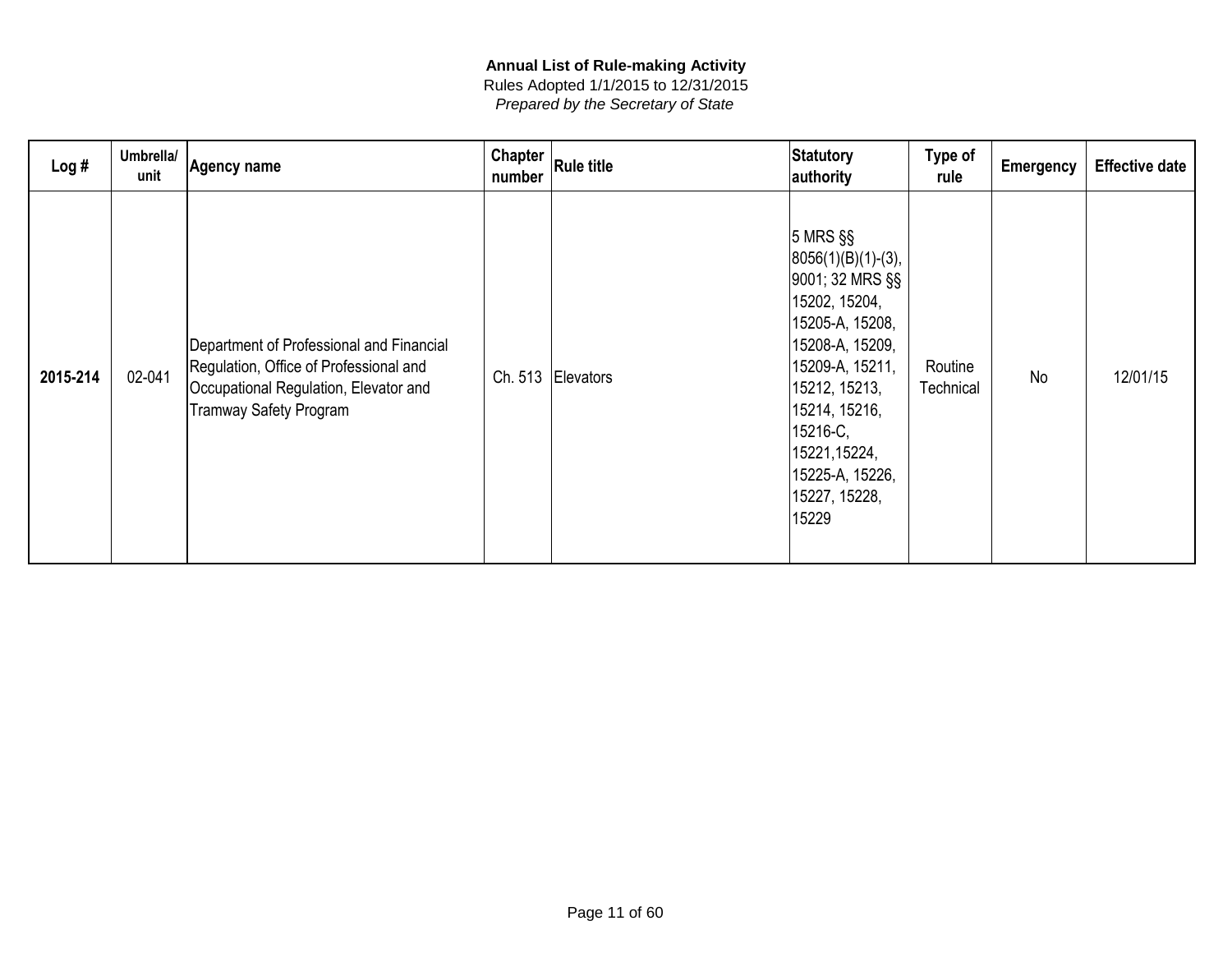| Log#     | Umbrella/<br>unit | <b>Agency name</b>                                                                                                                                           | Chapter<br>number | <b>Rule title</b> | Statutory<br>authority                                                                                                                                                                                                                         | Type of<br>rule      | <b>Emergency</b> | <b>Effective date</b> |
|----------|-------------------|--------------------------------------------------------------------------------------------------------------------------------------------------------------|-------------------|-------------------|------------------------------------------------------------------------------------------------------------------------------------------------------------------------------------------------------------------------------------------------|----------------------|------------------|-----------------------|
| 2015-215 | 02-041            | Department of Professional and Financial<br>Regulation, Office of Professional and<br>Occupational Regulation, Elevator and<br><b>Tramway Safety Program</b> | Ch. 515           | Tramways          | $ 5$ MRS $\S$<br>$ 8056(1)(B)(1)-(3),$<br>9001; 32 MRS §§<br>15202, 15204,<br>15205-A, 15208,<br>15208-A, 15209,<br>15209-A, 15211,<br>15212, 15213,<br>15214, 15216,<br>15216-C,<br>15221,15224,<br>15225-A, 15226,<br>15227, 15228,<br>15229 | Routine<br>Technical | <b>No</b>        | 12/01/15              |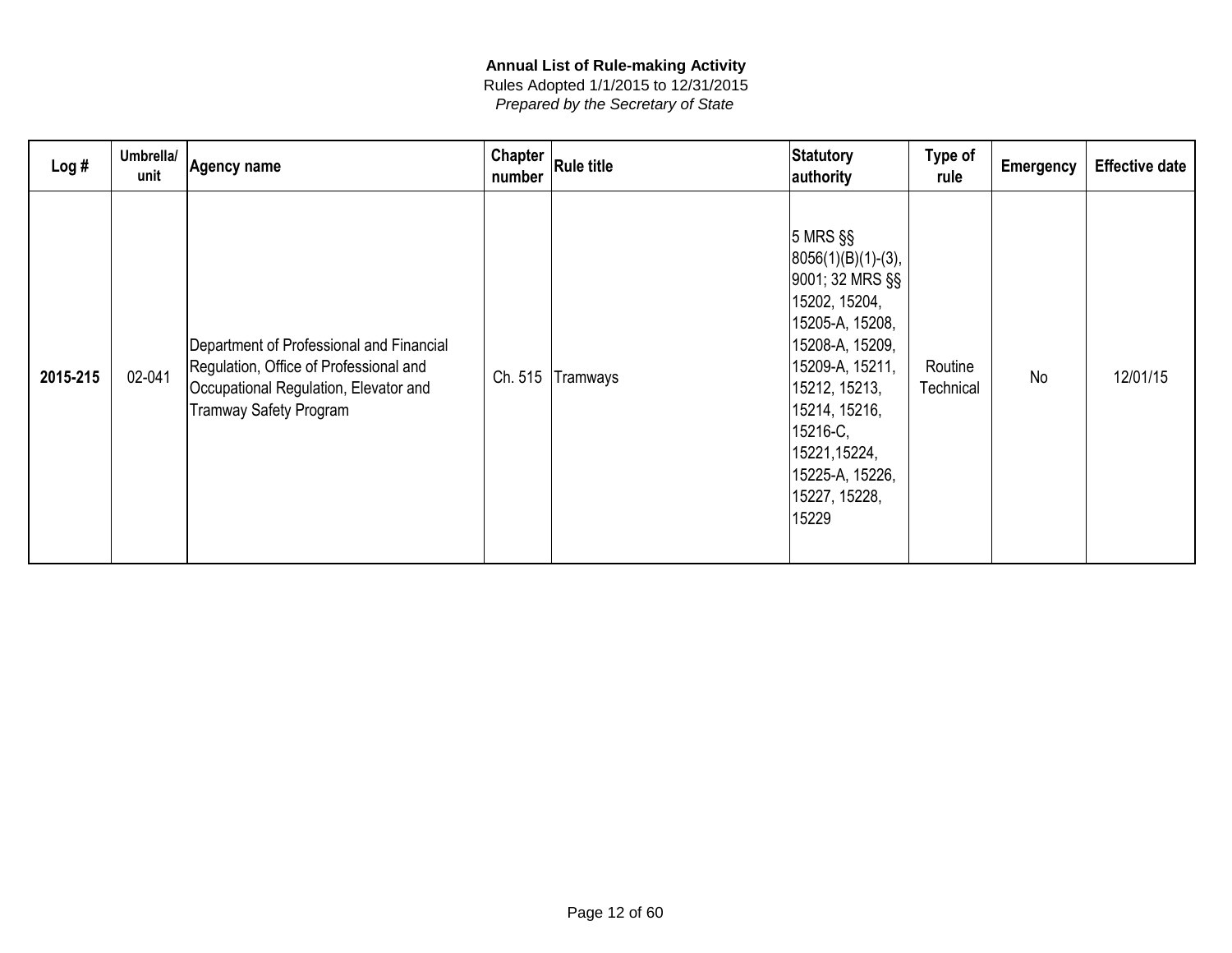| Log#     | Umbrella/<br>unit | Agency name                                                                                                                                                  | Chapter<br>number | <b>Rule title</b>                               | Statutory<br>authority                                                                                                                                                                                                                        | Type of<br>rule      | <b>Emergency</b> | <b>Effective date</b> |
|----------|-------------------|--------------------------------------------------------------------------------------------------------------------------------------------------------------|-------------------|-------------------------------------------------|-----------------------------------------------------------------------------------------------------------------------------------------------------------------------------------------------------------------------------------------------|----------------------|------------------|-----------------------|
| 2015-216 | 02-041            | Department of Professional and Financial<br>Regulation, Office of Professional and<br>Occupational Regulation, Elevator and<br><b>Tramway Safety Program</b> | Ch. 521           | Elevator Owners' Duties and<br>Responsibilities | $5$ MRS $\S$<br>$ 8056(1)(B)(1)-(3),$<br>9001; 32 MRS §§<br>15202, 15204,<br>15205-A, 15208,<br>15208-A, 15209,<br>15209-A, 15211,<br>15212, 15213,<br>15214, 15216,<br>15216-C,<br>15221,15224,<br>15225-A, 15226,<br>15227, 15228,<br>15229 | Routine<br>Technical | <b>No</b>        | 12/01/15              |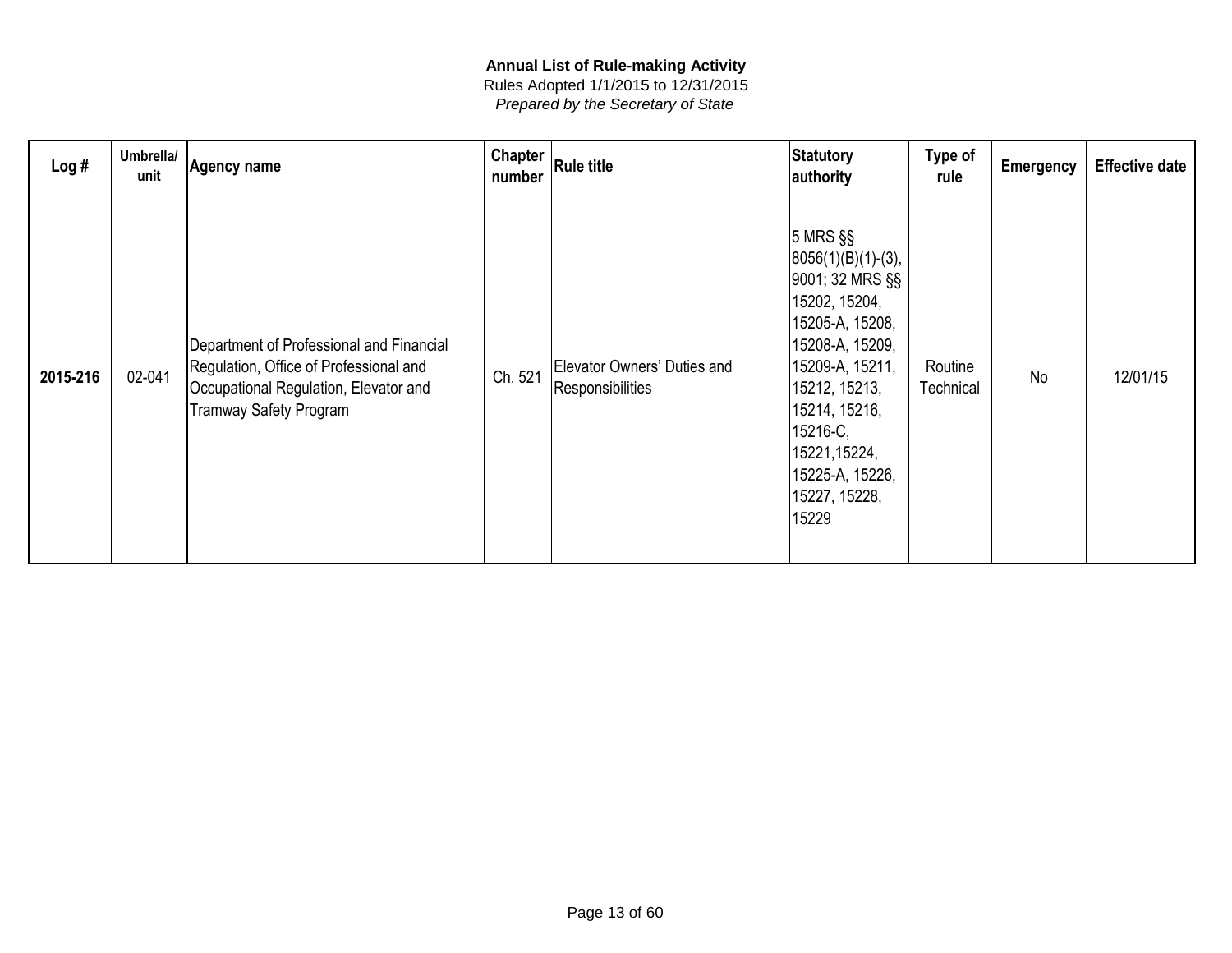| Log#     | Umbrella/<br>unit | Agency name                                                                                                                                                  | Chapter<br>number | <b>Rule title</b>                              | Statutory<br>authority                                                                                                                                                                                                                         | Type of<br>rule      | <b>Emergency</b> | <b>Effective date</b> |
|----------|-------------------|--------------------------------------------------------------------------------------------------------------------------------------------------------------|-------------------|------------------------------------------------|------------------------------------------------------------------------------------------------------------------------------------------------------------------------------------------------------------------------------------------------|----------------------|------------------|-----------------------|
| 2015-217 | 02-041            | Department of Professional and Financial<br>Regulation, Office of Professional and<br>Occupational Regulation, Elevator and<br><b>Tramway Safety Program</b> | Ch. 523           | Tramway Owners' Duties and<br>Responsibilities | $ 5$ MRS $\S$<br>$ 8056(1)(B)(1)-(3),$<br>9001; 32 MRS §§<br>15202, 15204,<br>15205-A, 15208,<br>15208-A, 15209,<br>15209-A, 15211,<br>15212, 15213,<br>15214, 15216,<br>15216-C,<br>15221,15224,<br>15225-A, 15226,<br>15227, 15228,<br>15229 | Routine<br>Technical | <b>No</b>        | 12/01/15              |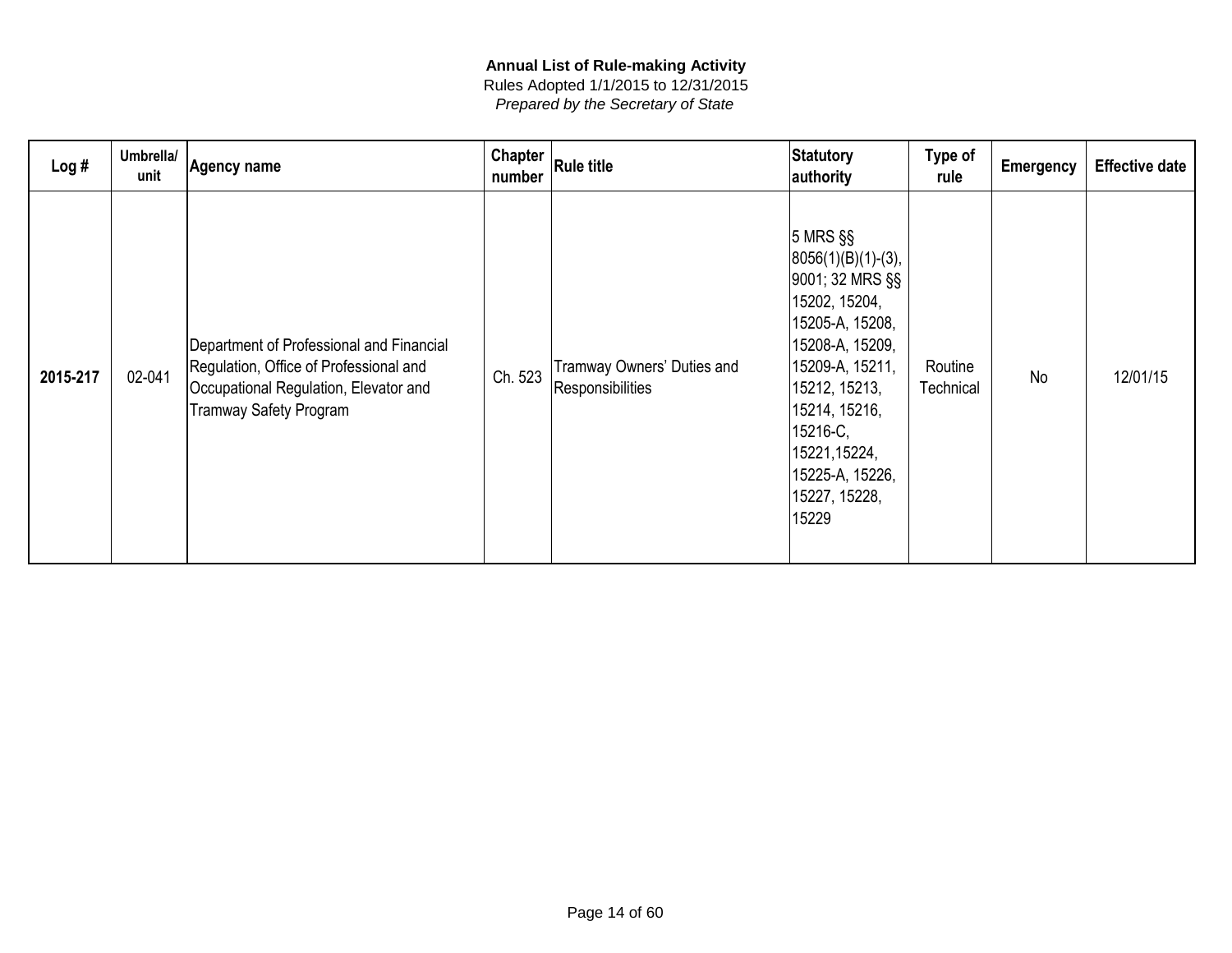| Log#     | Umbrella/<br>unit | <b>Agency name</b>                                                                                                                                           | Chapter<br>number | <b>Rule title</b>                    | Statutory<br>authority                                                                                                                                                                                                                           | Type of<br>rule      | <b>Emergency</b> | <b>Effective date</b> |
|----------|-------------------|--------------------------------------------------------------------------------------------------------------------------------------------------------------|-------------------|--------------------------------------|--------------------------------------------------------------------------------------------------------------------------------------------------------------------------------------------------------------------------------------------------|----------------------|------------------|-----------------------|
| 2015-218 | 02-041            | Department of Professional and Financial<br>Regulation, Office of Professional and<br>Occupational Regulation, Elevator and<br><b>Tramway Safety Program</b> | Ch. 531           | Licensed Private Elevator Inspectors | $ 5$ MRS $\S$<br>$ 8056(1)(B)(1)-(3),$<br>9001; 32 MRS §§<br>15202, 15204,<br> 15205-A, 15208,<br>15208-A, 15209,<br>15209-A, 15211,<br>15212, 15213,<br>15214, 15216,<br>15216-C,<br>15221,15224,<br> 15225-A, 15226,<br>15227, 15228,<br>15229 | Routine<br>Technical | <b>No</b>        | 12/01/15              |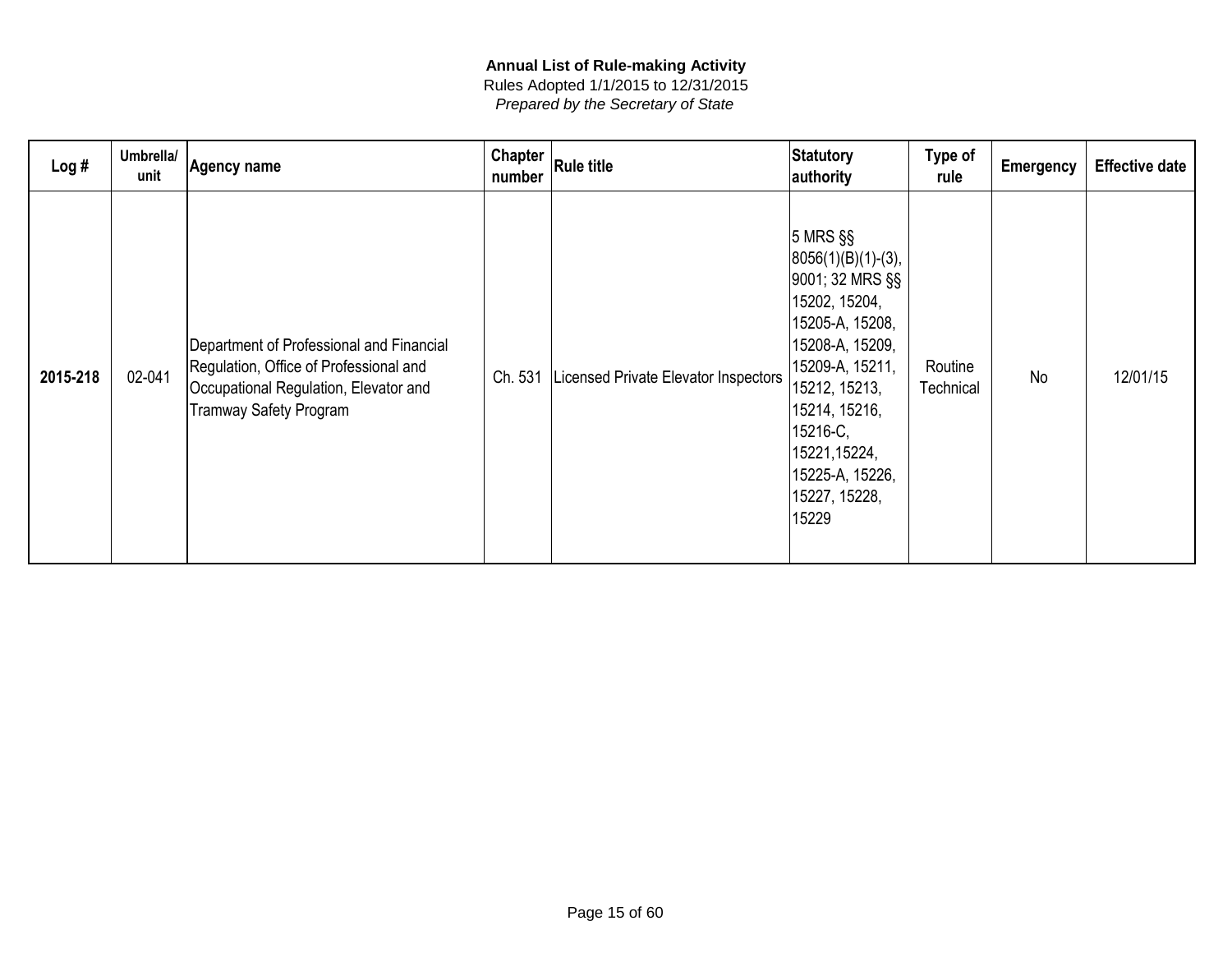| Log#     | Umbrella/<br>unit | Agency name                                                                                                                                                  | Chapter<br>number | <b>Rule title</b>                             | Statutory<br>authority                                                                                                                                                                                                                        | Type of<br>rule      | <b>Emergency</b> | <b>Effective date</b> |
|----------|-------------------|--------------------------------------------------------------------------------------------------------------------------------------------------------------|-------------------|-----------------------------------------------|-----------------------------------------------------------------------------------------------------------------------------------------------------------------------------------------------------------------------------------------------|----------------------|------------------|-----------------------|
| 2015-219 | 02-041            | Department of Professional and Financial<br>Regulation, Office of Professional and<br>Occupational Regulation, Elevator and<br><b>Tramway Safety Program</b> | Ch. 533           | <b>Licensed Private Tramway</b><br>Inspectors | $5$ MRS $\S$<br>$ 8056(1)(B)(1)-(3),$<br>9001; 32 MRS §§<br>15202, 15204,<br>15205-A, 15208,<br>15208-A, 15209,<br>15209-A, 15211,<br>15212, 15213,<br>15214, 15216,<br>15216-C,<br>15221,15224,<br>15225-A, 15226,<br>15227, 15228,<br>15229 | Routine<br>Technical | <b>No</b>        | 12/01/15              |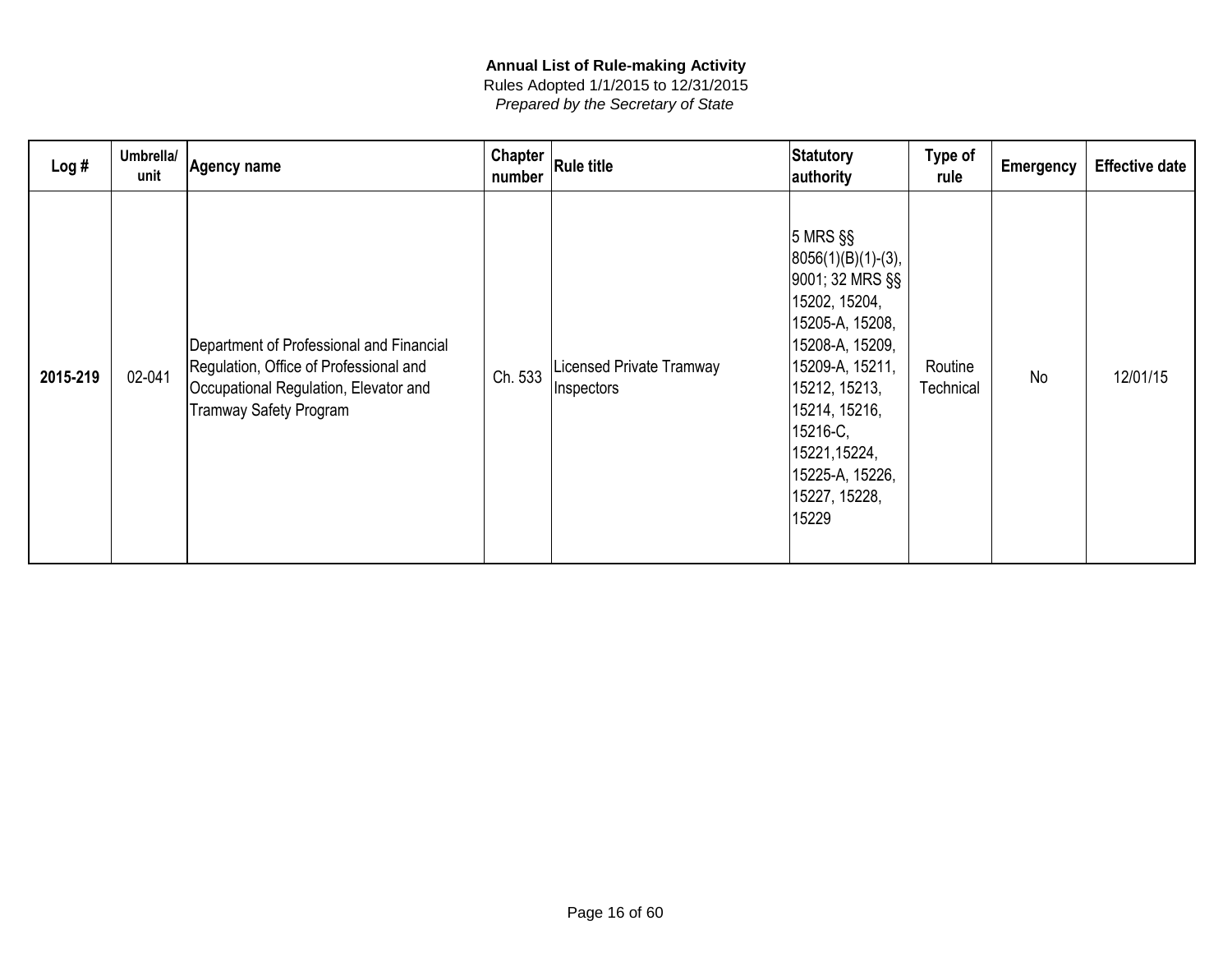| Log#     | Umbrella/<br>unit | Agency name                                                                                                                                                  | <b>Chapter</b><br>number | <b>Rule title</b>             | Statutory<br>authority                                                                                                                                                                                                                         | Type of<br>rule      | <b>Emergency</b> | <b>Effective date</b> |
|----------|-------------------|--------------------------------------------------------------------------------------------------------------------------------------------------------------|--------------------------|-------------------------------|------------------------------------------------------------------------------------------------------------------------------------------------------------------------------------------------------------------------------------------------|----------------------|------------------|-----------------------|
| 2015-220 | 02-041            | Department of Professional and Financial<br>Regulation, Office of Professional and<br>Occupational Regulation, Elevator and<br><b>Tramway Safety Program</b> | Ch. 535                  | Licensed Wire Rope Inspectors | $ 5$ MRS $\S$<br>$ 8056(1)(B)(1)-(3),$<br>9001; 32 MRS §§<br>15202, 15204,<br>15205-A, 15208,<br>15208-A, 15209,<br>15209-A, 15211,<br>15212, 15213,<br>15214, 15216,<br>15216-C,<br>15221,15224,<br>15225-A, 15226,<br>15227, 15228,<br>15229 | Routine<br>Technical | <b>No</b>        | 12/01/15              |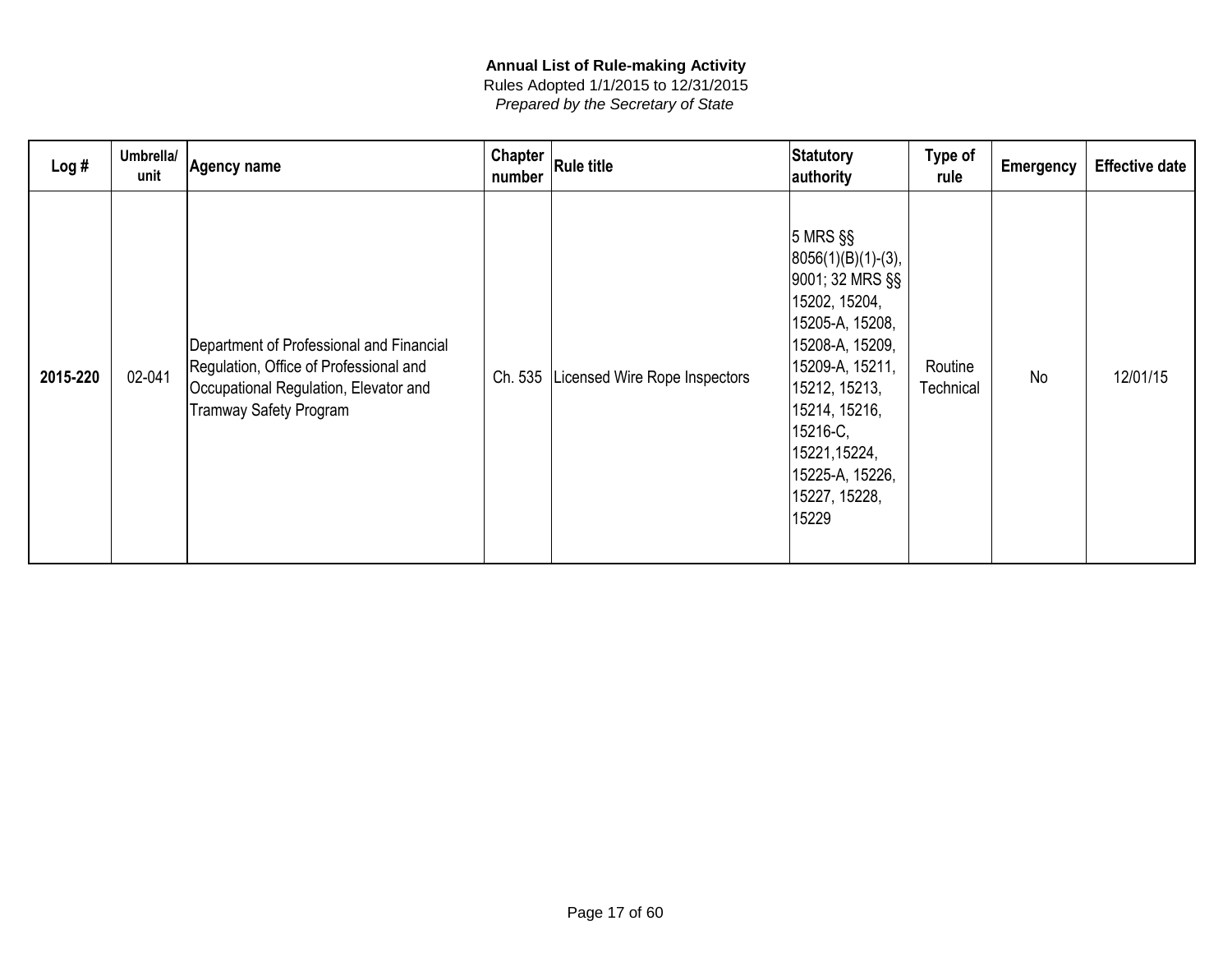| Log#     | Umbrella/<br>unit | <b>Agency name</b>                                                                                                                                           | Chapter<br>number | <b>Rule title</b>                  | Statutory<br>authority                                                                                                                                                                                                                         | Type of<br>rule      | <b>Emergency</b> | <b>Effective date</b> |
|----------|-------------------|--------------------------------------------------------------------------------------------------------------------------------------------------------------|-------------------|------------------------------------|------------------------------------------------------------------------------------------------------------------------------------------------------------------------------------------------------------------------------------------------|----------------------|------------------|-----------------------|
| 2015-221 | 02-041            | Department of Professional and Financial<br>Regulation, Office of Professional and<br>Occupational Regulation, Elevator and<br><b>Tramway Safety Program</b> | Ch. 537           | <b>Licensed Elevator Mechanics</b> | $ 5$ MRS $\S$<br>$ 8056(1)(B)(1)-(3),$<br>9001; 32 MRS §§<br>15202, 15204,<br>15205-A, 15208,<br>15208-A, 15209,<br>15209-A, 15211,<br>15212, 15213,<br>15214, 15216,<br>15216-C,<br>15221,15224,<br>15225-A, 15226,<br>15227, 15228,<br>15229 | Routine<br>Technical | <b>No</b>        | 12/01/15              |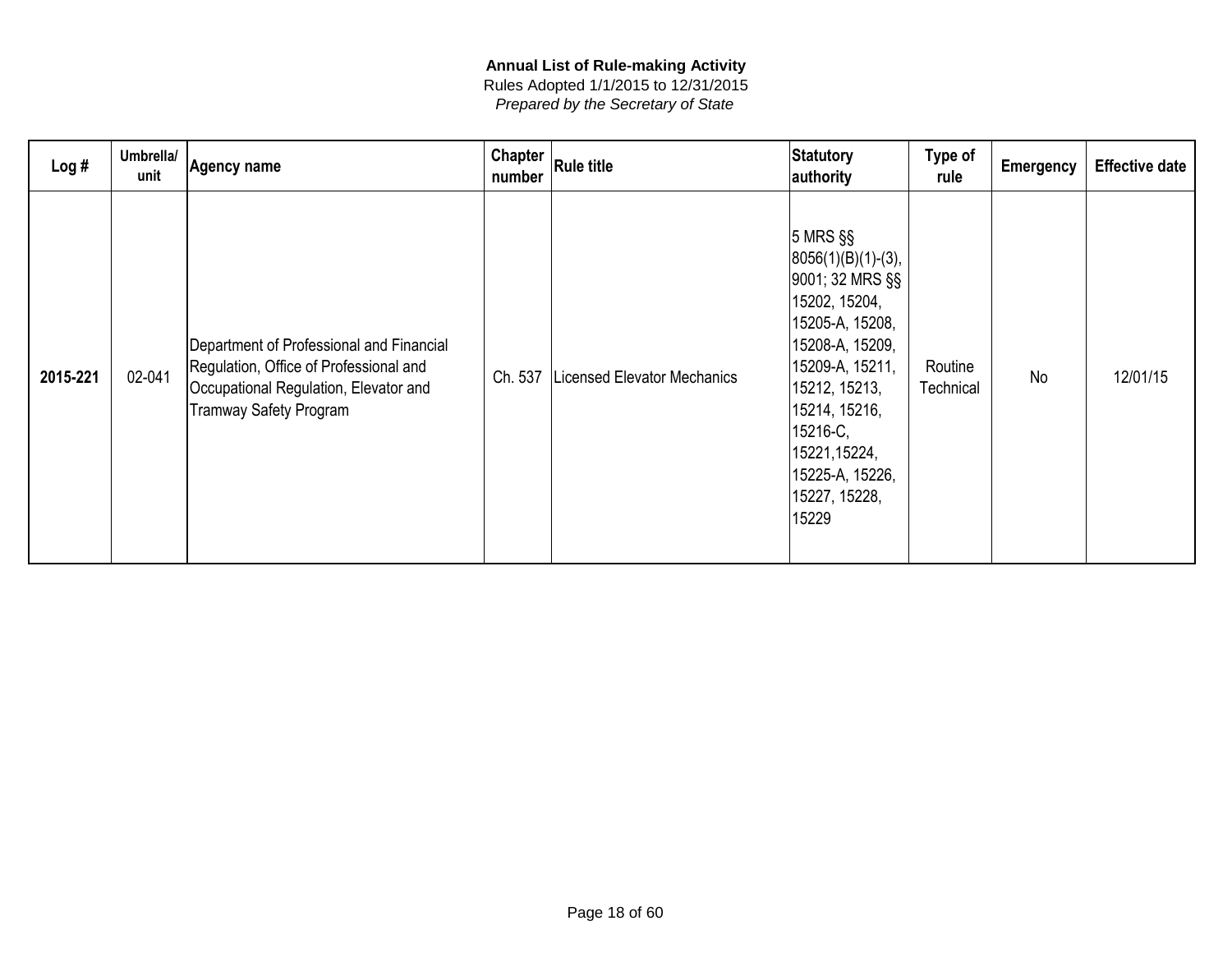| Log#     | Umbrella/<br>unit | <b>Agency name</b>                                                                                                                                           | Chapter<br>number | <b>Rule title</b>       | Statutory<br>authority                                                                                                                                                                                                                         | Type of<br>rule      | <b>Emergency</b> | <b>Effective date</b> |
|----------|-------------------|--------------------------------------------------------------------------------------------------------------------------------------------------------------|-------------------|-------------------------|------------------------------------------------------------------------------------------------------------------------------------------------------------------------------------------------------------------------------------------------|----------------------|------------------|-----------------------|
| 2015-222 | 02-041            | Department of Professional and Financial<br>Regulation, Office of Professional and<br>Occupational Regulation, Elevator and<br><b>Tramway Safety Program</b> | Ch. 539           | Licensed Lift Mechanics | $ 5$ MRS $\S$<br>$ 8056(1)(B)(1)-(3),$<br>9001; 32 MRS §§<br>15202, 15204,<br>15205-A, 15208,<br>15208-A, 15209,<br>15209-A, 15211,<br>15212, 15213,<br>15214, 15216,<br>15216-C,<br>15221,15224,<br>15225-A, 15226,<br>15227, 15228,<br>15229 | Routine<br>Technical | <b>No</b>        | 12/01/15              |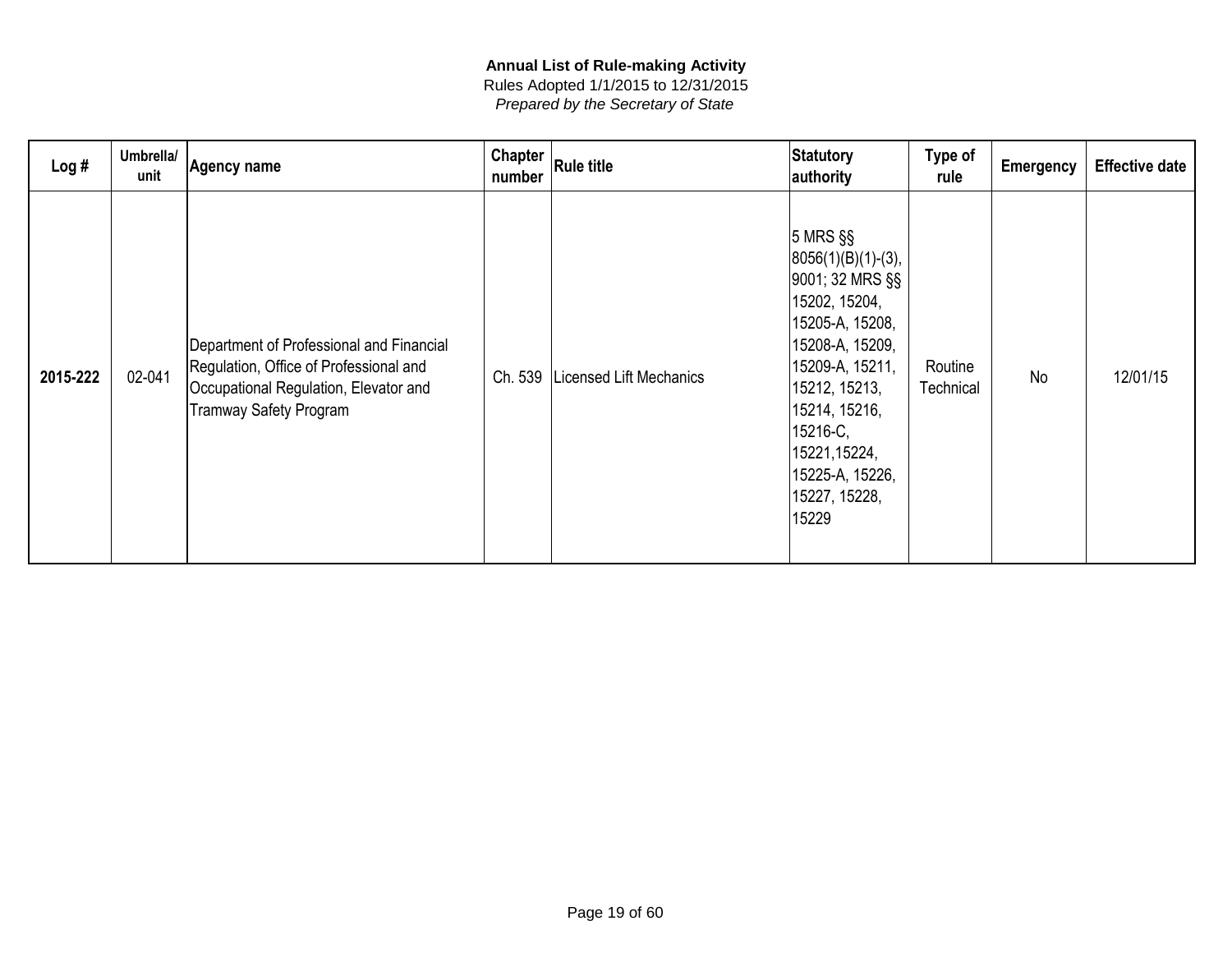| Log#     | Umbrella/<br>unit | <b>Agency name</b>                                                                                                                                           | <b>Chapter</b><br>number | <b>Rule title</b>                                                                   | Statutory<br>authority                                                                                                                                                                                                                        | Type of<br>rule      | <b>Emergency</b> | <b>Effective date</b> |
|----------|-------------------|--------------------------------------------------------------------------------------------------------------------------------------------------------------|--------------------------|-------------------------------------------------------------------------------------|-----------------------------------------------------------------------------------------------------------------------------------------------------------------------------------------------------------------------------------------------|----------------------|------------------|-----------------------|
| 2015-223 | 02-041            | Department of Professional and Financial<br>Regulation, Office of Professional and<br>Occupational Regulation, Elevator and<br><b>Tramway Safety Program</b> | Ch. 541                  | Elevator Contractors                                                                | $5$ MRS $\S$<br>$ 8056(1)(B)(1)-(3),$<br>9001; 32 MRS §§<br>15202, 15204,<br>15205-A, 15208,<br>15208-A, 15209,<br>15209-A, 15211,<br>15212, 15213,<br>15214, 15216,<br>15216-C,<br>15221,15224,<br>15225-A, 15226,<br>15227, 15228,<br>15229 | Routine<br>Technical | No               | 12/01/15              |
| 2015-245 | 02-298            | Department of Professional and Financial<br>Regulation, Board of Real Estate Appraisers                                                                      |                          | Ch. 240 Standards of Professional Practice                                          | 32 MRS<br>$\frac{1}{3}14012(3)$                                                                                                                                                                                                               | Routine<br>Technical | <b>No</b>        | 01/01/16              |
| 2015-116 | 02-313            | Department of Professional and Financial<br>Regulation, Maine Board of Dental Examiners                                                                      | Ch. 17                   | Requirements for Establishing a<br>Board Approved Dental Hygiene<br>Therapy Program | PL 2014 ch. 575<br>of the 126th<br>Maine Legislature<br>(Second Regular<br>Session (LD<br>1230); 32 MRS<br>$\S$ 1073 $(2)$                                                                                                                    | Routine<br>Technical | <b>No</b>        | 06/29/15              |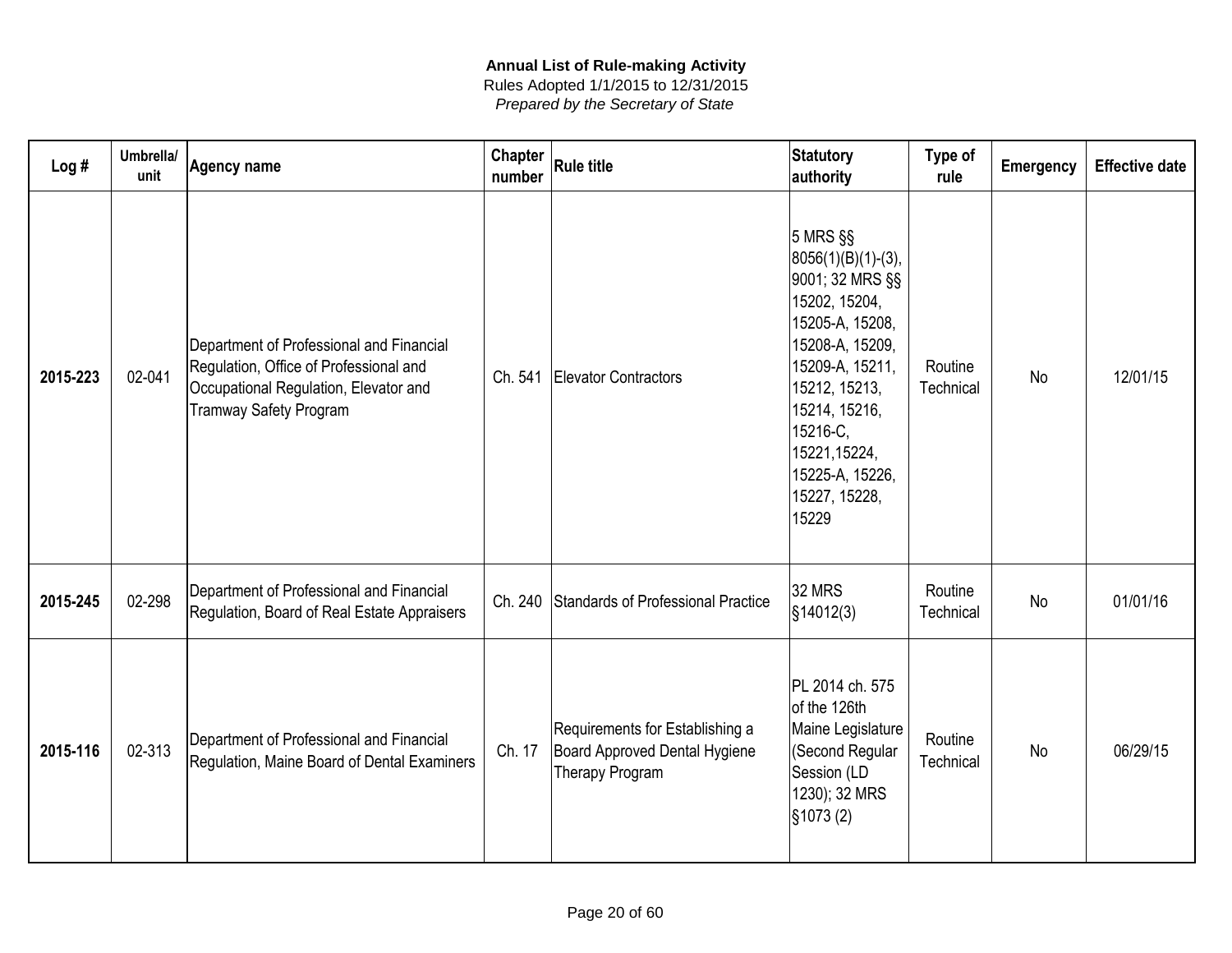| Log#     | Umbrella/<br>unit | Agency name                                                                                             | <b>Chapter</b><br>number | <b>Rule title</b>                                                                         | <b>Statutory</b><br>authority                                                                                                        | Type of<br>rule      | <b>Emergency</b> | <b>Effective date</b> |
|----------|-------------------|---------------------------------------------------------------------------------------------------------|--------------------------|-------------------------------------------------------------------------------------------|--------------------------------------------------------------------------------------------------------------------------------------|----------------------|------------------|-----------------------|
| 2015-238 | 02-313            | Department of Professional and Financial<br>Regulation, Maine Board of Dental Examiners<br>(Affiliated) | Ch. 16                   | Rules for Independent Practice<br>Dental Hygienists to Process Dental<br>Radiographs      | Public Law 2015<br>ch. 192 of the<br>127th Maine<br>Legislature (First<br><b>Regular Session</b><br>(LD 1009) and 32<br>MRS §1073(2) | Routine<br>Technical | <b>No</b>        | 12/05/15              |
| 2015-244 | 02-313            | Department of Professional and Financial<br>Regulation, Maine Board of Dental Examiners                 | Ch. 5                    | Requirements for Licensure as a<br>Denturist                                              | PL 2015 ch. 192<br>127th Maine<br>Legislature (First<br><b>Regular Session</b><br>(LD 1009) and 32<br>MRS §1073(2)                   | Routine<br>Technical | <b>No</b>        | 12/15/15              |
| 2015-033 | 02-333            | Department of Professional and Financial<br>Regulation, Board of Licensure of Foresters                 | Ch. 10                   | Definitions                                                                               | 32 MRS §5506(4)                                                                                                                      | Routine<br>Technical | <b>No</b>        | 04/01/15              |
| 2015-034 | 02-333            | Department of Professional and Financial<br>Regulation, Board of Licensure of Foresters                 | Ch. 40                   | <b>Qualifications for Intern Forester</b><br>License                                      | 32 MRS §§<br>5506(1), (2) and<br>5514(2)                                                                                             | Routine<br>Technical | No               | 04/01/15              |
| 2015-035 | 02-333            | Department of Professional and Financial<br>Regulation, Board of Licensure of Foresters                 | Ch. 50                   | Variance from Educational<br>Qualifications for Issuance of an<br>Intern Forester License | 32 MRS §§<br> 5506(1), (2),<br>5514(2)                                                                                               | Routine<br>Technical | <b>No</b>        | 04/01/15              |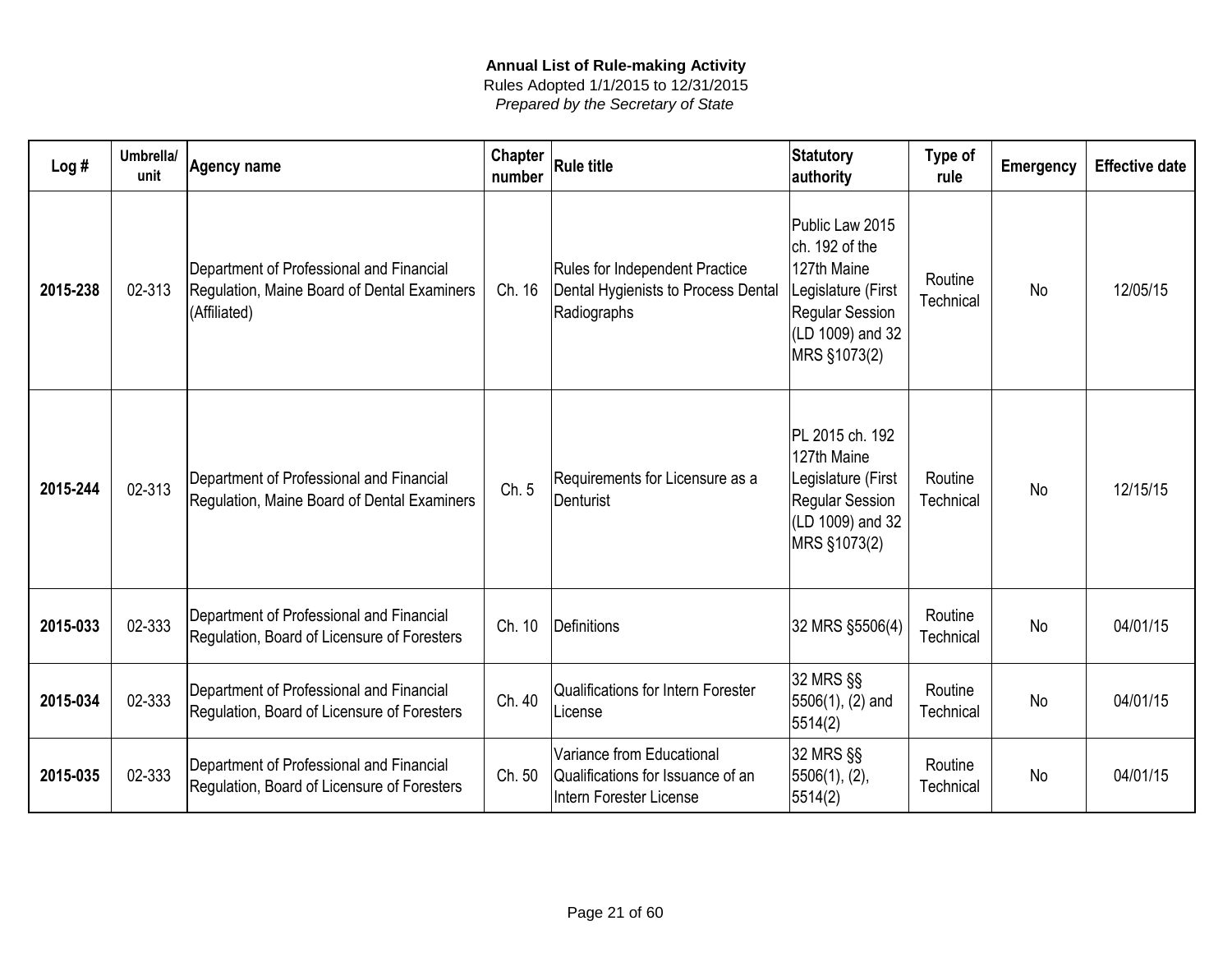| Log#     | Umbrella/<br>unit | <b>Agency name</b>                                                                      | <b>Chapter</b><br>number | <b>Rule title</b>                                | <b>Statutory</b><br>authority                                                        | Type of<br>rule      | <b>Emergency</b> | <b>Effective date</b> |
|----------|-------------------|-----------------------------------------------------------------------------------------|--------------------------|--------------------------------------------------|--------------------------------------------------------------------------------------|----------------------|------------------|-----------------------|
| 2015-036 | 02-333            | Department of Professional and Financial<br>Regulation, Board of Licensure of Foresters | Ch. 60                   | Sponsorship of Intern Foresters                  | 32 MRS §§<br>5506(2), 5515(3),<br>$(4)$ , $(5)$ , $(5-A)$ , $(6)$ ,<br>(10); 5516(2) | Routine<br>Technical | <b>No</b>        | 04/01/15              |
| 2015-037 | 02-333            | Department of Professional and Financial<br>Regulation, Board of Licensure of Foresters | Ch. 70                   | Qualifications for Forester License              | 32 MRS §§<br>5506(2), 5515(3),<br>$(4)$ , $(5)$ , $(5-A)$ , $(6)$ ,<br>(10); 5516(2) | Routine<br>Technical | <b>No</b>        | 04/01/15              |
| 2015-038 | 02-333            | Department of Professional and Financial<br>Regulation, Board of Licensure of Foresters | Ch. 80                   | Continuing Forestry Education                    | 32 MRS §§<br>5506(4),5514(4);<br> 5515(7)                                            | Routine<br>Technical | <b>No</b>        | 04/01/15              |
| 2015-039 | 02-333            | Department of Professional and Financial<br>Regulation, Board of Licensure of Foresters | Ch. 110                  | <b>Transitions Provisions</b>                    | 32 MRS §5506(4)                                                                      | Routine<br>Technical | <b>No</b>        | 04/01/15              |
| 2015-021 | 02-373            | Department of Professional and Financial<br>Regulation, Board of Licensure in Medicine  | Ch. 4                    | Rules for the Issuance of Citations              | 10 MRS §8003-E;<br>32 MRS §3269(7)                                                   | Routine<br>Technical | <b>No</b>        | 03/10/15              |
| 2015-049 | 02-380            | Department of Professional and Financial<br>Regulation, Maine State Board of Nursing    | Ch. 4                    | Disciplinary Action and Violations of<br>Law     | 32 MRS §2153-<br>A(1)                                                                | Routine<br>Technical | <b>No</b>        | 03/25/15              |
| 2015-158 | 02-385            | Department of Professional and Financial<br>Regulation, Manufactured Housing Board      | Ch. 820                  | Definitions                                      | 10 MRS §§ 9005-<br>A, 9085                                                           | Routine<br>Technical | No               | 08/30/15              |
| 2015-159 | 02-385            | Department of Professional and Financial<br>Regulation, Manufactured Housing Board      | Ch. 830                  | Licensure of Manufactured Housing<br>Communities | 10 MRS §§ 9005-<br>A, 9085                                                           | Routine<br>Technical | <b>No</b>        | 08/30/15              |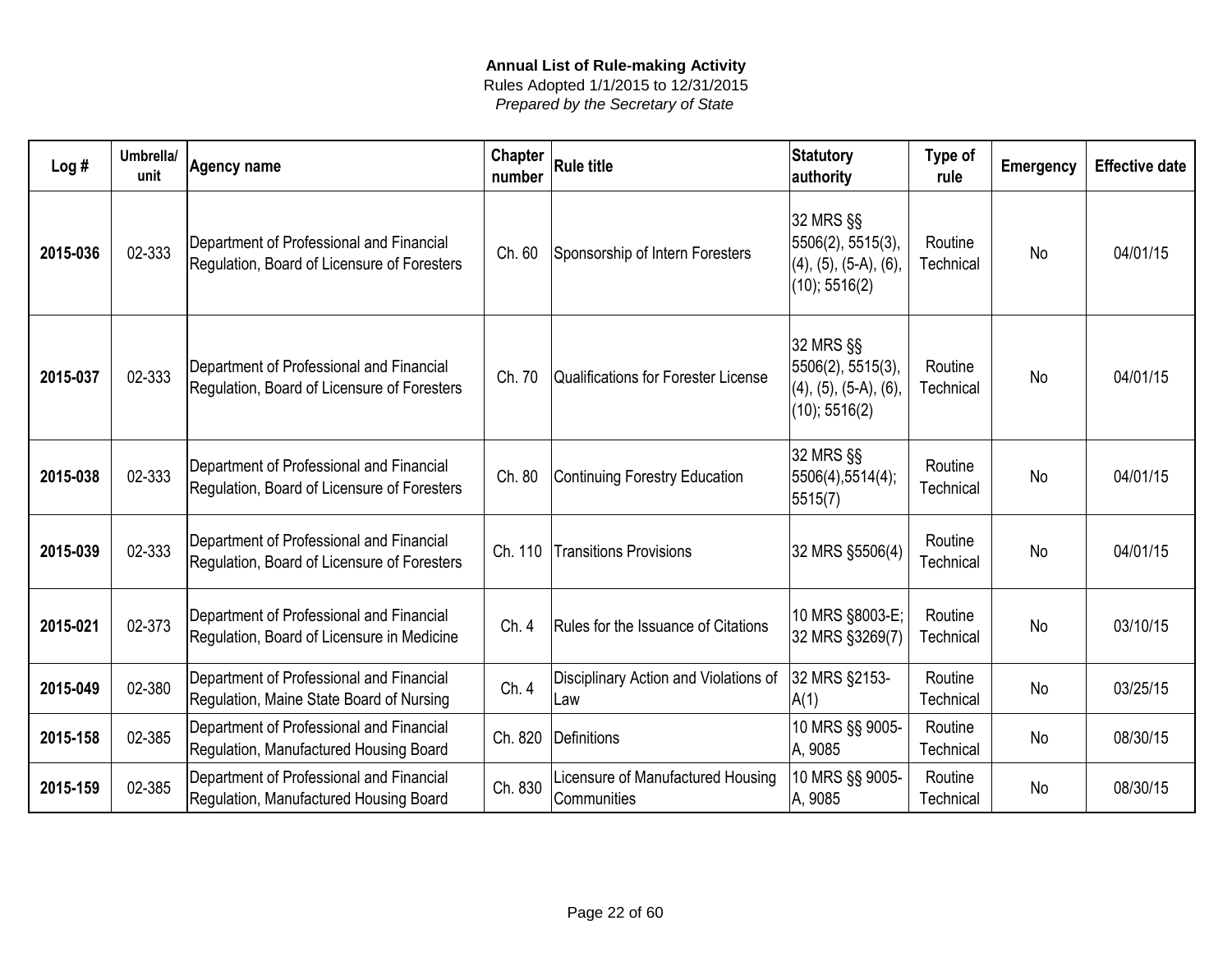| Log#     | Umbrella/<br>unit | Agency name                                                                                                | Chapter<br>number | <b>Rule title</b>                                                                         | Statutory<br>authority                           | Type of<br>rule      | <b>Emergency</b> | <b>Effective date</b> |
|----------|-------------------|------------------------------------------------------------------------------------------------------------|-------------------|-------------------------------------------------------------------------------------------|--------------------------------------------------|----------------------|------------------|-----------------------|
| 2015-160 | 02-385            | Department of Professional and Financial<br>Regulation, Manufactured Housing Board                         | Ch. 840           | <b>Rules Relating to Drinking Water</b><br>Systems of Manufactured Housing<br>Communities | 10 MRS §§ 9005-<br>A, 9084, 9085; 5<br>MRS §9001 | Routine<br>Technical | <b>No</b>        | 08/30/15              |
| 2015-161 | 02-385            | Department of Professional and Financial<br>Regulation, Manufactured Housing Board                         | Ch. 850           | Community Licensing - Standards                                                           | 10 MRS §§ 9005-<br>A, 9085                       | Routine<br>Technical | <b>No</b>        | 08/30/15              |
| 2015-162 | 02-385            | Department of Professional and Financial<br>Regulation, Manufactured Housing Board                         | Ch. 860           | <b>Inspections and Complaints</b>                                                         | 10 MRS §§ 9005-<br>A, 9085, 9086                 | Routine<br>Technical | <b>No</b>        | 08/30/15              |
| 2015-206 | 02-465            | Department of Professional and Financial<br>Regulation, Radiologic Technology Board of<br><b>Examiners</b> | Ch.8              | Scope of Practice                                                                         | <b>32 MRS</b><br>S9853(6)(E)                     | Routine<br>Technical | <b>No</b>        | 11/07/15              |
| 2015-240 | 02-658            | Department of Professional and Financial<br>Regulation, Maine Fuel Board                                   | Ch. 13            | Installation of Propane and Natural<br><b>Gas Burning Equipment</b>                       | <b>32 MRS</b><br>$\frac{1}{3}18123(2)$           | Routine<br>Technical | <b>No</b>        | 12/08/15              |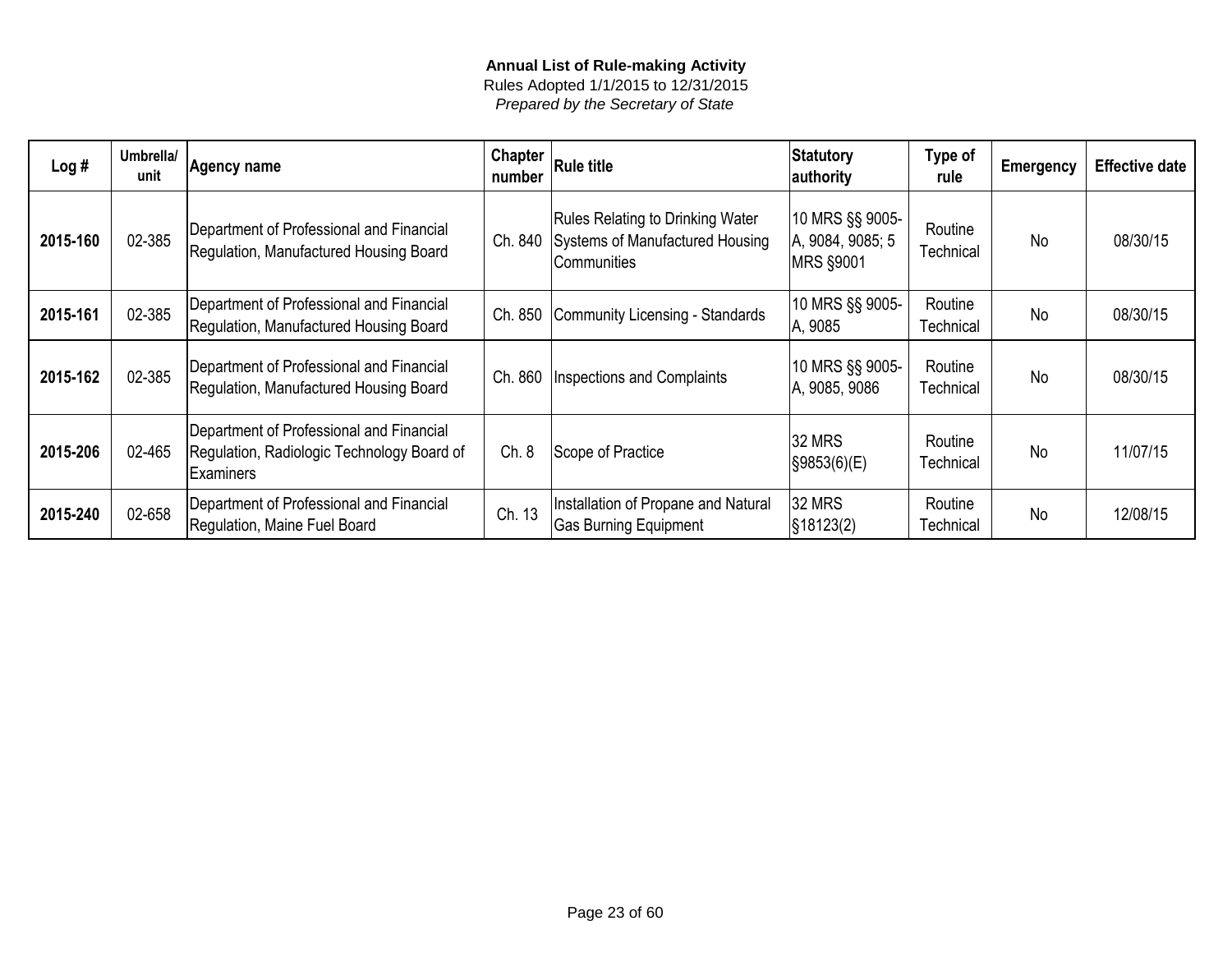| Log#     | Umbrella/<br>unit | Agency name                      | <b>Chapter</b><br>number | <b>Rule title</b>                                                                                   | Statutory<br>authority        | Type of<br>rule      | <b>Emergency</b> | <b>Effective date</b> |
|----------|-------------------|----------------------------------|--------------------------|-----------------------------------------------------------------------------------------------------|-------------------------------|----------------------|------------------|-----------------------|
| 2015-163 | 03-201            | <b>Department of Corrections</b> | Ch.3                     | County Jail Operations Fund<br>Distribution of Funds Formula                                        | 34-A MRS §§<br>1208-B, 1210-D | Routine<br>Technical | Yes              | 08/31/15              |
| 2015-187 | 03-201            | <b>Department of Corrections</b> | Ch. 10                   | Policy and Procedures Manual -<br>Adult: Subsection 27.3, Community<br><b>Transition Program</b>    | 34-A MRS §3035                | Routine<br>Technical | Yes              | 10/21/15              |
| 2015-207 | 03-201            | <b>Department of Corrections</b> | Ch.3                     | County Jail Operations Fund<br>Distribution of Funds Formula                                        | 34-A MRS §§<br>1208-B, 1210-D | Routine<br>Technical | <b>No</b>        | 11/09/15              |
| 2015-208 | 03-201            | <b>Department of Corrections</b> | Ch. 10                   | Policy and Procedures Manual -<br>Adult: Subsection 27.4, Furlough<br>Pass / Furlough Leave Program | 34-A MRS §3035                | Routine<br>Technical | No.              | 11/09/15              |
| 2015-224 | 03-201            | <b>Department of Corrections</b> | 10<br>Ch.                | Policy and Procedures Manual -<br>Adult: Subsection 27.3, Community<br><b>Transition Program</b>    | 34-A MRS, §3035               | Routine<br>Technical | Yes              | 11/12/15              |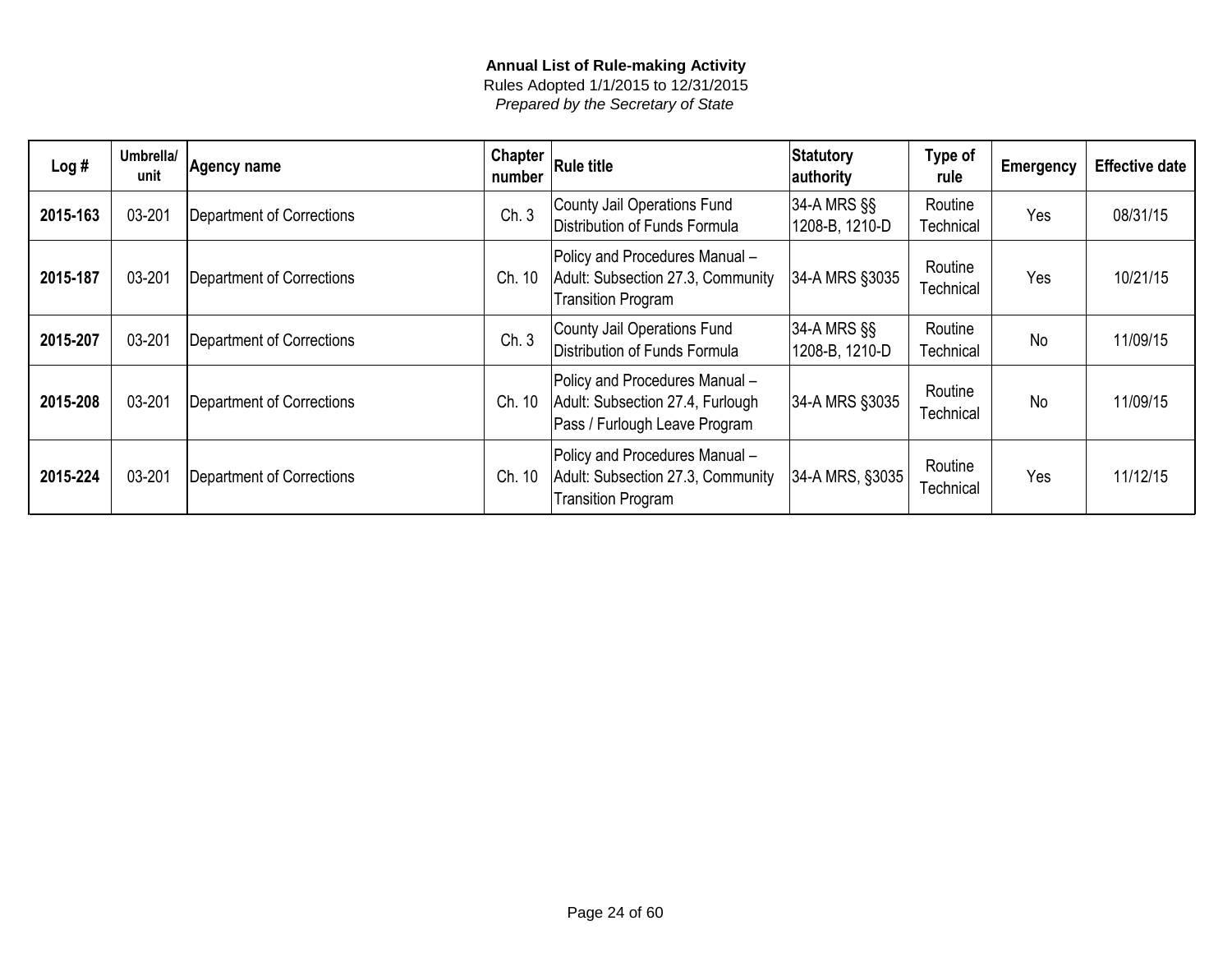| Log#     | Umbrella/<br>unit | <b>Agency name</b>      | <b>Chapter</b><br>number | <b>Rule title</b>                                                                             | <b>Statutory</b><br>authority              | Type of<br>rule      | <b>Emergency</b> | <b>Effective date</b> |
|----------|-------------------|-------------------------|--------------------------|-----------------------------------------------------------------------------------------------|--------------------------------------------|----------------------|------------------|-----------------------|
| 2015-040 | 05-071            | Department of Education | Ch. 180                  | Performance Evaluation and<br>Professional Growth Systems                                     | 20-A MRS<br>§13706                         | Routine<br>Technical | Yes              | 03/18/15              |
| 2015-092 | 05-071            | Department of Education | Ch. 125                  | <b>Basic Approval Standards: Public</b><br>Schools and School Administrative<br><b>Units</b>  | 20-A MRS §4801<br>$sub-S1$ ¶F              | Routine<br>Technical | No               | 05/14/15              |
| 2015-111 | 05-071            | Department of Education | Ch. 101                  | Maine Unified Special Education<br>Regulation - Birth to Age Twenty                           | <b>20-A MRS</b><br>$\frac{1}{2}$ \$7005(1) | Major<br>Substantive | <b>No</b>        | 07/19/15              |
| 2015-115 | 05-071            | Department of Education | Ch. 13                   | Qualifying Examinations by<br><b>Teachers, Educational Specialists</b><br>and Administrators  | 20-A MRS §§<br>13031 - 13038,<br>13035-A   | Routine<br>Technical | <b>No</b>        | 06/23/15              |
| 2015-231 | 05-071            | Department of Education | Ch. 21                   | Secular Textbooks and Services to<br>Private School Pupils                                    | Repealed                                   | Routine<br>Technical | <b>No</b>        | 11/28/15              |
| 2015-232 | 05-071            | Department of Education | Ch. 25                   | Administration of Special Education<br>Adjustments: Definition of Budgetary<br>Hardship       | Repealed                                   | Routine<br>Technical | <b>No</b>        | 11/28/15              |
| 2015-233 | 05-071            | Department of Education | Ch. 27                   | Rules for Determining Geographic<br><b>Isolation Status</b>                                   | Repealed                                   | Routine<br>Technical | No               | 11/28/15              |
| 2015-234 | 05-071            | Department of Education | Ch. 58                   | Child Nutrition Programs in Child<br><b>Care Centers and Recreational</b><br>Center and Camps | Repealed                                   | Routine<br>Technical | No               | 11/28/15              |
| 2015-235 | 05-071            | Department of Education | Ch. 120                  | Innovative Education Grants                                                                   | Repealed                                   | Routine<br>Technical | No               | 11/28/15              |
| 2015-236 | 05-071            | Department of Education | Ch. 245                  | <b>Standards for Education</b><br>Programming for Certified Nursing<br><b>Assistants</b>      | Repealed                                   | Routine<br>Technical | No               | 11/28/15              |
| 2015-243 | 05-071            | Department of Education | Ch. 45                   | Rule for Health Screening in Maine<br><b>Public Schools</b>                                   | 20-A MRS §§<br>6451-6455                   | Routine<br>Technical | No               | 12/13/15              |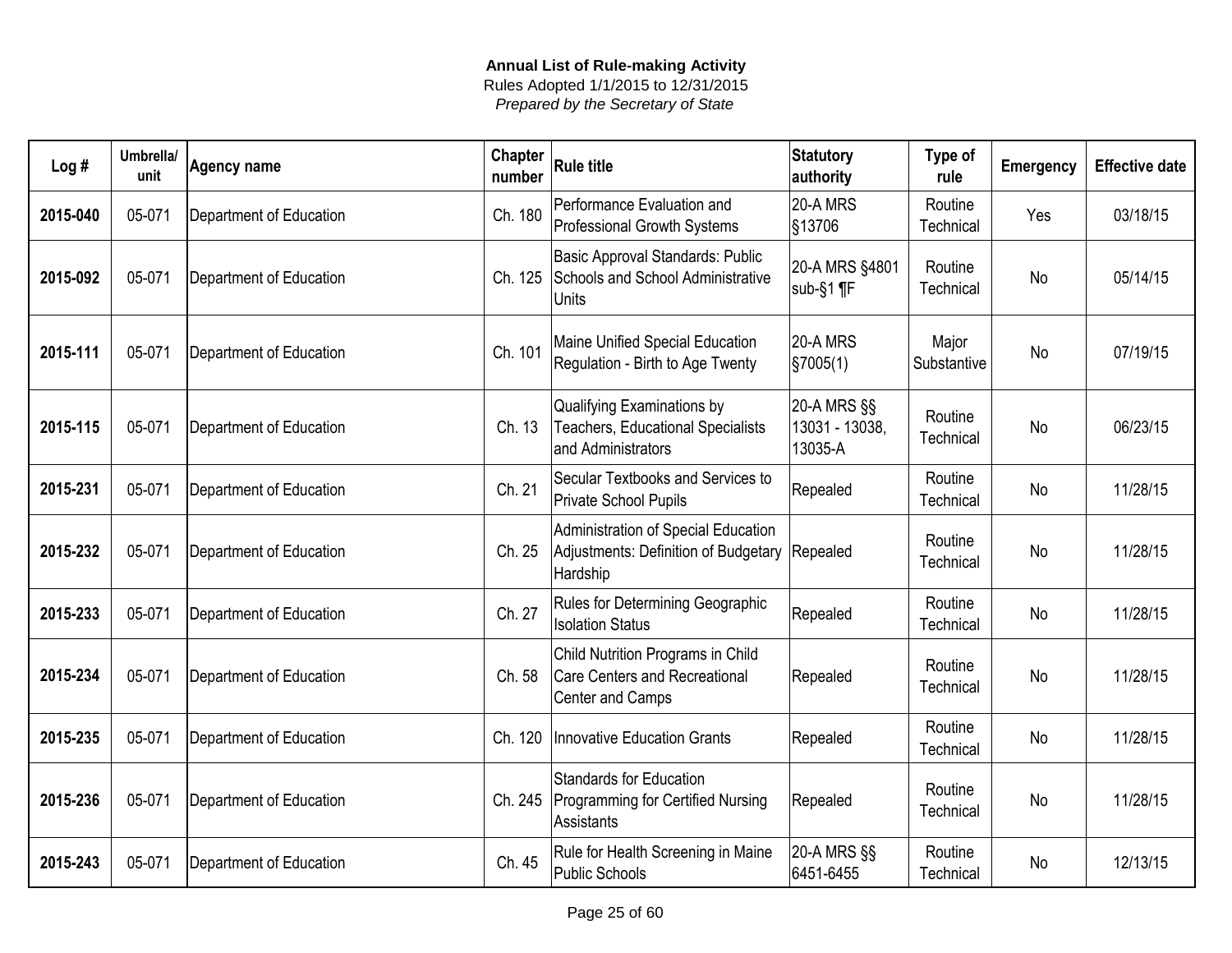| Log #    | Umbrella/<br>unit | Agency name             | <b>Chapter</b><br>number | <b>Rule title</b>                                                                           | <b>Statutory</b><br>authority | <b>Type of</b><br>rule | Emergency | <b>Effective date</b> |
|----------|-------------------|-------------------------|--------------------------|---------------------------------------------------------------------------------------------|-------------------------------|------------------------|-----------|-----------------------|
| 2015-248 | 05-071            | Department of Education | Ch.                      | Basic School Approval Standards:<br>. 125 Public Schools and School<br>Administrative Units | $ 20-A$ MRS $\S$<br>6451-6455 | Routine<br>Technical   | No        | 12/19/15              |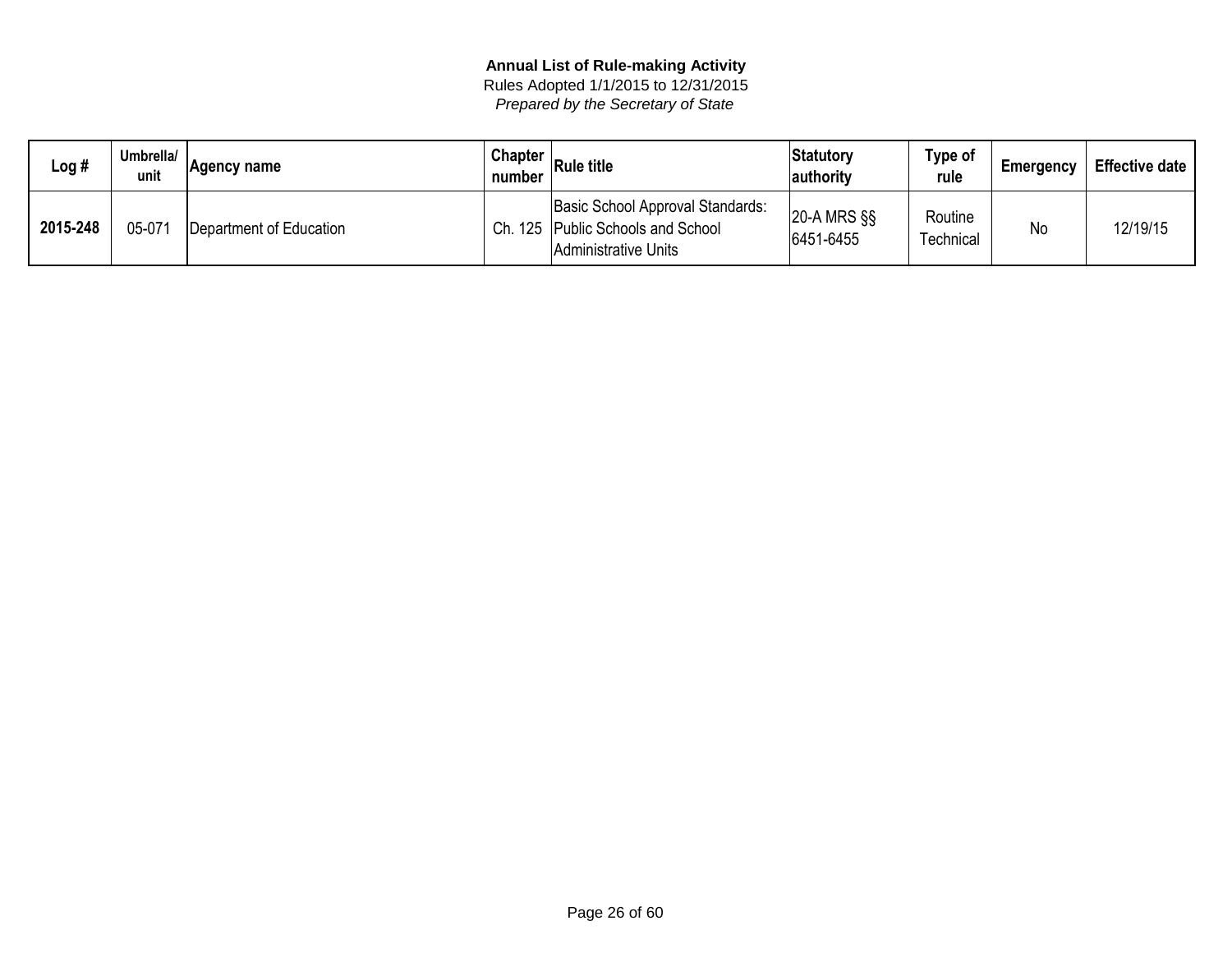| Log#     | Umbrella/<br>unit | <b>Agency name</b>                     | <b>Chapter</b><br>number | <b>Rule title</b>                                                                  | <b>Statutory</b><br>authority                                              | Type of<br>rule      | Emergency | <b>Effective date</b> |
|----------|-------------------|----------------------------------------|--------------------------|------------------------------------------------------------------------------------|----------------------------------------------------------------------------|----------------------|-----------|-----------------------|
| 2015-002 | 06-096            | Department of Environmental Protection | Ch. 500                  | Stormwater Management                                                              | 38 MRS §420-D                                                              | Routine<br>Technical | No        | 01/11/15              |
| 2015-003 | 06-096            | Department of Environmental Protection | Ch. 501                  | <b>Stormwater Management</b><br>Compensation Fees and Mitigation<br>Credit         | 38 MRS §420-<br>D(11)                                                      | Routine<br>Technical | <b>No</b> | 01/13/15              |
| 2015-009 | 06-096            | Department of Environmental Protection | Ch. 1000                 | Guidelines for Municipal Shoreland<br><b>Zoning Ordinances</b>                     | Title 38 MRS<br>$§438-A(5)$                                                | Routine<br>Technical | <b>No</b> | 01/26/15              |
| 2015-015 | 06-096            | Department of Environmental Protection | Ch. 3                    | Rules Governing the Conduct of<br><b>Licensing Hearings</b>                        | 5 MRS §38 MRS<br>§341-H; PL 2013<br> c.300                                 | Routine<br>Technical | <b>No</b> | 02/16/15              |
| 2015-030 | 06-096            | Department of Environmental Protection | Ch. 850                  | Identification of Hazardous Waste                                                  | 38 MRS §§<br>1319(O)(1), 2144                                              | Routine<br>Technical | <b>No</b> | 03/11/15              |
| 2015-031 | 06-096            | Department of Environmental Protection | Ch. 858                  | Universal Waste Rules                                                              | 38 MRS §§<br>1319(O)(1), 2144                                              | Routine<br>Technical | <b>No</b> | 03/11/15              |
| 2015-053 | 06-096            | Department of Environmental Protection | Ch. 696                  | Oil Discharge and Pollution Control<br><b>Rules for Rail Tank Cars</b>             | 38 MRS §§ 341-<br>H, 546                                                   | Routine<br>Technical | Yes       | 03/26/15              |
| 2015-059 | 06-096            | Department of Environmental Protection | Ch. 400                  | Maine Solid Waste Management<br><b>Rules: General Provisions</b>                   | 38 MRS §§ 341-<br>H, 1301 et seq.,<br>1304 (1,1-B,13,13-<br>A), 1310-N(9)  | Routine<br>Technical | <b>No</b> | 04/06/15              |
| 2015-060 | 06-096            | Department of Environmental Protection |                          | Maine Solid Waste Management<br>Ch. 418   Rules: Beneficial Use of Solid<br>Wastes | 38 MRS §§ 341-<br>H, 1301 et seq.,<br>1304 (1,1-B,13,13-<br>A), 1310-N (9) | Routine<br>Technical | <b>No</b> | 04/06/15              |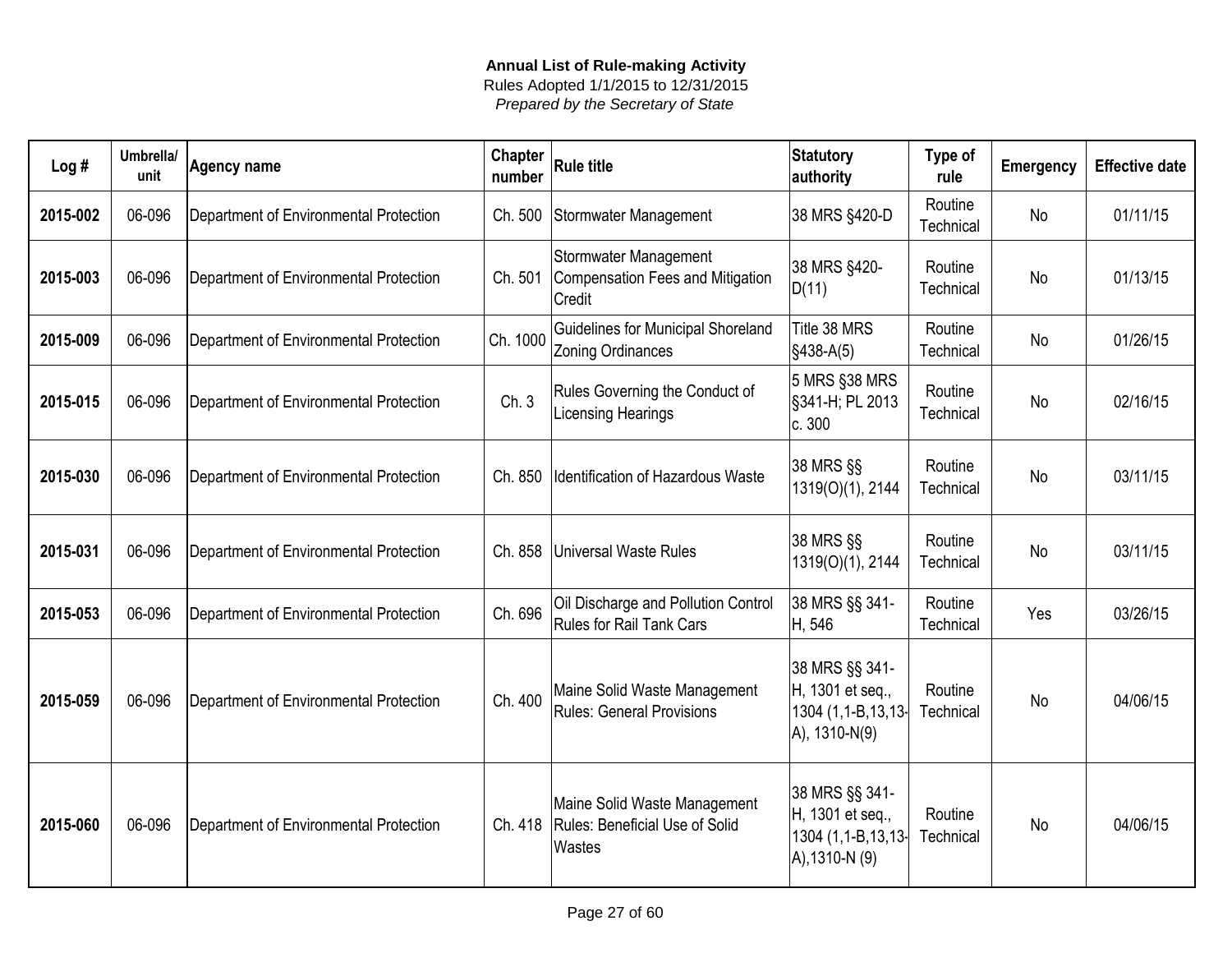| Log#     | Umbrella/<br>unit | <b>Agency name</b>                     | Chapter<br>number | <b>Rule title</b>                                                                      | <b>Statutory</b><br>authority                                        | Type of<br>rule      | <b>Emergency</b> | <b>Effective date</b> |
|----------|-------------------|----------------------------------------|-------------------|----------------------------------------------------------------------------------------|----------------------------------------------------------------------|----------------------|------------------|-----------------------|
| 2015-066 | 06-096            | Department of Environmental Protection | Ch. 401           | Landfill Siting Design and Operation                                                   | 38 MRS §§ 341-<br>H, 1301 et seq.,<br>$1304(1, 1 - B, 13, 13)$<br>A) | Routine<br>Technical | <b>No</b>        | 04/12/15              |
| 2015-067 | 06-096            | Department of Environmental Protection | Ch. 402           | <b>Transfer Station and Storage Sites</b><br>for Solid Waste                           | 38 MRS §§ 341-<br>H, 1301 et seq.,<br>1304(1,1-B, 13,13)<br>A)       | Routine<br>Technical | <b>No</b>        | 04/12/15              |
| 2015-068 | 06-096            | Department of Environmental Protection |                   | Ch. 403   Incineration Facilities                                                      | 38 MRS §§ 341-<br>H, 1301 et seq.,<br>1304 (1,1-B,<br>$13, 13-A$     | Routine<br>Technical | <b>No</b>        | 04/12/15              |
| 2015-069 | 06-096            | Department of Environmental Protection | Ch. 405           | <b>Water Quality Monitoring, Leachate</b><br>Monitoring, and Waste<br>Characterization | 38 MRS §§ 341-<br>H, 1301 et seq.,<br>1304 (1, 1-B,<br>$13, 13-A$    | Routine<br>Technical | <b>No</b>        | 04/12/15              |
| 2015-070 | 06-096            | Department of Environmental Protection |                   | Ch. 410 Composting Facilities                                                          | 38 MRS §§ 341-<br>H, 1301 et seq.,<br>1304 (1, 1-B,<br>$13, 13 - A$  | Routine<br>Technical | <b>No</b>        | 04/12/15              |
| 2015-071 | 06-096            | Department of Environmental Protection |                   | Ch. 419 Agronomic Utilization of Residuals                                             | 38 MRS §§ 341-<br>H, 1301 et seq.,<br>1304 (1,1-B,13,13)<br>A)       | Routine<br>Technical | <b>No</b>        | 04/12/15              |
| 2015-093 | 06-096            | Department of Environmental Protection | Ch. 127           | <b>New Motor Vehicle Emissions</b><br>Standards                                        | 38 MRS §585-D                                                        | Routine<br>Technical | <b>No</b>        | 05/19/15              |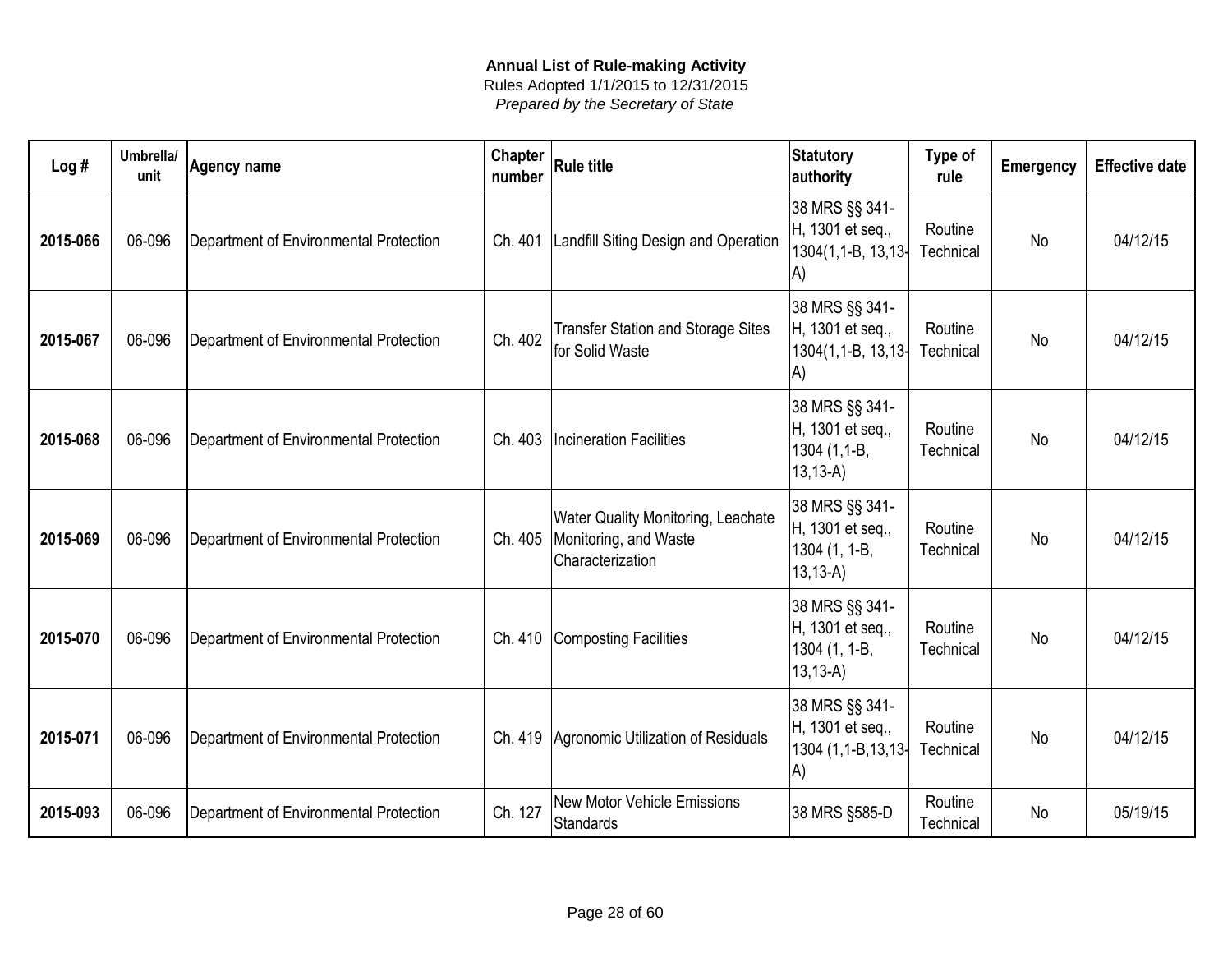| Log#     | Umbrella/<br>unit | <b>Agency name</b>                                                                      | <b>Chapter</b><br>number | <b>Rule title</b>                                                                                                      | <b>Statutory</b><br>authority                          | Type of<br>rule      | <b>Emergency</b> | <b>Effective date</b> |
|----------|-------------------|-----------------------------------------------------------------------------------------|--------------------------|------------------------------------------------------------------------------------------------------------------------|--------------------------------------------------------|----------------------|------------------|-----------------------|
| 2015-110 | 06-096            | Department of Environmental Protection                                                  | Ch. 119                  | Motor Vehicle Fuel Volatility Limit                                                                                    | 38 MRS §§ 585-<br>A, 585-N;<br>Resolves 2015<br>ch. 10 | Major<br>Substantive | No               | 07/15/15              |
| 2015-113 | 06-096            | Department of Environmental Protection                                                  | Ch. 696                  | Oil Discharge and Pollution Control<br><b>Rules for Rail Tank Cars</b>                                                 | 38 MRS §§ 341-<br>H, 546                               | Routine<br>Technical | <b>No</b>        | 06/22/15              |
| 2015-114 | 06-096            | Department of Environmental Protection                                                  | Ch. 888                  | Designation of Four Members of the<br>Chemical Class Phthalates as<br><b>Priority Chemicals</b>                        | 5 MRS §8055(3),<br>38 MRS §341-H,<br>§1694             | Routine<br>Technical | No               | 06/22/15              |
| 2015-120 | 06-096            | Department of Environmental Protection                                                  | Ch. 129                  | Surface Coating Facilities                                                                                             | 38 MRS §585-A                                          | Routine<br>Technical | <b>No</b>        | 07/07/15              |
| 2015-132 | 06-096            | Department of Environmental Protection                                                  | Ch. 500                  | Stormwater Management                                                                                                  | 38 MRS §420-D;<br>Resolve 2015 ch.<br>22               | Major<br>Substantive | <b>No</b>        | 08/12/15              |
| 2015-134 | 06-096            | Department of Environmental Protection                                                  | Ch. 885                  | Designation of Formaldehyde as a<br>Priority Chemical and Regulation of<br>Formaldehyde in Children's Products H, 1694 | 5 MRS §8055(3),<br>38 MRS §§ 341-                      | Routine<br>Technical | <b>No</b>        | 07/26/15              |
| 2015-136 | 06-096            | Department of Environmental Protection                                                  | Ch. 141                  | <b>Conformity of General Federal</b><br>Actions                                                                        | 38 MRS §§ 585,<br>585-A                                | Routine<br>Technical | <b>No</b>        | 07/27/15              |
| 2015-185 | 06-096            | Department of Environmental Protection                                                  | Ch. 2                    | Rule Concerning the Processing of<br>Applications and Other<br><b>Administrative Matters</b>                           | 5 MRS §8051; 38<br><b>MRS §341-H</b>                   | Routine<br>Technical | <b>No</b>        | 10/19/15              |
| 2015-013 | 06-481            | Department of Environmental Protection,<br>Board of Underground Storage Tank Installers | Ch.3                     | Certification of Underground Oil Tank<br>Installers                                                                    | 32 MRS §10004                                          | Routine<br>Technical | <b>No</b>        | 02/15/15              |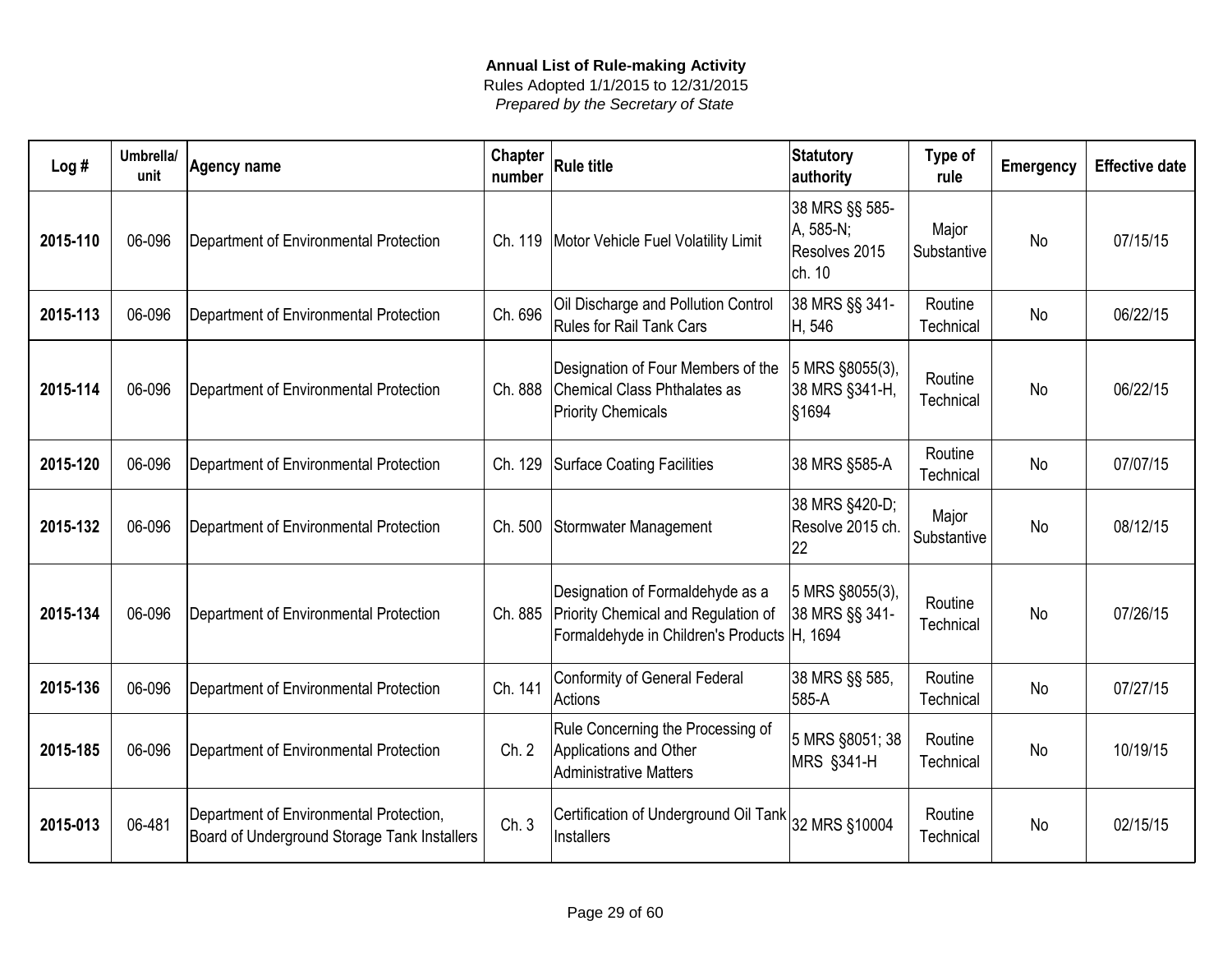| Log #    | Umbrella/ | ∣Aɑencv name                                                                            | <b>Chapter</b><br>number | <b>Rule title</b>                                           | Statutory<br> authority | Type of<br>rule            | <b>Emergency</b> | <b>Effective date</b> |
|----------|-----------|-----------------------------------------------------------------------------------------|--------------------------|-------------------------------------------------------------|-------------------------|----------------------------|------------------|-----------------------|
| 2015-014 | 06-481    | Department of Environmental Protection,<br>Board of Underground Storage Tank Installers | Ch. 6                    | Certification of Underground Oil<br>Storage Tank Inspectors | 32 MRS §10004.2         | Routine<br>$\tau$ echnical | <b>No</b>        | 02/15/15              |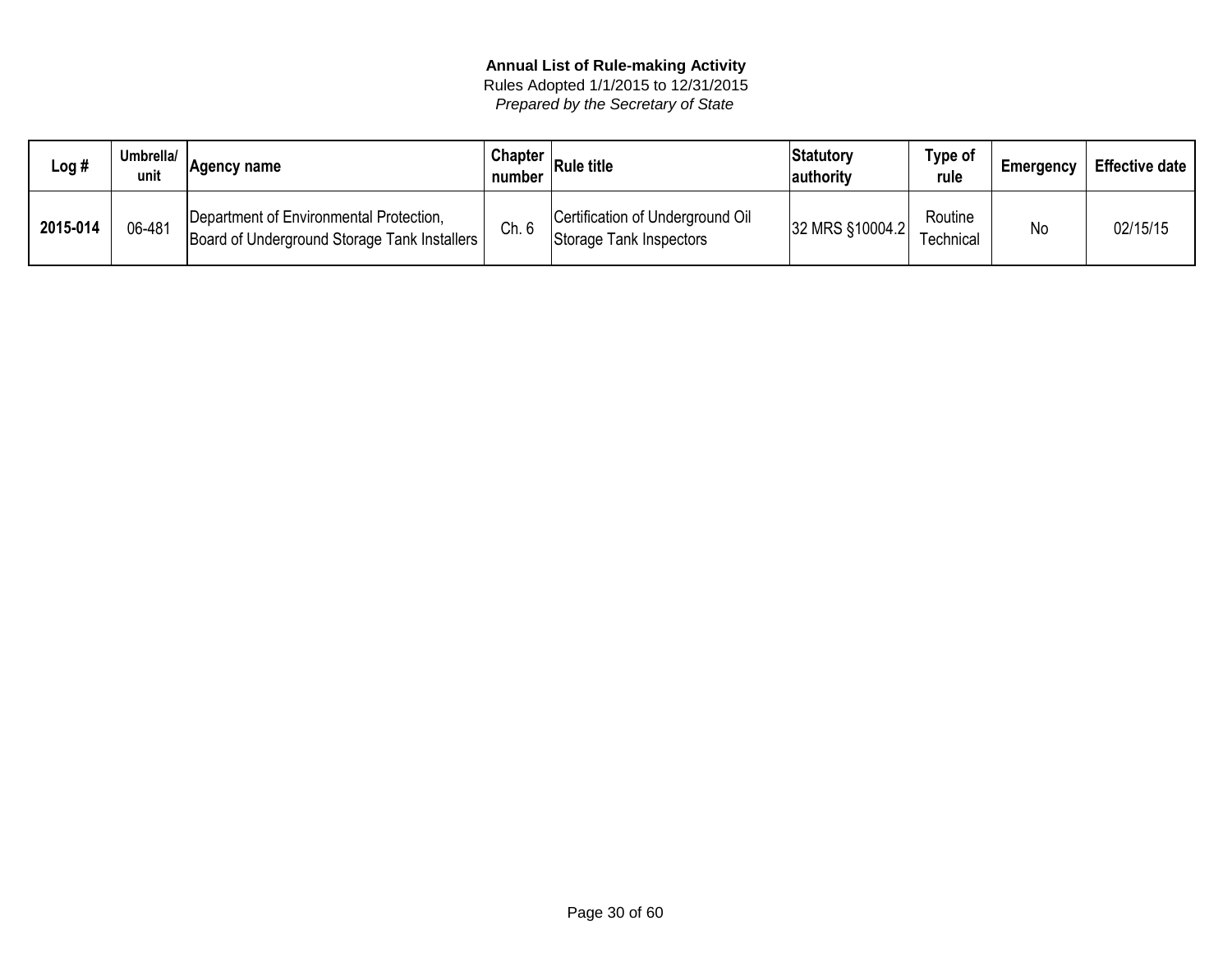| Log#     | Umbrella/<br>unit | <b>Agency name</b>                          | <b>Chapter</b><br>number | <b>Rule title</b>                                                                                                                                                  | <b>Statutory</b><br>authority | Type of<br>rule      | <b>Emergency</b> | <b>Effective date</b> |
|----------|-------------------|---------------------------------------------|--------------------------|--------------------------------------------------------------------------------------------------------------------------------------------------------------------|-------------------------------|----------------------|------------------|-----------------------|
| 2015-028 | 09-137            | Department of Inland Fisheries and Wildlife | Ch. 13                   | <b>Watercraft Rules</b>                                                                                                                                            | 12 MRS §13051                 | Routine<br>Technical | <b>No</b>        | 03/14/15              |
| 2015-029 | 09-137            | Department of Inland Fisheries and Wildlife | Ch. 24                   | <b>Licensed Guides</b>                                                                                                                                             | 12 MRS §12851                 | Routine<br>Technical | No               | 03/14/15              |
| 2015-061 | 09-137            | Department of Inland Fisheries and Wildlife | Ch. 4                    | Hunting and Trapping: 4.06(1.B., 4,<br>5, 6), Wild Turkey                                                                                                          | 12 MRS §11701                 | Routine<br>Technical | No               | 04/08/15              |
| 2015-088 | 09-137            | Department of Inland Fisheries and Wildlife | Ch. 4                    | Hunting and Trapping: 4.05, Moose<br>Hunting                                                                                                                       | 12 MRS §11551                 | Routine<br>Technical | <b>No</b>        | 05/13/15              |
| 2015-148 | 09-137            | Department of Inland Fisheries and Wildlife | Ch.4                     | Hunting and Trapping: 4.01(G)(2-A),<br>(J). (K), Furbearer Trapping Rules                                                                                          | 12 MRS §10104                 | Routine<br>Technical | <b>No</b>        | 08/18/15              |
| 2015-149 | 09-137            | Department of Inland Fisheries and Wildlife | Ch.4                     | Hunting and Trapping: 4.03, Deer<br>Hunting                                                                                                                        | 12 MRS §11152                 | Routine<br>Technical | <b>No</b>        | 08/16/15              |
| 2015-150 | 09-137            | Department of Inland Fisheries and Wildlife | Ch.4                     | Hunting and Trapping: 4.02,<br><b>Migratory Bird Hunting</b>                                                                                                       | 12 MRS §§<br>10104, 11855     | Routine<br>Technical | <b>No</b>        | 08/18/15              |
| 2015-172 | 09-137            | Department of Inland Fisheries and Wildlife | Ch.4                     | Hunting and Trapping: 4.01(G),<br><b>Upland Game and Furbearing</b><br>Animals: (1.a, Beaver Season<br>Dates); (1.b, Open and Closed Areas<br>for Beaver Trapping) | 12 MRS §10104                 | Routine<br>Technical | No               | 09/27/15              |
| 2015-178 | 09-137            | Department of Inland Fisheries and Wildlife | Ch. 1                    | Open Water and Ice Fishing<br>Regulations                                                                                                                          | 12 MRS §§<br>10104, 12461     | Routine<br>Technical | No               | 10/05/15              |
| 2015-179 | 09-137            | Department of Inland Fisheries and Wildlife | Ch. 1-A                  | State Heritage Fish Waters                                                                                                                                         | 12 MRS §§<br>10104, 12461     | Routine<br>Technical | <b>No</b>        | 10/05/15              |
| 2015-180 | 09-137            | Department of Inland Fisheries and Wildlife | Ch. 2                    | Rules Pertaining to Commercial<br>Fishing, Fish Culture and, Fishing<br>Derbies and Tournaments                                                                    | 12 MRS §§<br>10104, 12461     | Routine<br>Technical | <b>No</b>        | 10/05/15              |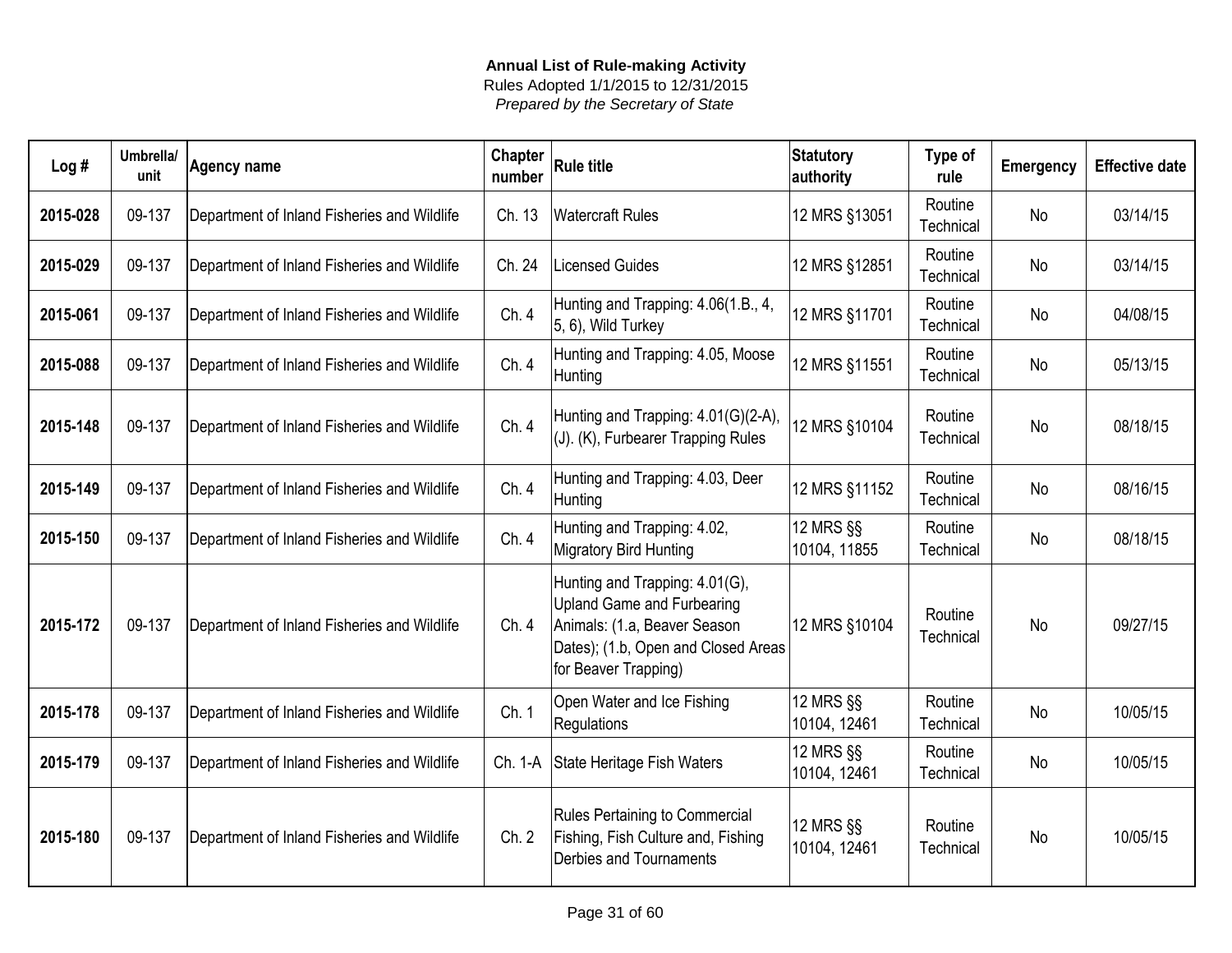| Log#     | Umbrella/<br>unit | <b>Agency name</b>                                                                              | <b>Chapter</b><br>number | <b>Rule title</b>                                                                                                                                                           | <b>Statutory</b><br>authority                                                                                                                                     | Type of<br>rule      | Emergency | <b>Effective date</b> |
|----------|-------------------|-------------------------------------------------------------------------------------------------|--------------------------|-----------------------------------------------------------------------------------------------------------------------------------------------------------------------------|-------------------------------------------------------------------------------------------------------------------------------------------------------------------|----------------------|-----------|-----------------------|
| 2015-054 | 10-144            | Department of Health and Human Services,<br>Office of MaineCare Services, Division of<br>Policy | Ch. 101                  | MaineCare Benefits Manual: Ch. III<br>§26, Day Health Services                                                                                                              | 22 MRS §§ 42,<br>3173                                                                                                                                             | Routine<br>Technical | <b>No</b> | 03/31/15              |
| 2015-055 | 10-144            | Department of Health and Human Services,<br>Office of MaineCare Services, Division of<br>Policy | Ch. 101                  | MaineCare Benefits Manual: Ch. II<br>§113, Non-Emergency<br><b>Transportation (NET) Services</b>                                                                            | 22 MRS §§ 42,<br>3173; Social<br>Security Act<br>$\frac{1}{3}$ 1915(b), 42<br>U.S.C. 1396n;<br>Rosa's Law, Pub.<br>L. 111-256; PL<br>2012, ch. 542,<br>$ \$B(5) $ | Routine<br>Technical | No        | 04/05/15              |
| 2015-062 | 10-144            | Department of Health and Human Services,<br>Office of MaineCare Services, Division of<br>Policy | Ch. 101                  | MaineCare Benefits Manual: Ch. II<br>Section 15, Chiropractic Services                                                                                                      | 22 MRS §§ 42,<br>3173                                                                                                                                             | Routine<br>Technical | No        | 04/10/15              |
| 2015-065 | 10-144            | Department of Health and Human Services,<br>Office of MaineCare Services, Division of<br>Policy | Ch. 101                  | MaineCare Benefits Manual: Ch. II &<br>III Section 65, Behavioral Health<br>Services                                                                                        | 22 MRS §§ 42,<br>3173; 22 MRS<br>§3174-WW and<br>22 MRS §42(8)                                                                                                    | Routine<br>Technical | <b>No</b> | 04/13/15              |
| 2015-094 | 10-144            | Department of Health and Human Services,<br>Office of MaineCare Services, Division of<br>Policy | Ch. 101                  | MaineCare Benefits Manual: Ch. III<br>Section 21, Allowances for Home<br>and Community Benefits for Adults<br>with Intellectual Disabilities or<br><b>Autistic Disorder</b> | 22 MRS §§ 42,<br>3173; PL 2013<br>SSS-2; Resolves<br>2015 ch. 1                                                                                                   | Major<br>Substantive | <b>No</b> | 06/14/15              |
| 2015-105 | 10-144            | Department of Health and Human Services,<br>Office of MaineCare Services, Division of<br>Policy | Ch. 101                  | MaineCare Benefits Manual: Ch. III &<br>III Section 5, Ambulance Services                                                                                                   | 22 MRS §§ 42,<br>3173; PL 2013<br>ch. 441                                                                                                                         | Routine<br>Technical | <b>No</b> | 06/03/15              |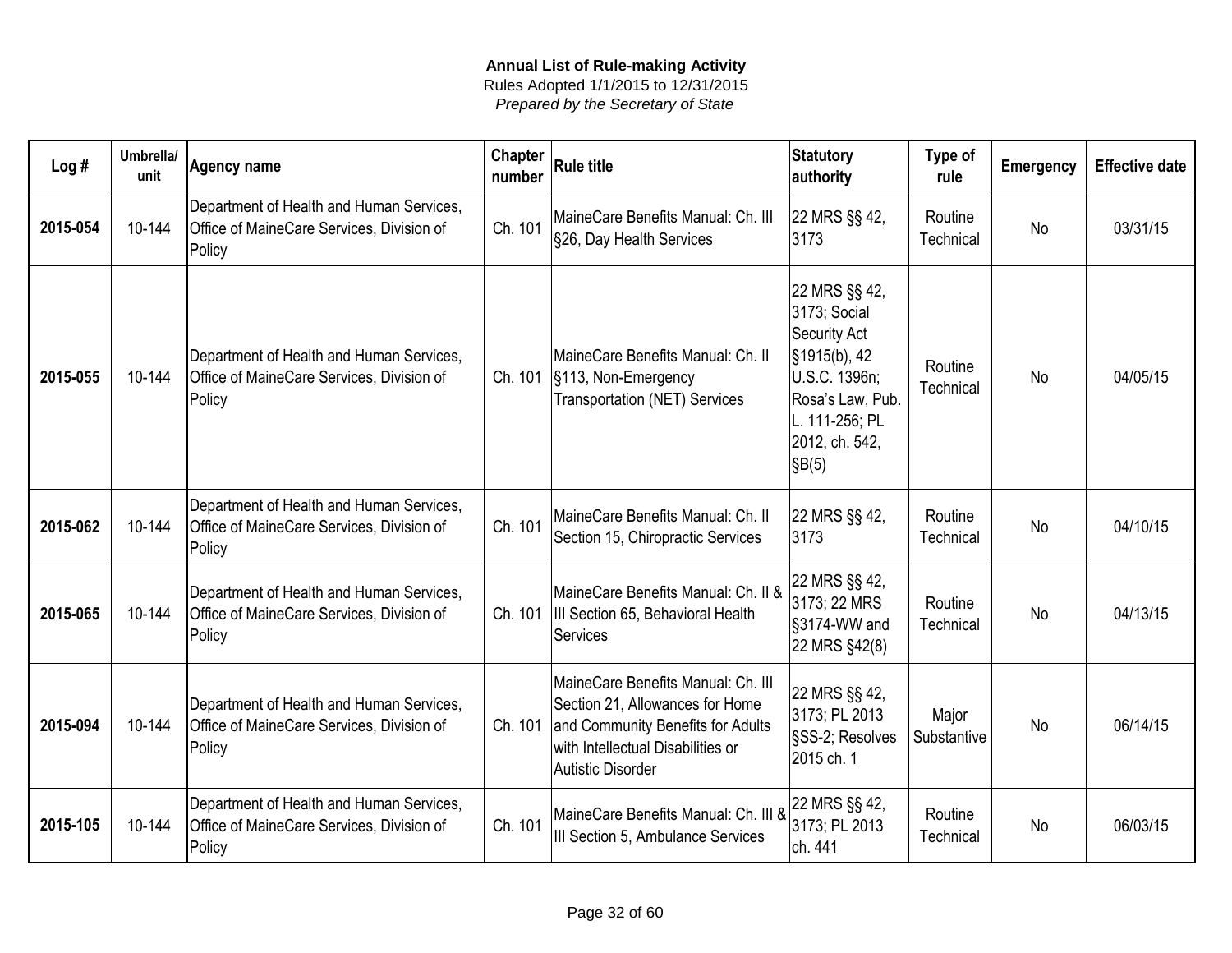| Log#     | Umbrella/<br>unit | <b>Agency name</b>                                                                              | Chapter<br>number | $ R$ ule title                                                                                                                                         | Statutory<br>authority                                                                                                                                                                                        | Type of<br>rule      | <b>Emergency</b> | <b>Effective date</b> |
|----------|-------------------|-------------------------------------------------------------------------------------------------|-------------------|--------------------------------------------------------------------------------------------------------------------------------------------------------|---------------------------------------------------------------------------------------------------------------------------------------------------------------------------------------------------------------|----------------------|------------------|-----------------------|
| 2015-106 | 10-144            | Department of Health and Human Services,<br>Office of MaineCare Services, Division of<br>Policy | Ch. 101           | MaineCare Benefits Manual: Ch. III & 22 MRS §§ 42,<br>III Section 35, Hearing Aids and<br>Services                                                     | 3173                                                                                                                                                                                                          | Routine<br>Technical | <b>No</b>        | 06/13/15              |
| 2015-107 | 10-144            | Department of Health and Human Services,<br>Office of MaineCare Services, Division of<br>Policy | Ch. 101           | MaineCare Benefits Manual: Ch. II<br>Section 60, Medical Supplies and<br>Durable Medical Equipment                                                     | 22 MRS §§ 42,<br>3173; §440.70<br>$(b)(3)$ , PL 2012<br>ch. 542 §B (5), 42<br>CFR, Part 440<br>Public Law 111-<br>256, (also<br>referred to as<br>"Rosa's Law"),<br>PL111-148,<br>Subtitle F,<br>Section 6505 | Routine<br>Technical | <b>No</b>        | 06/13/15              |
| 2015-122 | 10-144            | Department of Health and Human Services,<br>Office of MaineCare Services, Division of<br>Policy | Ch. 101           | MaineCare Benefits Manual: Ch. III<br>Section 45, Hospital Services                                                                                    | 22 MRS §§ 42,<br>3173                                                                                                                                                                                         | Routine<br>Technical | No               | 07/07/15              |
| 2015-124 | 10-144            | Department of Health and Human Services,<br>Office of MaineCare Services, Division of<br>Policy | Ch. 101           | MaineCare Benefits Manual: Ch. III<br>Section 29, Allowances for Support<br>Services for Adults with Intellectual<br>Disabilities or Autistic Disorder | 22 MRS §§ 42,<br>3173; PL 2013<br>ch. 368 §SS-2;<br>Resolve ch. 24<br>(LD 8)                                                                                                                                  | Major<br>Substantive | No               | 08/08/15              |
| 2015-167 | 10-144            | Department of Health and Human Services,<br>Office of MaineCare Services, Division of<br>Policy | Ch. 101           | MaineCare Benefits Manual: Ch. II & 22 MRS §§ 42,<br><b>III Section 67, Nursing Facility</b><br>Services                                               | 3173; PL 2014<br>ch. 582                                                                                                                                                                                      | Routine<br>Technical | No               | 09/15/15              |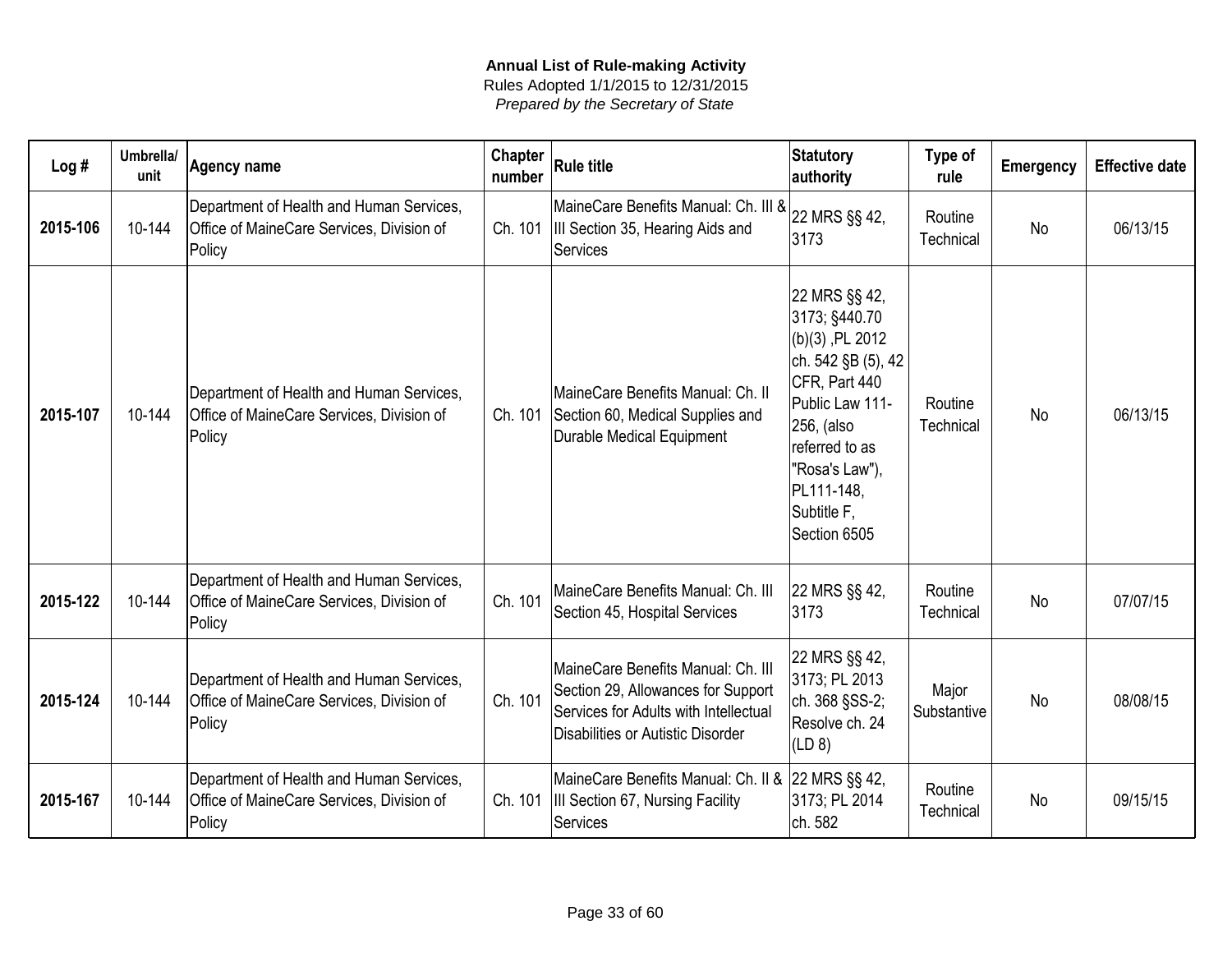| Log#     | Umbrella/<br>unit | <b>Agency name</b>                                                                              | Chapter<br>number | <b>Rule title</b>                                                                                                                                                                    | <b>Statutory</b><br>authority                                                          | Type of<br>rule      | <b>Emergency</b> | <b>Effective date</b> |
|----------|-------------------|-------------------------------------------------------------------------------------------------|-------------------|--------------------------------------------------------------------------------------------------------------------------------------------------------------------------------------|----------------------------------------------------------------------------------------|----------------------|------------------|-----------------------|
| 2015-181 | 10-144            | Department of Health and Human Services,<br>Office of MaineCare Services, Division of<br>Policy | Ch. 101           | MaineCare Benefits Manual: Ch. III<br>Section 45, Hospital Services                                                                                                                  | 22 MRS §§ 42,<br>3173; 5 MRS<br>§8054; PL 2015<br>Ch. 267 Part A,<br>UU                | Routine<br>Technical | Yes              | 10/01/15              |
| 2015-188 | 10-144            | Department of Health and Human Services,<br>Office of MaineCare Services, Division of<br>Policy |                   | MaineCare Benefits Manual: Ch. III<br>Ch. 101   Section 2, Adult Family Care<br>Services                                                                                             | 22 MRS §§ 42(8),<br>3173; PL 2015<br>ch. 267, 702 -<br>L.D. 1019, Parts<br>A, UU, UUUU | Routine<br>Technical | Yes              | 07/01/15              |
| 2015-201 | 10-144            | Department of Health and Human Services,<br>Office of MaineCare Services, Division of<br>Policy |                   | MaineCare Benefits Manual: Ch. II &<br>Ch. 101  III Section 96, Private Duty Nursing<br>and Personal Care Services                                                                   | 22 MRS §§ 42(8),<br>3173; 5 MRS<br>§8054; PL 2015<br>ch. 267, Parts A,<br>UU           | Routine<br>Technical | Yes              | 07/01/15              |
| 2015-202 | 10-144            | Department of Health and Human Services,<br>Office of MaineCare Services, Division of<br>Policy | Ch. 101           | MaineCare Benefits Manual: Ch. II & 3173, Part UU<br>III Section 19, Home and Community Sec. UU-1; 5<br>Benefits for the Elderly and for Adults MRS §8054, P.L.<br>with Disabilities | 22 MRS §§ 42(8),<br>2015 Ch. 267<br>(Sec. A-32)                                        | Routine<br>Technical | Yes              | 07/01/15              |
| 2015-225 | 10-144            | Department of Health and Human Services,<br>Office of MaineCare Services, Division of<br>Policy |                   | MaineCare Benefits Manual: Ch. III<br>Ch. 101 Section 67, Principles of<br>Reimbursement for Nursing Facilities Resolves 2015                                                        | 22 MRS §§ 42(8),<br>3173; P. L. 2015<br>Parts A & UU;<br>ch. 34                        | Routine<br>Technical | Yes              | 07/01/15              |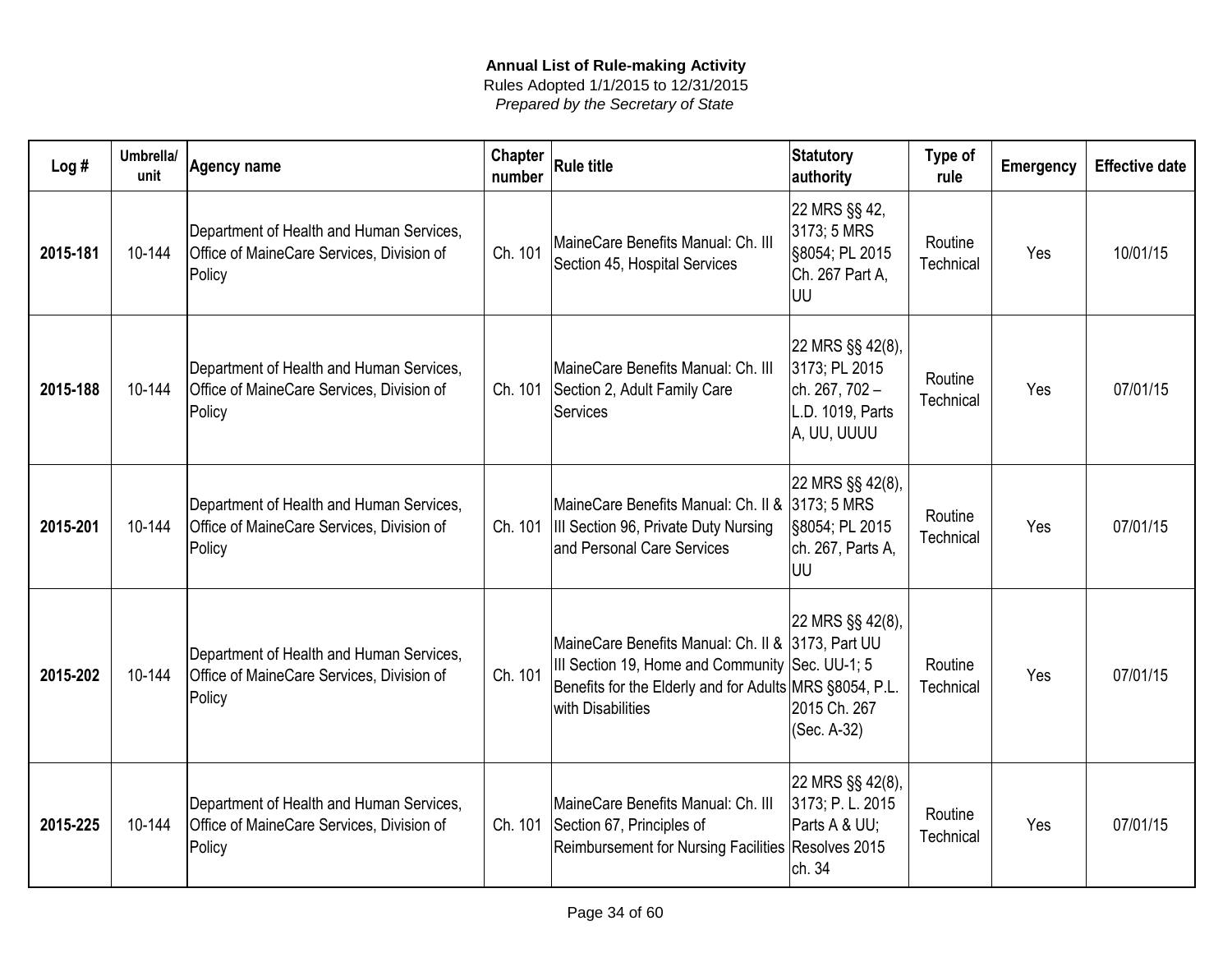| Log#     | Umbrella/<br>unit | <b>Agency name</b>                                                                                                                                                                           | Chapter<br>number | <b>Rule title</b>                                                                                                                                                 | Statutory<br>authority                                             | Type of<br>rule      | <b>Emergency</b> | <b>Effective date</b> |
|----------|-------------------|----------------------------------------------------------------------------------------------------------------------------------------------------------------------------------------------|-------------------|-------------------------------------------------------------------------------------------------------------------------------------------------------------------|--------------------------------------------------------------------|----------------------|------------------|-----------------------|
| 2015-230 | 10-144            | Department of Health and Human Services,<br>Office of MaineCare Services, Division of<br>Policy                                                                                              | Ch. 101           | MaineCare Benefits Manual: Ch. II<br>Section 80, Pharmacy Services                                                                                                | 22 MRS §§ 42,<br>3173; 22 MRS §<br>3174-WW; PL<br>2012 ch.542, §B- | Routine<br>Technical | <b>No</b>        | 11/29/15              |
| 2015-239 | 10-144            | Department of Health and Human Services,<br>Office of MaineCare Services, Division of<br>Policy                                                                                              | Ch. 101           | MaineCare Benefits Manual: Ch. II<br>Section 32, Waiver Services for<br>Children with Intellectual Disabilities<br>or Pervasive Developmental<br><b>Disorders</b> | 22 MRS §§ 42,<br>3173                                              | Routine<br>Technical | <b>No</b>        | 12/09/15              |
| 2015-255 | 10-144            | Department of Health and Human Services,<br>Office of MaineCare Services, Division of<br>Policy                                                                                              | Ch. 101           | Ch. MaineCare Benefits Manual: Ch<br>III Section 45, Hospital Services                                                                                            | 22 MRS §§ 42,<br>3173; P.L. 2015<br>ch. 267, Part A                | Routine<br>Technical | <b>No</b>        | 12/31/15              |
| 2015-261 | 10-144            | Department of Health and Human Services,<br>Office of MaineCare Services, Division of<br>Policy                                                                                              | Ch. 101           | Ch. 101, MaineCare Benefits<br>Manual: Ch. II Section 55,<br><b>Laboratory Services</b>                                                                           | 22 MRS §§ 42,<br>3173                                              | Routine<br>Technical | <b>No</b>        | 01/02/16              |
| 2015-138 | 10-144            | Department of Health and Human Services,<br>Maine Center for Disease Control and<br>Prevention (Maine CDC), Division of<br>Environmental Health, Drinking Water<br>Program - Wastewater Unit | Ch. 241           | Subsurface Wastewater Disposal<br>Rules                                                                                                                           | 22 MRS ch. 1683<br>§8704 sub-§4,<br>and §8708                      | Routine<br>Technical | <b>No</b>        | 08/03/15              |
| 2015-166 | 10-144            | Department of Health and Human Services,<br>Maine Center for Disease Control and<br>Prevention (Maine CDC)                                                                                   | Ch. 258           | Rules for the Control of Notifiable<br>Diseases and Conditions                                                                                                    | 22 MRS §42(1);<br>22 MRS ch. 250;<br>5 MRS ch. 501                 | Routine<br>Technical | <b>No</b>        | 09/08/15              |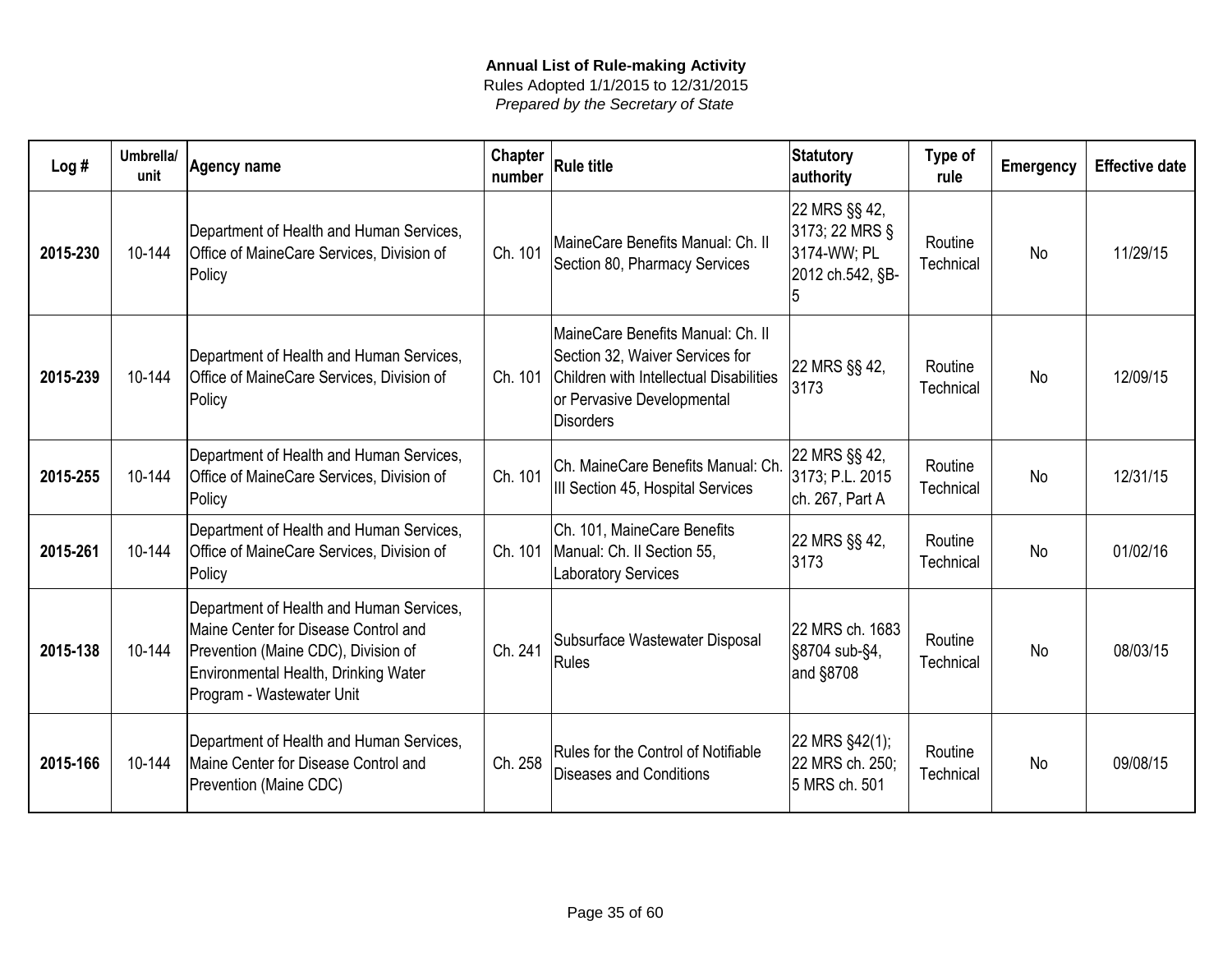| Log#     | Umbrella/<br>unit | <b>Agency name</b>                                                                                          | <b>Chapter</b><br>number | <b>Rule title</b>                                                                                                                      | Statutory<br>authority                                                                            | Type of<br>rule      | Emergency | <b>Effective date</b>     |
|----------|-------------------|-------------------------------------------------------------------------------------------------------------|--------------------------|----------------------------------------------------------------------------------------------------------------------------------------|---------------------------------------------------------------------------------------------------|----------------------|-----------|---------------------------|
| 2015-072 | 10-144            | Department of Health and Human Services,<br>Office of MaineCare Services, Office for<br>Family Independence | Ch. 301                  | Food Supplement Program, Rule<br>#184A: Trafficking Controls and EBT<br><b>Card Replacements</b>                                       | 22 MRS §§ 42(1),<br>3104; 7 CFR §§<br>$ 274.6(b)$ et seq.;<br>7 CFR §271.2(6);<br>7 CFR §274.2(f) | Routine<br>Technical | <b>No</b> | 04/20/15                  |
| 2015-144 | 10-144            | Department of Health and Human Services,<br>Office for Family Independence                                  | Ch. 301                  | Food Supplement Program,<br>Rule #190A: Overpayment<br>Compromise (FS-777-3 pages 1-5)                                                 | 22 MRS §§ 42(1),<br>3104, 7 CFR<br>273.18                                                         | Routine<br>Technical | <b>No</b> | 08/10/15                  |
| 2015-176 | 10-144            | Department of Health and Human Services,<br>Office for Family Independence                                  | Ch. 301                  | Maine Food Supplement Certification 22 MRS §§ 42,<br>Manual, Rule #193E: SUA Changes<br>for FFY 2016 (FS-555-5 pages 1-11) \\$8054     | 3104; 5 MRS                                                                                       | Routine<br>Technical | Yes       | 10/01/15                  |
| 2015-251 | 10-144            | Department of Health and Human Services,<br>Office for Family Independence                                  | Ch. 301                  | Food Supplement Program, Rule<br>#191A: Broad Based Categorical<br>Eligibility - Shelters for Battered<br>Persons                      | 22 MRS §§ 42(1),<br>3104; 7 CFR<br>273.2(j); 7 CFR<br>273.8(e)(17)                                | Routine<br>Technical | <b>No</b> | 01/01/16                  |
| 2015-256 | 10-144            | Department of Health and Human Services,<br>Office for Family Independence                                  | Ch. 301                  | Food Supplement Program, Rule<br>#193A: SUA-COLA Changes for FFY<br>2016                                                               | 22 MRS §§ 42(1),<br>42(8), 3104                                                                   | Routine<br>Technical | <b>No</b> | Varied effective<br>dates |
| 2015-004 | 10-144            | Department of Health and Human Services,<br>Office for Family Independence                                  | Ch. 331                  | Maine Public Assistance Manual<br>(TANF), Rule 104A: Ch. I, Eligibility<br>Process, Non-Payment Situations<br>(Felony Drug Convictions | PL 2011 ch. 380<br>SA-33 page 344;<br>22 MRS §3769-A,<br>§3762 sub-§20                            | Routine<br>Technical | <b>No</b> | 01/13/15                  |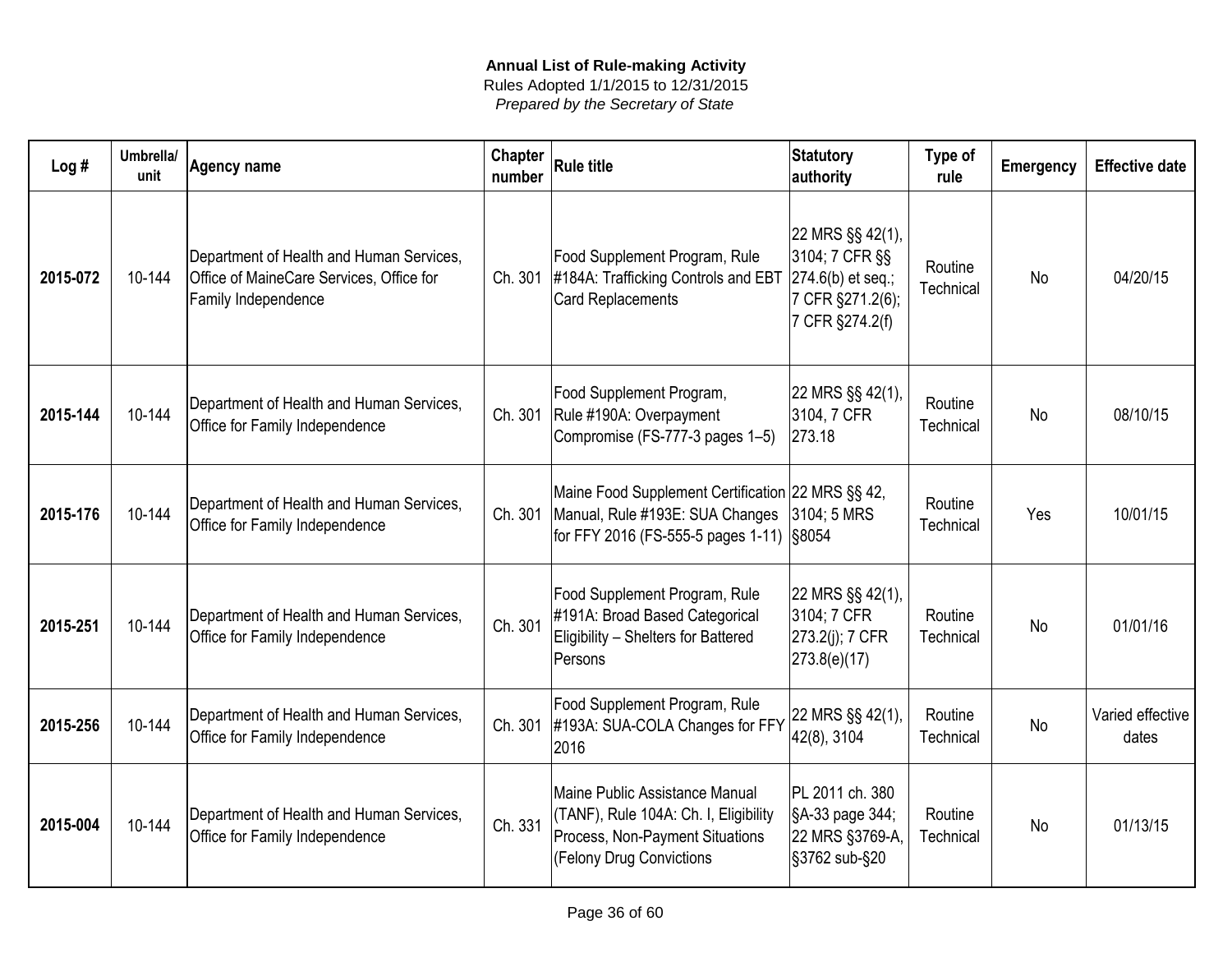| Log#     | Umbrella/<br>unit | <b>Agency name</b>                                                         | <b>Chapter</b><br>number | <b>Rule title</b>                                                                                                                                                                                                                                                                                                                                  | <b>Statutory</b><br>authority                                                                      | Type of<br>rule      | Emergency | <b>Effective date</b>     |
|----------|-------------------|----------------------------------------------------------------------------|--------------------------|----------------------------------------------------------------------------------------------------------------------------------------------------------------------------------------------------------------------------------------------------------------------------------------------------------------------------------------------------|----------------------------------------------------------------------------------------------------|----------------------|-----------|---------------------------|
| 2015-016 | 10-144            | Department of Health and Human Services,<br>Office for Family Independence | Ch. 332                  | MaineCare Eligibility Manual,<br>Rule #276A, Cost of Care: Part 12,<br>Residential Care: Section 1, Living<br>Arrangements; Section 4.3.1,<br>Determining the Cost of Care for an<br>Individual; Section 4.3.2,<br>Determining Cost of Care for a<br>Couple; Section 4.3.3, Determining<br>Cost of Care for an Individual or<br>Couple Open on SSI | 22 MRS §§ 42(1),<br>3173                                                                           | Routine<br>Technical | <b>No</b> | 02/18/15                  |
| 2015-041 | 10-144            | Department of Health and Human Services,<br>Office for Family Independence |                          | MaineCare Eligibility Manual,<br>Rule #277A, Brain Injury Waiver:<br>Ch. 332   Part 6, Supplemental Security<br>Income; Part 13, Home and<br><b>Community-Based Waiver</b>                                                                                                                                                                         | 22 MRS §§ 42(1),<br>42(8), 3173, 3174                                                              | Routine<br>Technical | <b>No</b> | 07/01/14                  |
| 2015-204 | 10-144            | Department of Health and Human Services,<br>Office for Family Independence |                          | MaineCare Eligibility Manual, Rule<br>Ch. 332 #280A: Part 18, Presumptive<br><b>Eligibility Determined by Hospitals</b>                                                                                                                                                                                                                            | 22 MRS §§ 42(1),<br>3173; 42 CFR<br>435.1110                                                       | Routine<br>Technical | <b>No</b> | 11/02/15                  |
| 2015-252 | 10-144            | Department of Health and Human Services,<br>Office for Family Independence | Ch. 332                  | MaineCare Eligibility Manual, Rule<br>#279A: Charts 3, 4, Updated Federal<br>Poverty Levels, Cost of Living<br>Adjustments, and Spousal<br><b>Impoverishment Standards</b>                                                                                                                                                                         | 22 MRS §§ 42,<br>42(8), 3173, 3174<br>et seq. 42 VSC<br>§1396a; 20 CFR<br>§§ 416.2095,<br>416.2096 | Routine<br>Technical | <b>No</b> | Varied effective<br>dates |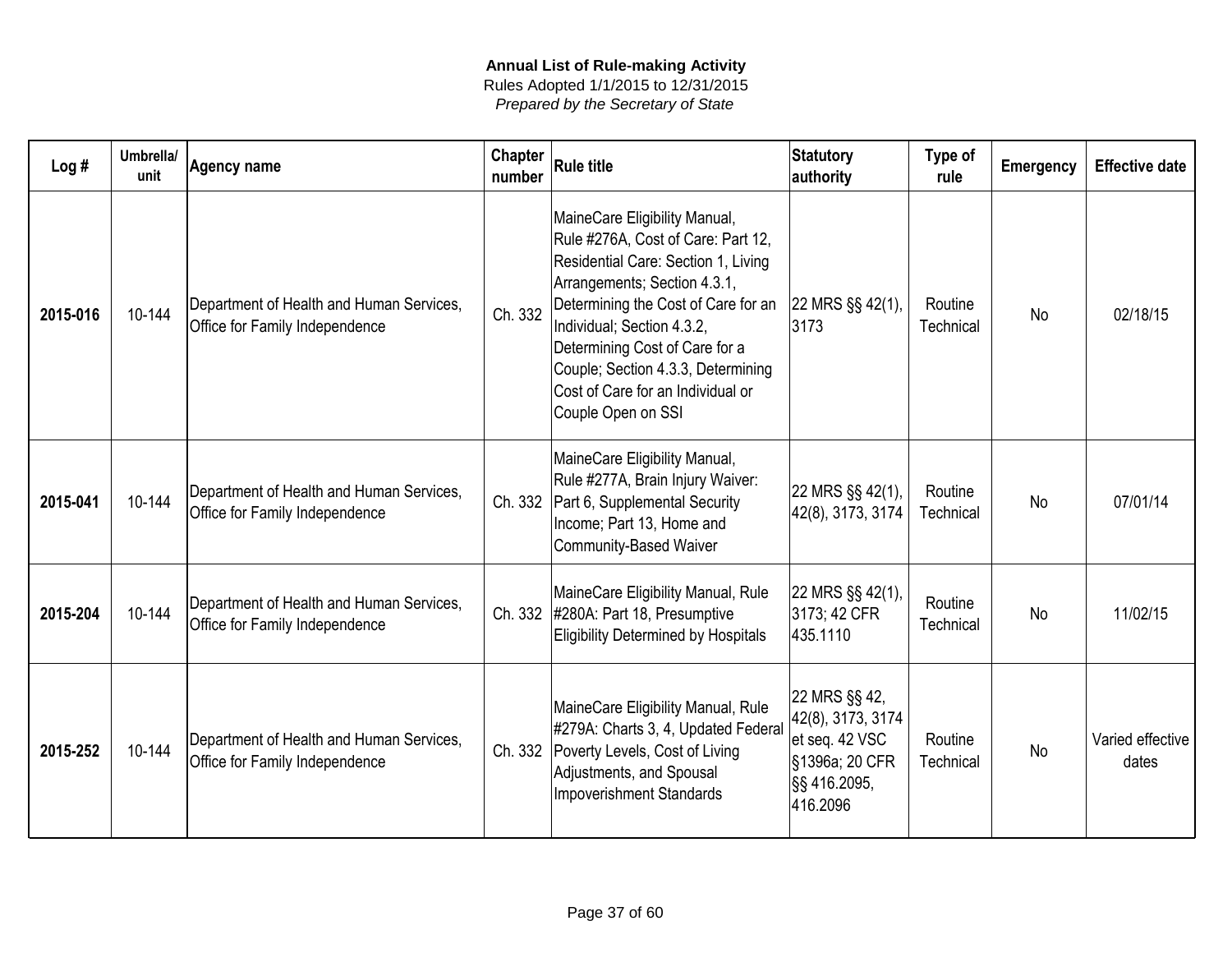| Log#     | Umbrella/<br>unit | <b>Agency name</b>                                                                                                                                                  | <b>Chapter</b><br>number | <b>Rule title</b>                                                                                                                                                              | <b>Statutory</b><br>authority                                                        | Type of<br>rule      | <b>Emergency</b> | <b>Effective date</b> |
|----------|-------------------|---------------------------------------------------------------------------------------------------------------------------------------------------------------------|--------------------------|--------------------------------------------------------------------------------------------------------------------------------------------------------------------------------|--------------------------------------------------------------------------------------|----------------------|------------------|-----------------------|
| 2015-257 | 10-144            | Department of Health and Human Services,<br>Office for Family Independence                                                                                          |                          | MaineCare Eligibility Manual, Rule<br>Ch. 332 #275A: Part 2 Section 13, Eligibility<br>Periods / Reviews                                                                       | 22 MRS §§ 42(1),<br>254-D, 3173                                                      | Routine<br>Technical | <b>No</b>        | 12/30/15              |
| 2015-182 | 10-144            | Department of Health and Human Services,<br>Office for Family Independence                                                                                          | Ch. 333                  | Low Cost Drugs for the Elderly and<br>Disabled Eligibility Manual,<br>Rule #275E: Section 2.1,<br>Implementation of an Asset Test for<br>DEL; Section 3, Continued Eligibility | 5 MRS §8054; PL<br>2015 Ch. 267,<br>Parts TT, UU; 22<br>MRS §§ 42(1),<br>254-D, 3173 | Routine<br>Technical | Yes              | 10/01/15              |
| 2015-258 | 10-144            | Department of Health and Human Services,<br>Office for Family Independence                                                                                          | Ch. 333                  | Low Cost Drugs for the Elderly and<br>Disabled Eligibility Manual,<br>Rule #275A: Section 2.1, Assets;<br>Section 3, Continued Eligibility                                     | 22 MRS §§ 42(1),<br>254-D, 3173; PL<br>2015 ch. 267,<br>Parts TT, UU                 | Routine<br>Technical | <b>No</b>        | 12/30/15              |
| 2015-042 | 10-144            | Department of Health and Human Services,<br>Office for Family Independence                                                                                          | Ch. 609                  | Food Supplement - Employment and<br>Training (FSET) Program Rules,<br>Rule #3A (formerly OFI<br><b>ASPIRE/JET)</b>                                                             | 22 MRS §3104; 7<br>CFR §273.7 & 7<br>U.S.C. 2015(d)(4)                               | Routine<br>Technical | <b>No</b>        | 04/01/15              |
| 2015-146 | 10-144            | Department of Health & Human Services,<br>Maine Center for Disease Control and<br>Prevention, Division of Population Health -<br>Children with Special Health Needs | Ch. 709                  | <b>Critical Congenital Heart Defects</b><br>Screening                                                                                                                          | 22 MRS §1532                                                                         | Routine<br>Technical | <b>No</b>        | 09/01/15              |
| 2015-205 | 10-144            | Department of Health and Human Services,<br>Maine Center for Disease Control and<br>Prevention                                                                      | Ch. 720                  | Rules Governing the Implementation<br>of Expedited Partner Therapy                                                                                                             | 22 MRS §42(1);<br>$ 22-A$ MRS<br>§205(2); 22 MRS<br>§1242                            | Routine<br>Technical | <b>No</b>        | 11/04/15              |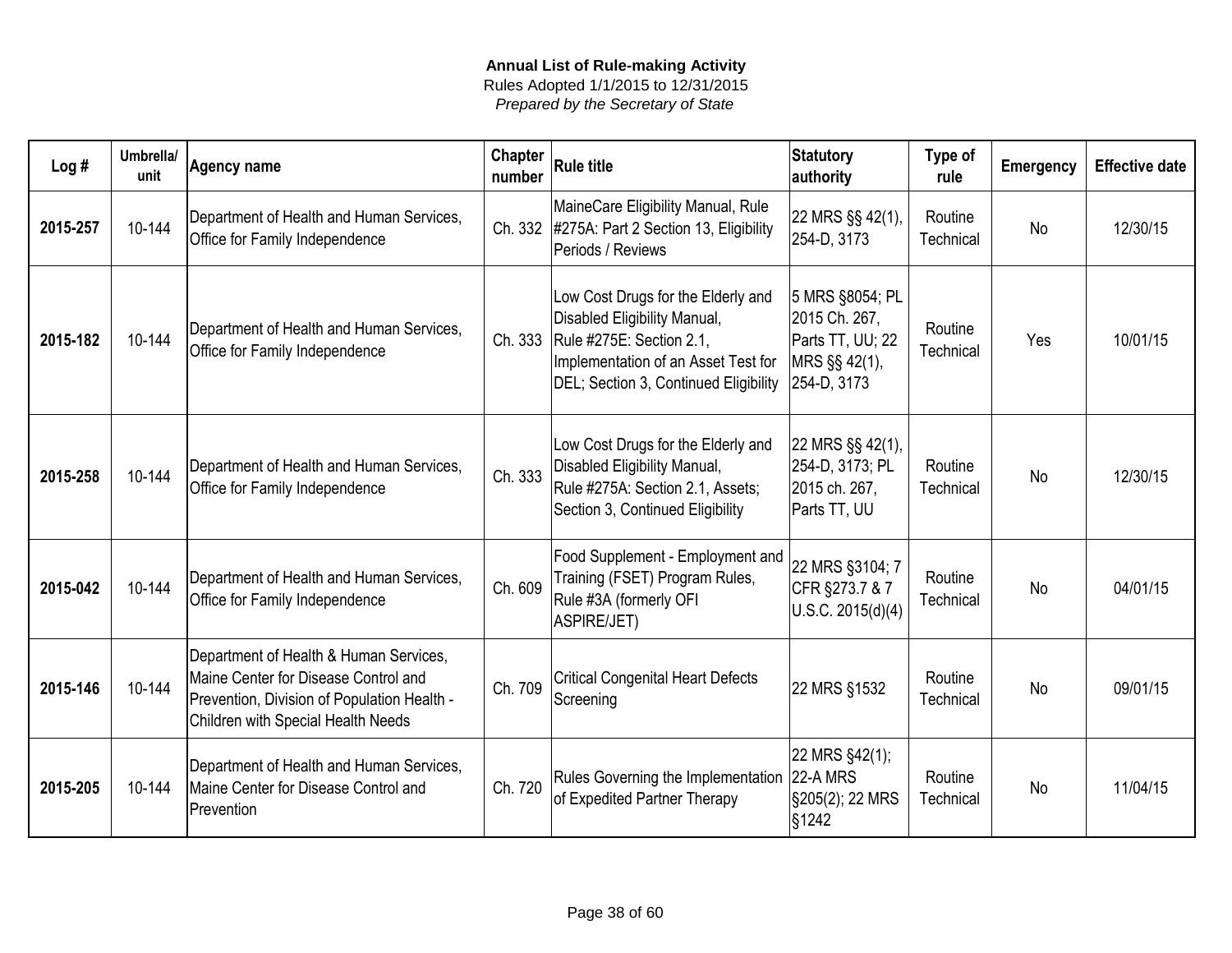| Log#     | Umbrella/<br>unit | Agency name                                                                                | <b>Chapter</b><br>number | <b>Rule title</b>                                                                                    | Statutory<br>authority    | Type of<br>rule      | <b>Emergency</b> | <b>Effective date</b> |
|----------|-------------------|--------------------------------------------------------------------------------------------|--------------------------|------------------------------------------------------------------------------------------------------|---------------------------|----------------------|------------------|-----------------------|
| 2015-074 | 10-148            | Department of Health and Human Services,<br><b>Office of Child and Family Services</b>     | Ch. 6                    | Child Care Subsidy Program Rules                                                                     | 22 MRS §42                | Routine<br>Technical | No               | 04/21/15              |
| 2015-145 | 10-148            | Department of Health and Human Services,<br><b>Office of Child and Family Services</b>     | Ch. 577                  | Alumni Transition Grant Program<br>Rules                                                             | 22 MRS §4010-C            | Routine<br>Technical | No               | 08/12/15              |
| 2015-108 | 14-118            | Department of Health and Human Services,<br><b>Office of Substance Abuse</b>               | Ch. 11                   | <b>Rules Governing the Controlled</b><br>Substances Prescription Monitoring<br>Program               | 22 MRS §7249,<br>$\S7252$ | Major<br>Substantive | <b>No</b>        | 07/11/15              |
| 2015-005 | 14-197            | Department of Health and Human Services,<br><b>Office of Aging and Disability Services</b> | Ch. 8                    | <b>Rule Describing Grievance Process</b><br>for Persons with Intellectual<br>Disabilities and Autism | 34-B MRS<br> §5604(3)     | Routine<br>Technical | No               | 01/14/15              |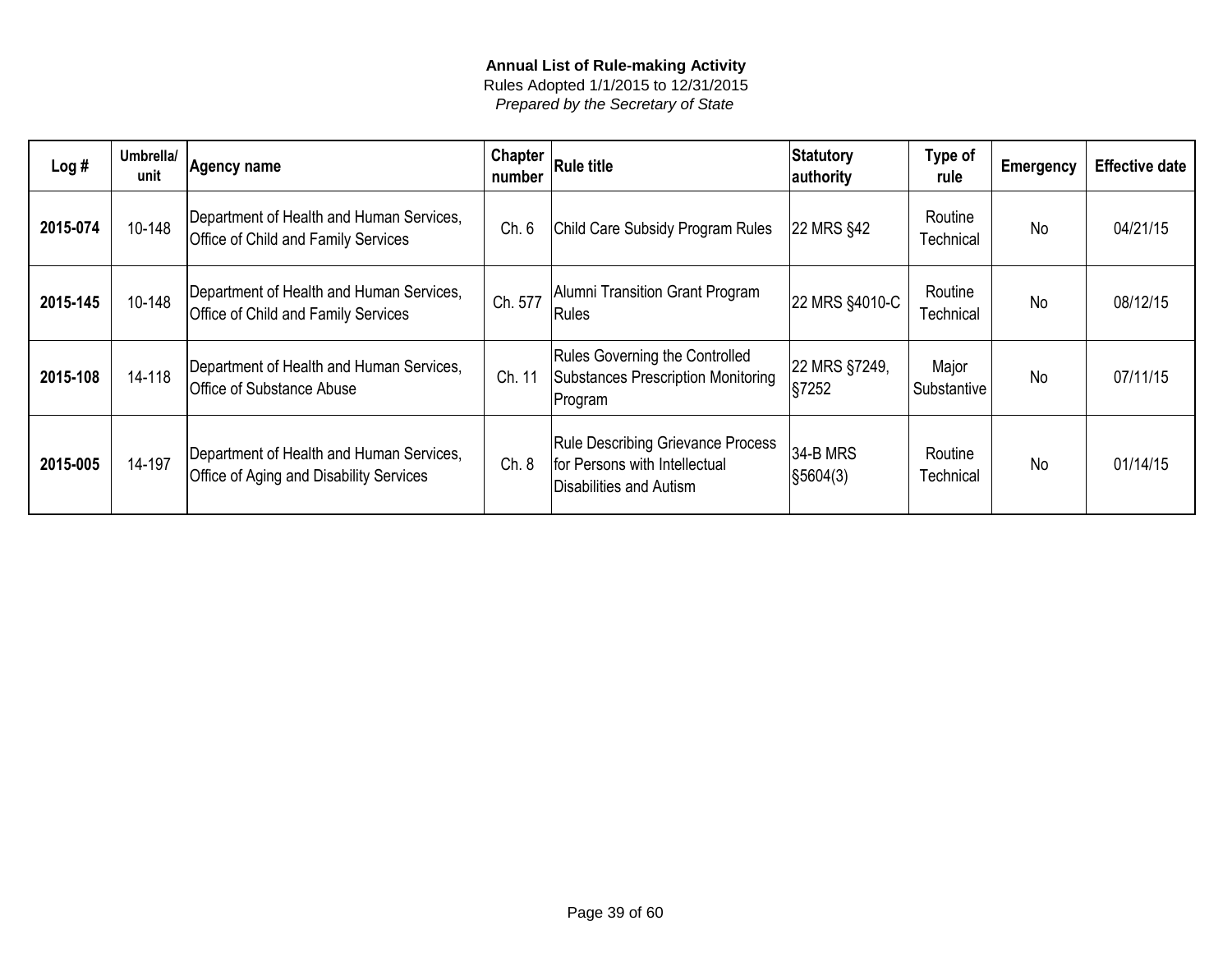| Log #    | Umbrella/<br>unit | Agency name                                                  | Chapter $ $<br>number | <b>Rule title</b>                                            | Statutory<br>authority                 | Type of<br>rule      | Emergency | <b>Effective date</b> |
|----------|-------------------|--------------------------------------------------------------|-----------------------|--------------------------------------------------------------|----------------------------------------|----------------------|-----------|-----------------------|
| 2015-017 | 12-172            | Department of Labor, Unemployment<br>Insurance Commission    | -10<br>Ch.            | <b>Work Search Requirements</b>                              | <b>26 MRS</b><br>S§1082(2),<br>1192(3) | Routine<br>Technical | <b>No</b> | 02/23/15              |
| 2015-249 | 12-597            | Department of Labor, Bureau of Employment<br><b>Services</b> | Ch. 2                 | Rule Governing the Competitive<br>Skills Scholarship Program | 26 MRS §2033                           | Routine<br>Technical | <b>No</b> | 12/22/15              |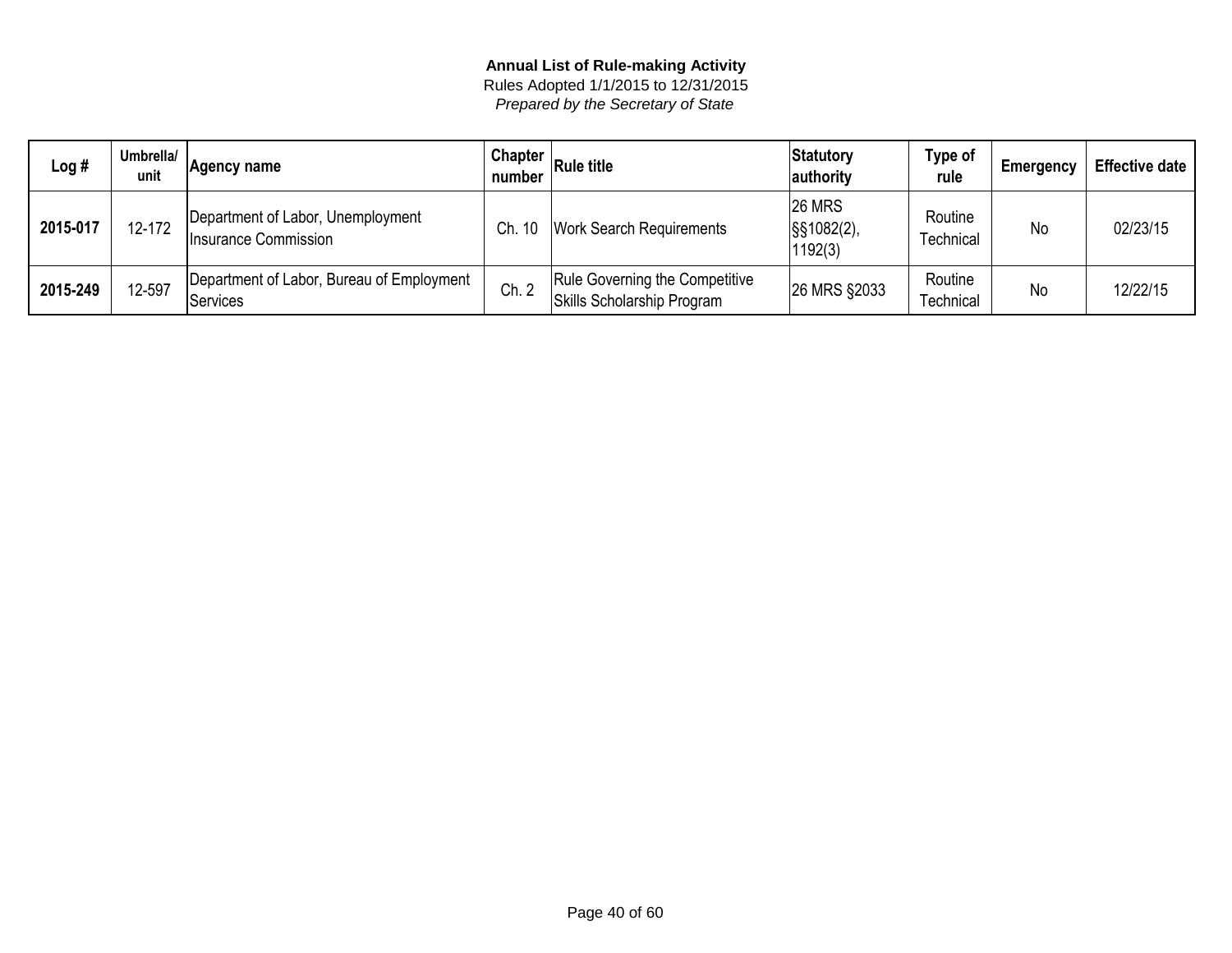| Log#     | Umbrella/<br>unit | <b>Agency name</b>             | Chapter<br>number | <b>Rule title</b>                                                                                                                                                                                                                            | <b>Statutory</b><br>authority              | Type of<br>rule      | <b>Emergency</b> | <b>Effective date</b> |
|----------|-------------------|--------------------------------|-------------------|----------------------------------------------------------------------------------------------------------------------------------------------------------------------------------------------------------------------------------------------|--------------------------------------------|----------------------|------------------|-----------------------|
| 2015-008 | 13-188            | Department of Marine Resources | Ch. 24            | Importation of Live Marine<br>Organisms: 24.10(4)(F), Restricted<br>Area for American Oyster                                                                                                                                                 | 12 MRS §§ 6071,<br>6171(3)                 | Routine<br>Technical | Yes              | 01/21/15              |
| 2015-020 | 13-188            | Department of Marine Resources | Ch. 11            | Scallops: Targeted Closures -<br>Cobscook Bay, Whiting & Dennys<br>Bays, St. Croix River, Inner Little<br>Kennebec / Englishman Rotational<br>Area, Addison Rotational Area,<br>Casco Passage, Bagaduce River,<br>Sheepscot River, Casco Bay | 12 MRS §6171(3)                            | Routine<br>Technical | Yes              | 02/28/15              |
| 2015-022 | 13-188            | Department of Marine Resources | Ch. 24            | Importation of Live Marine<br>Organisms: $24.10(4)$ (F), Maine -<br>Restricted Area for American Oyster                                                                                                                                      | 12 MRS §6071,<br>§6171                     | Routine<br>Technical | <b>No</b>        | 3/092015              |
| 2015-023 | 13-188            | Department of Marine Resources | Ch. 25            | Lobster and Crab: 25.04, Lobster<br>Trawl Limits; 25.07, Management<br>Framework for Island Limited Entry<br>Program                                                                                                                         | 12 MRS §§ 6171,<br>6439-A, 6449            | Routine<br>Technical | <b>No</b>        | 03/09/15              |
| 2015-024 | 13-188            | Department of Marine Resources | Ch. 25            | Lobster and Crab: 25.08, Lobster<br><b>Trap Tag System</b>                                                                                                                                                                                   | 12 MRS §§ 6171,<br>6192(4); 5 MRS<br>S8054 | Routine<br>Technical | <b>No</b>        | 03/09/15              |
| 2015-025 | 13-188            | Department of Marine Resources | Ch. 32            | Eels: Requirements for 2015<br><b>Harvesting Season</b>                                                                                                                                                                                      | 12 MRS §§ 6171,<br>6173, 6505-A,<br>6575-B | Routine<br>Technical | <b>No</b>        | 03/09/15              |
| 2015-026 | 13-188            | Department of Marine Resources | Ch. 40            | <b>Smelt Regulations</b>                                                                                                                                                                                                                     | 12 MRS §6171                               | Routine<br>Technical | No               | 03/09/15              |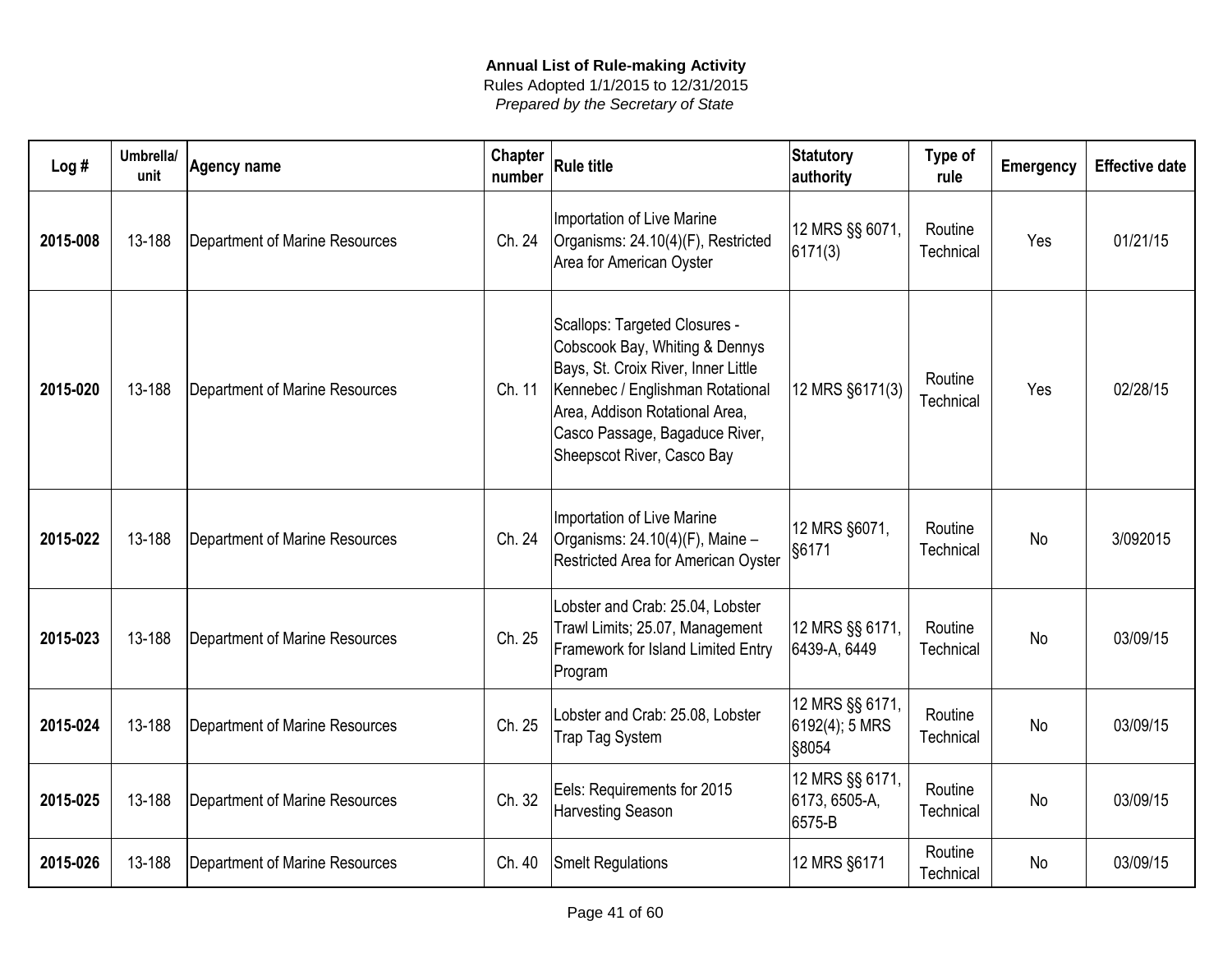| Log#     | Umbrella/<br>unit | <b>Agency name</b>                    | Chapter<br>number | <b>Rule title</b>                                                                                                          | <b>Statutory</b><br>authority | Type of<br>rule      | Emergency | <b>Effective date</b> |
|----------|-------------------|---------------------------------------|-------------------|----------------------------------------------------------------------------------------------------------------------------|-------------------------------|----------------------|-----------|-----------------------|
| 2015-047 | 13-188            | <b>Department of Marine Resources</b> | Ch. 45            | Shrimp                                                                                                                     | 12 MRS §6171(3)               | Routine<br>Technical | Yes       | 03/20/15              |
| 2015-084 | 13-188            | <b>Department of Marine Resources</b> | Ch. 32            | Eels: 32.07, Elver Harvesting<br>Limitations; Gear                                                                         | 12 MRS §6171(3)               | Routine<br>Technical | Yes       | 05/08/15              |
| 2015-085 | 13-188            | Department of Marine Resources        | Ch. 34            | Groundfish Regulations: 34.10,<br>Maine Groundfish Management Plan 6171(3), 6192                                           | 12 MRS §§                     | Routine<br>Technical | Yes       | 05/09/15              |
| 2015-086 | 13-188            | Department of Marine Resources        | Ch. 42            | Striped Bass: Striped Bass Minimum<br>Size, Option B                                                                       | 12 MRS §6171                  | Routine<br>Technical | <b>No</b> | 05/13/15              |
| 2015-087 | 13-188            | Department of Marine Resources        | Ch. 75            | <b>Protected Resources</b>                                                                                                 | 12 MRS §6171                  | Routine<br>Technical | <b>No</b> | 05/13/15              |
| 2015-141 | 13-188            | Department of Marine Resources        | Ch. 26            | Sea Urchin Regulations and 2015-<br>2016 Harvesting Season                                                                 | 12 MRS §§ 6171,<br>6173, 6749 | Routine<br>Technical | <b>No</b> | 08/08/15              |
| 2015-142 | 13-188            | Department of Marine Resources        | Ch.8              | Landings Program                                                                                                           | 12 MRS §§ 6171,<br>6173, 6749 | Routine<br>Technical | <b>No</b> | 08/08/15              |
| 2015-143 | 13-188            | <b>Department of Marine Resources</b> | Ch. 34            | Groundfish Regulations: 34.10(B),<br>Maine Groundfish Management<br>Plan: Size, Possession and Gear<br><b>Restrictions</b> | 12 MRS §6171                  | Routine<br>Technical | <b>No</b> | 08/08/15              |
| 2015-189 | 13-188            | Department of Marine Resources        | Ch. 115           | Vibrio parahaemolyticus Control<br>Plan                                                                                    | 12 MRS §6171-A                | Routine<br>Technical | <b>No</b> | 01/01/16              |
| 2015-190 | 13-188            | Department of Marine Resources        | Ch. 9             | Harvester: Shellstock Harvesting,<br>Handling and Sanitation                                                               | 12 MRS §6171-A                | Routine<br>Technical | <b>No</b> | 01/01/16              |
| 2015-191 | 13-188            | Department of Marine Resources        | Ch. 15            | <b>General Shellfish Sanitation</b><br>Requirements                                                                        | 12 MRS §6171-A                | Routine<br>Technical | <b>No</b> | 01/01/16              |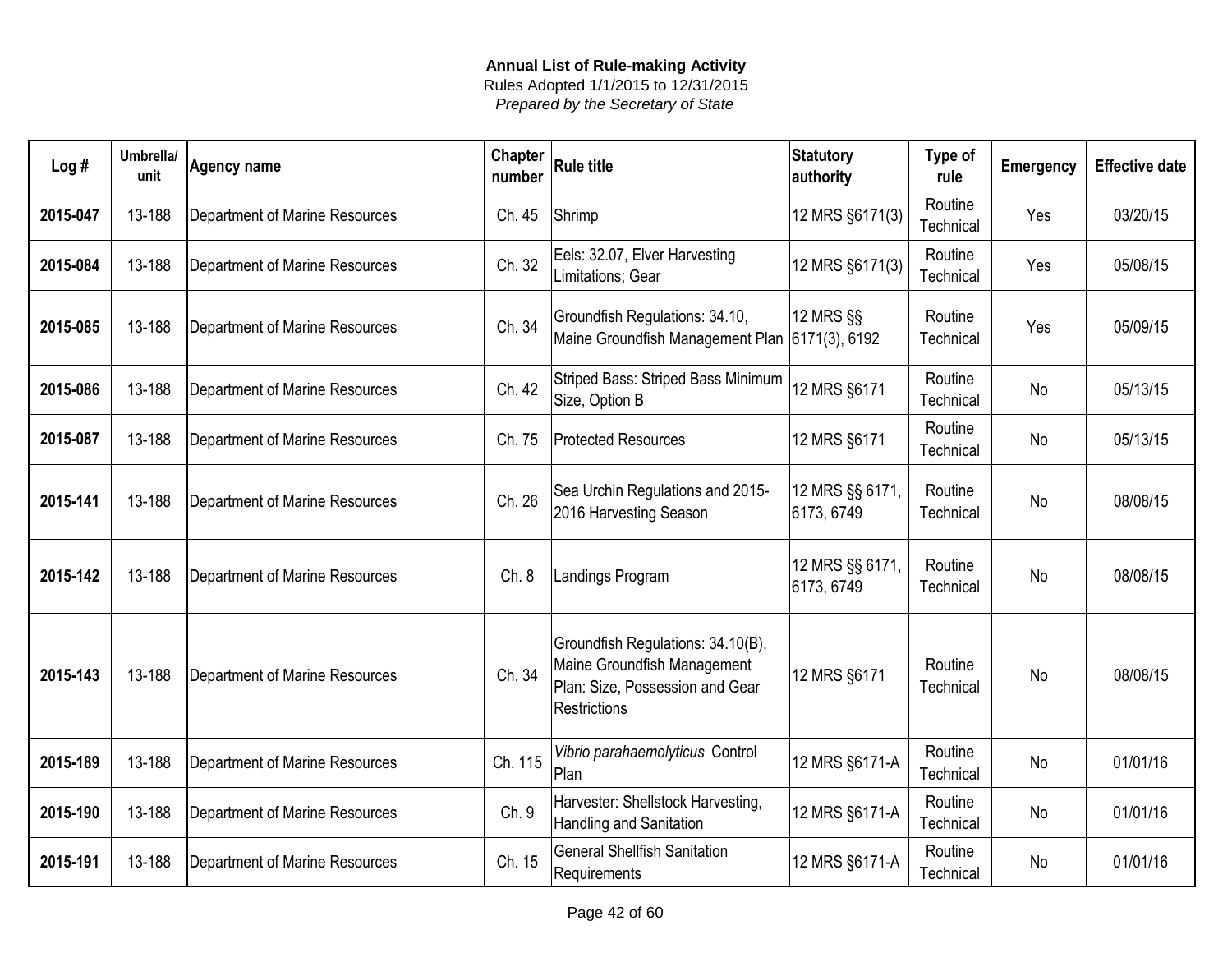| Log#     | Umbrella/<br>unit | <b>Agency name</b>             | <b>Chapter</b><br>number | <b>Rule title</b>                                                                                                                                                                     | Statutory<br>authority  | Type of<br>rule      | <b>Emergency</b> | <b>Effective date</b> |
|----------|-------------------|--------------------------------|--------------------------|---------------------------------------------------------------------------------------------------------------------------------------------------------------------------------------|-------------------------|----------------------|------------------|-----------------------|
| 2015-192 | 13-188            | Department of Marine Resources | Ch. 16                   | Uniform Physical Plant Equipment<br>and Operation Requirements                                                                                                                        | 12 MRS §6171-A          | Routine<br>Technical | <b>No</b>        | 01/01/16              |
| 2015-193 | 13-188            | Department of Marine Resources | Ch. 17                   | Shucker-Packer                                                                                                                                                                        | 12 MRS §6171-A          | Routine<br>Technical | No               | 01/01/16              |
| 2015-194 | 13-188            | Department of Marine Resources | Ch. 18                   | Shellstock Shipping                                                                                                                                                                   | 12 MRS §6171-A          | Routine<br>Technical | No               | 01/01/16              |
| 2015-195 | 13-188            | Department of Marine Resources | Ch. 19                   | Reshipper                                                                                                                                                                             | 12 MRS §6171-A          | Routine<br>Technical | <b>No</b>        | 01/01/16              |
| 2015-196 | 13-188            | Department of Marine Resources | Ch. 20                   | Depuration                                                                                                                                                                            | 12 MRS §6171-A          | Routine<br>Technical | <b>No</b>        | 01/01/16              |
| 2015-197 | 13-188            | Department of Marine Resources | Ch. 22                   | Retail Shellfish                                                                                                                                                                      | 12 MRS §6171-A          | Routine<br>Technical | <b>No</b>        | 01/01/16              |
| 2015-198 | 13-188            | Department of Marine Resources | Ch. 26                   | Sea Urchins: Sea Urchin Regulations<br>and Targeted Closures                                                                                                                          | 12 MRS §6171            | Routine<br>Technical | No               | 10/26/15              |
| 2015-199 | 13-188            | Department of Marine Resources | Ch. 11                   | Scallops (Atlantic Sea Scallop<br>Regulations and 2015-2016<br>Harvesting Season)                                                                                                     | 12 MRS §§ 6171,<br>6722 | Routine<br>Technical | <b>No</b>        | 10/26/15              |
| 2015-246 | 13-188            | Department of Marine Resources | Ch. 11                   | Scallops: 11.22, Targeted Closures<br>(1), (12), (13), (14) - Muscle Ridge,<br>Gouldsboro and Dyer Bays, Wohoa<br>Bay and Jonesport Reach and Inner<br><b>Machias Rotational Area</b> | 12 MRS §6171(3)         | Routine<br>Technical | Yes              | 12/13/15              |
| 2015-247 | 13-188            | Department of Marine Resources | Ch. 45                   | Shrimp: 45.05, Shrimp Season<br>(moratorium)                                                                                                                                          | 12 MRS §6171(3)         | Routine<br>Technical | Yes              | 12/11/15              |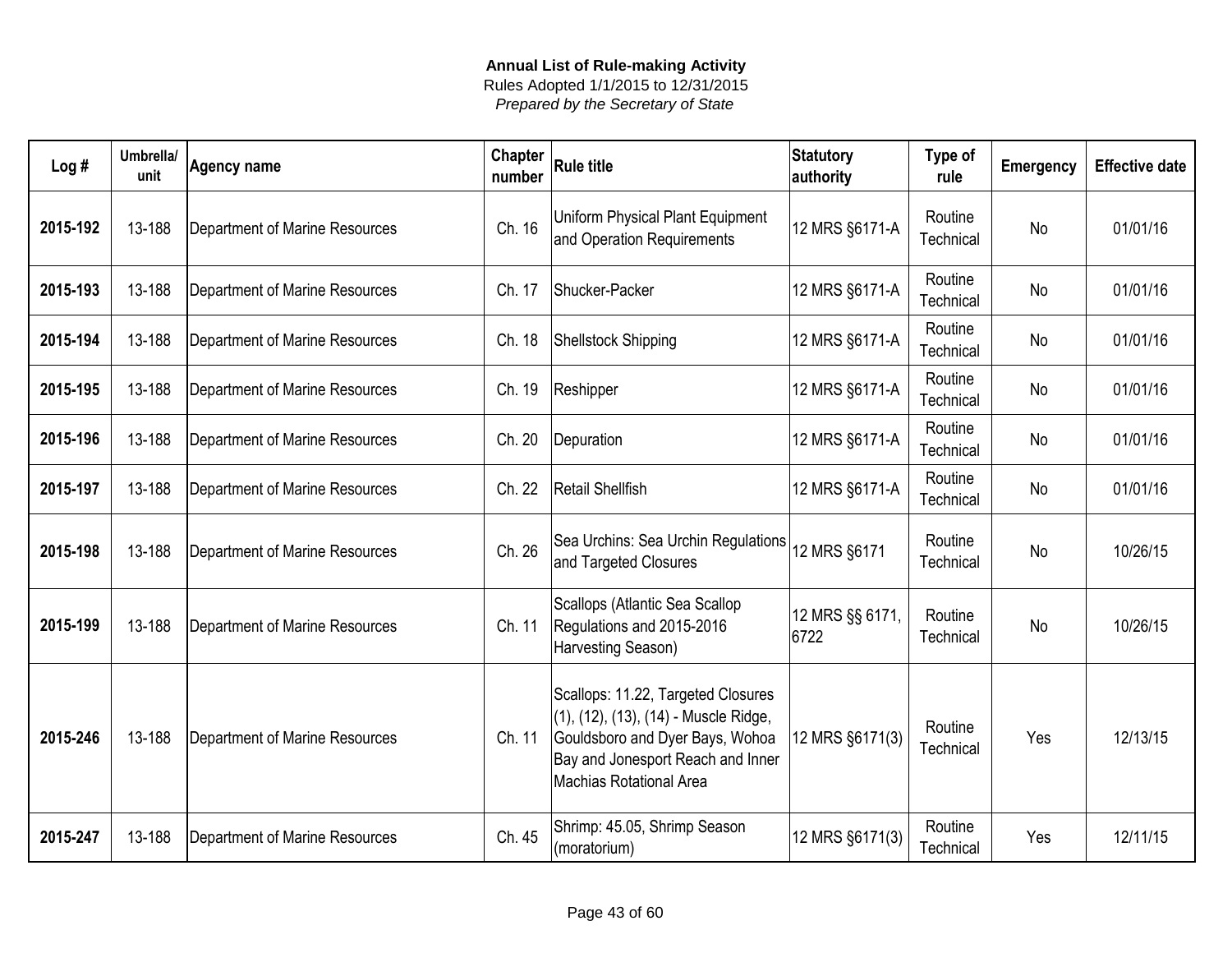| Log #    | Umbrella/<br>unit | Agency name                                                                 | Chapter<br>number | <b>Rule title</b>                        | Statutory<br>authority                           | Type of<br>rule      | Emergency | <b>Effective date</b> |
|----------|-------------------|-----------------------------------------------------------------------------|-------------------|------------------------------------------|--------------------------------------------------|----------------------|-----------|-----------------------|
| 2015-006 | 16-163            | Department of Public Safety, Bureau of<br><b>Emergency Medical Services</b> | . 18<br>Ch.       | Quality Assurance and Improvement        | $ 32$ MRS $\S$ § 84(1),<br>$ 88(2)(J), 92-A(1) $ | Routine<br>Technical | <b>No</b> | 02/01/15              |
| 2015-096 | 16-222            | Department of Public Safety, Bureau of State<br>Police                      | Ch. 4             | Maine Motor Carrier Safety<br>Regulation | 29-A MRS §555                                    | Major<br>Substantive | No        | 06/19/15              |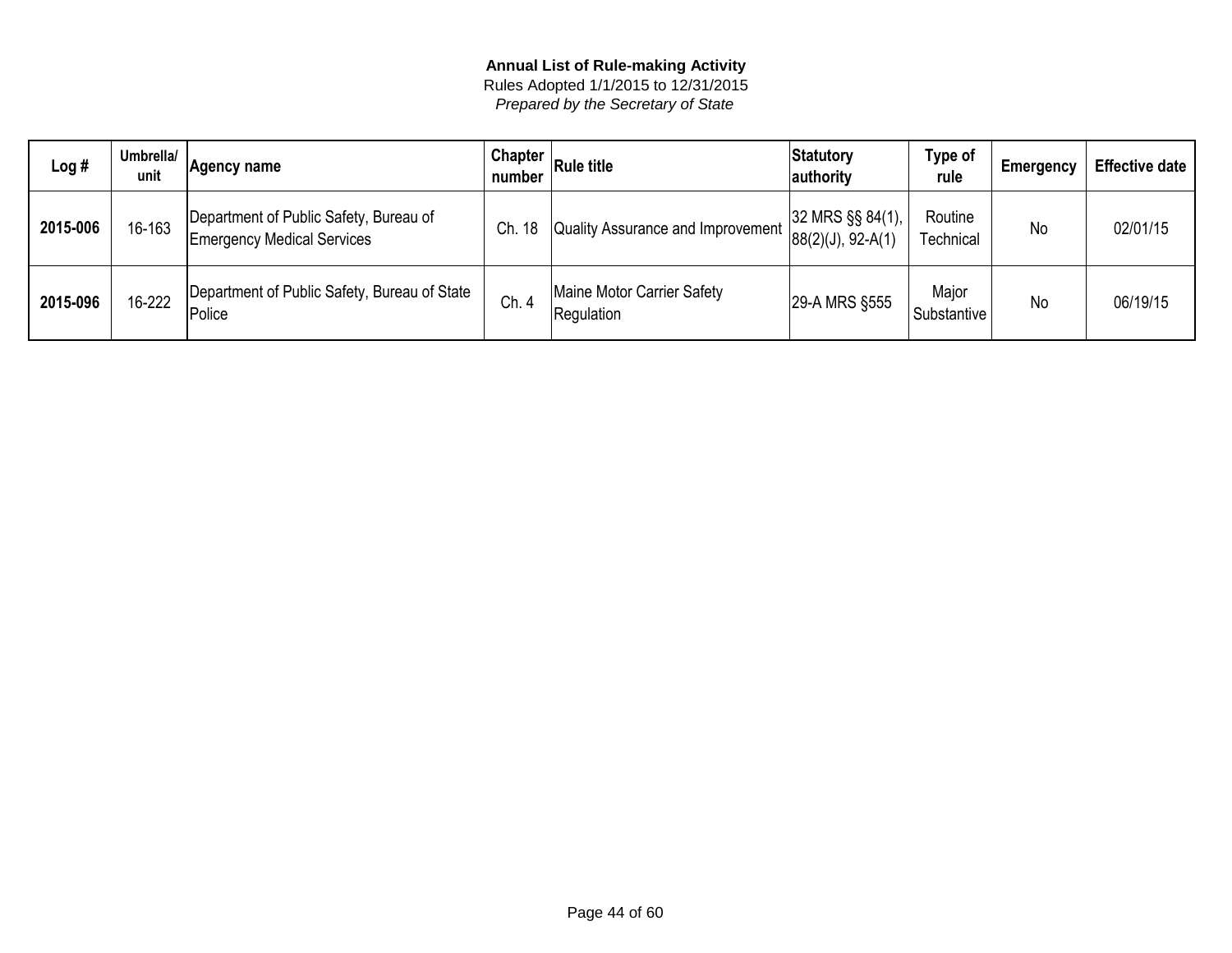| Log#     | Umbrella/<br>unit | <b>Agency name</b>                                         | Chapter<br>number | <b>Rule title</b>                                                                                                                                       | <b>Statutory</b><br>authority                       | Type of<br>rule      | <b>Emergency</b> | <b>Effective date</b> |
|----------|-------------------|------------------------------------------------------------|-------------------|---------------------------------------------------------------------------------------------------------------------------------------------------------|-----------------------------------------------------|----------------------|------------------|-----------------------|
| 2015-098 | 17-229            | Department of Transportation                               | Ch. 206           | Rules for the Installation of Gas,<br>Food, Lodging, Camping and<br>Attractions Logo Signs on the Rural<br>Portions of the Interstate Highway<br>System | 23 MRS §1912-B;<br>23 MRS §52                       | Routine<br>Technical | <b>No</b>        | 05/27/15              |
| 2015-125 | 17-229            | Department of Transportation                               | Ch. 200           | Regulations for the Installation of<br><b>Official Business Directional Signs</b>                                                                       | 23 MRS ch. 21 §§<br>1901-1925; 23<br><b>MRS §52</b> | Routine<br>Technical | <b>No</b>        | 07/15/15              |
| 2015-126 | 17-229            | Department of Transportation                               | Ch. 201           | Regulations for the Location of<br>Political Posters and Signs                                                                                          | 23 MRS ch. 21 §§<br>1901-1925; 23<br><b>MRS §52</b> | Routine<br>Technical | <b>No</b>        | 07/15/15              |
| 2015-127 | 17-229            | Department of Transportation                               | Ch. 203           | Regulations for Categorical Signs<br>Permitted Outside the Right-of-Way                                                                                 | 23 MRS ch. 21 §§<br>1901-1925; 23<br><b>MRS §52</b> | Routine<br>Technical | <b>No</b>        | 07/15/15              |
| 2015-128 | 17-229            | Department of Transportation                               | Ch. 205           | Rules for Administering the Maine<br><b>Traveler Information Services Act</b>                                                                           | 23 MRS ch. 21 §§<br>1901-1925; 23<br><b>MRS §52</b> | Routine<br>Technical | <b>No</b>        | 07/15/15              |
| 2015-135 | 17-229            | Department of Transportation                               | Ch. 310           | <b>Rules for Permitting Overlimit</b><br><b>Commercial Vehicles of Specified</b><br>Configurations to Travel Designated<br>Routes                       | 29-A MRS §2354-                                     | Major<br>Substantive | <b>No</b>        | 08/21/15              |
| 2015-001 | 17-387            | Department of Transportation, Maine Pilotage<br>Commission | Ch. 1             | <b>Rules and Regulations</b>                                                                                                                            | 38 MRS §90                                          | Routine<br>Technical | <b>No</b>        | 01/10/15              |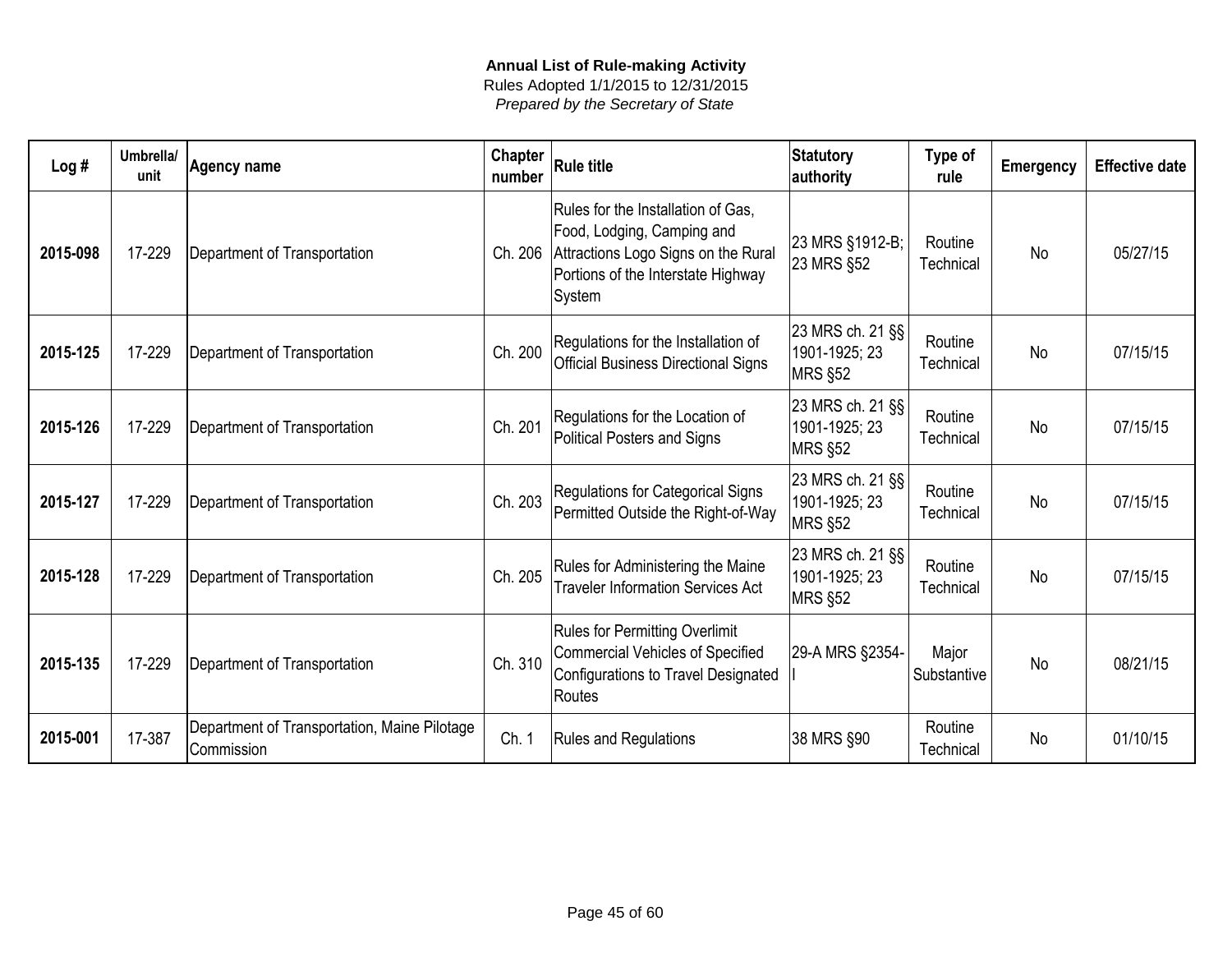| Log#     | Umbrella/<br>unit | <b>Agency name</b>                                                                                                   | Chapter<br>number | $ R$ ule title                           | <b>Statutory</b><br>authority   | Type of<br>rule      | <b>Emergency</b> | <b>Effective date</b> |
|----------|-------------------|----------------------------------------------------------------------------------------------------------------------|-------------------|------------------------------------------|---------------------------------|----------------------|------------------|-----------------------|
| 2015-048 | 18-125            | Department of Administrative and Financial<br>Services, Bureau of Revenue Services (Maine<br>Revenue Services - MRS) |                   | Ch. 208   Revaluation Guidelines         | 36 MRS §§ 112,<br>328, 330, 331 | Routine<br>Technical | <b>No</b>        | 03/24/15              |
| 2015-056 | 18-125            | Department of Administrative and Financial<br>Services, Bureau of Revenue Services (Maine<br>Revenue Services - MRS) |                   | Ch. 801 Apportionment                    | 36 MRS §112                     | Routine<br>Technical | <b>No</b>        | 04/05/15              |
| 2015-057 | 18-125            | Department of Administrative and Financial<br>Services, Bureau of Revenue Services (Maine<br>Revenue Services - MRS) | Ch. 803           | Withholding Tax Reports and<br>Payments  | 36 MRS §112                     | Routine<br>Technical | <b>No</b>        | 04/05/15              |
| 2015-058 | 18-125            | Department of Administrative and Financial<br>Services, Bureau of Revenue Services (Maine<br>Revenue Services - MRS) |                   | Ch. 805 Composite Filing                 | 36 MRS §112                     | Routine<br>Technical | <b>No</b>        | 04/05/15              |
| 2015-064 | 18-125            | Department of Administrative and Financial<br>Services, Bureau of Revenue Services (Maine<br>Revenue Services - MRS) | Ch. 202           | Tree Growth Tax Law Valuations -<br>2015 | 36 MRS §576                     | Routine<br>Technical | <b>No</b>        | 04/12/15              |
| 2015-077 | 18-125            | Department of Administrative and Financial<br>Services, Bureau of Revenue Services (Maine<br>Revenue Services - MRS) |                   | Ch. 601 Estate Tax                       | 36 MRS §112                     | Routine<br>Technical | <b>No</b>        | 04/28/15              |
| 2015-078 | 18-125            | Department of Administrative and Financial<br>Services, Bureau of Revenue Services (Maine<br>Revenue Services - MRS) |                   | Ch. 603 Maine Estate Tax after 2012      | 36 MRS §112                     | Routine<br>Technical | <b>No</b>        | 04/28/15              |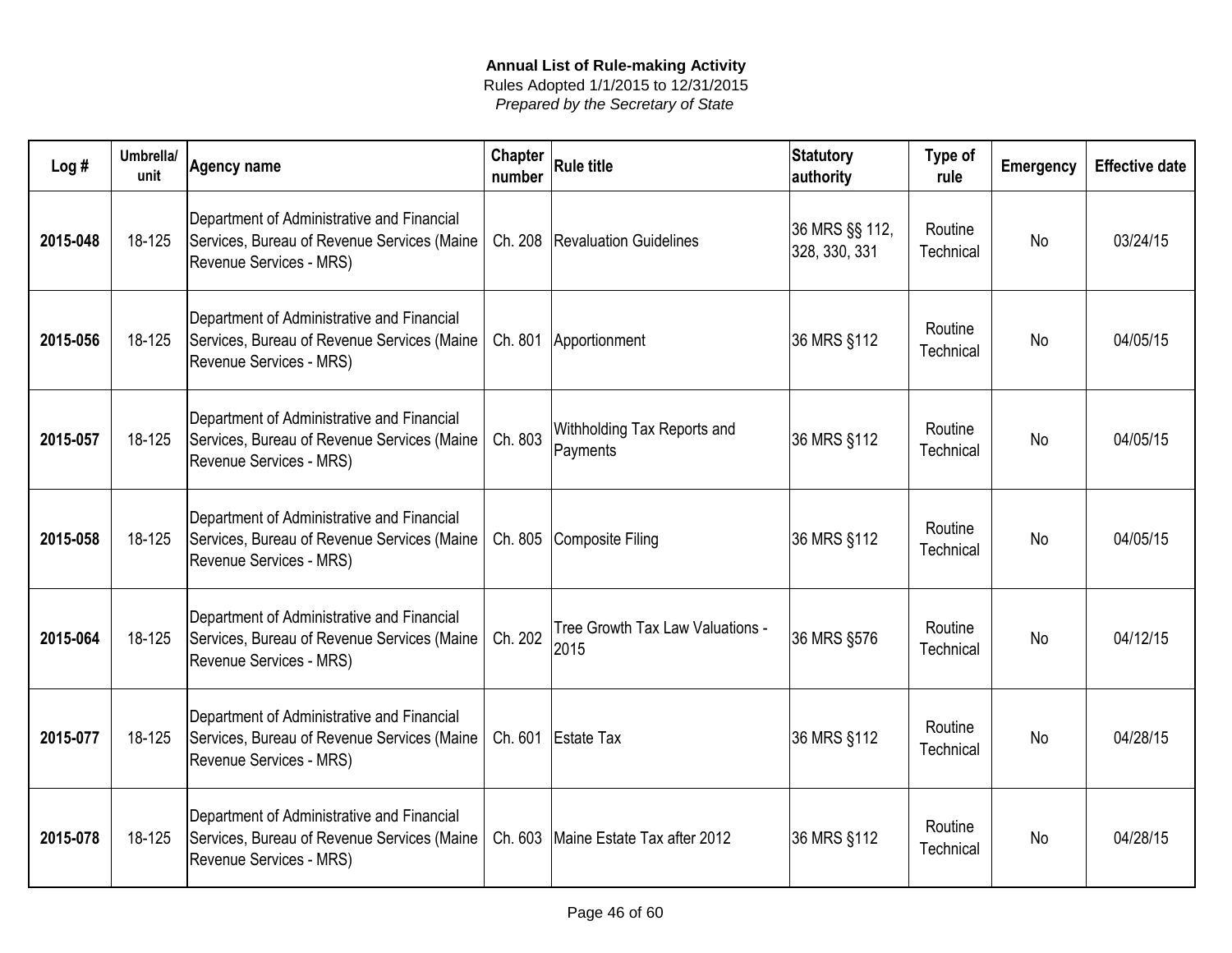| Log#     | Umbrella/<br>unit | Agency name                                                                                                          | <b>Chapter</b><br>number | <b>Rule title</b>                                                           | Statutory<br>authority    | Type of<br>rule      | <b>Emergency</b> | <b>Effective date</b> |
|----------|-------------------|----------------------------------------------------------------------------------------------------------------------|--------------------------|-----------------------------------------------------------------------------|---------------------------|----------------------|------------------|-----------------------|
| 2015-080 | 18-125            | Department of Administrative and Financial<br>Services, Bureau of Revenue Services (Maine<br>Revenue Services - MRS) |                          | Ch. 813   Property Tax Fairness Credit                                      | 36 MRS §§ 112,<br>5219-KK | Routine<br>Technical | <b>No</b>        | 05/05/15              |
| 2015-081 | 18-125            | Department of Administrative and Financial<br>Services, Bureau of Revenue Services (Maine<br>Revenue Services - MRS) | Ch. 901                  | Maine Residents Property Tax<br>Program                                     | 36 MRS §112               | Routine<br>Technical | <b>No</b>        | 05/05/15              |
| 2015-099 | 18-125            | Department of Administrative and Financial<br>Services, Bureau of Revenue Services (Maine<br>Revenue Services - MRS) |                          | Ch. 812 Credit for Educational Opportunity                                  | 36 MRS §§ 112,<br>5217-D  | Routine<br>Technical | <b>No</b>        | 05/27/15              |
| 2015-112 | 18-125            | Department of Administrative and Financial<br>Services, Bureau of Revenue Services (Maine<br>Revenue Services - MRS) | Ch. 201                  | Rules of Procedure Used to Develop 36 MRS §§ 112,<br><b>State Valuation</b> | 201, 208, 305             | Routine<br>Technical | <b>No</b>        | 06/23/15              |
| 2015-123 | 18-125            | Department of Administrative and Financial<br>Services, Bureau of Revenue Services (Maine<br>Revenue Services - MRS) |                          | Ch. 102 Electronic Funds Transfer (EFT)                                     | 36 MRS §112               | Routine<br>Technical | N <sub>o</sub>   | 07/11/15              |
| 2015-154 | 18-125            | Department of Administrative and Financial<br>Services, Bureau of Revenue Services (Maine<br>Revenue Services - MRS) |                          | Ch. 205 Certification of Assessors                                          | 36 MRS §§ 310-<br>314     | Routine<br>Technical | <b>No</b>        | 08/26/15              |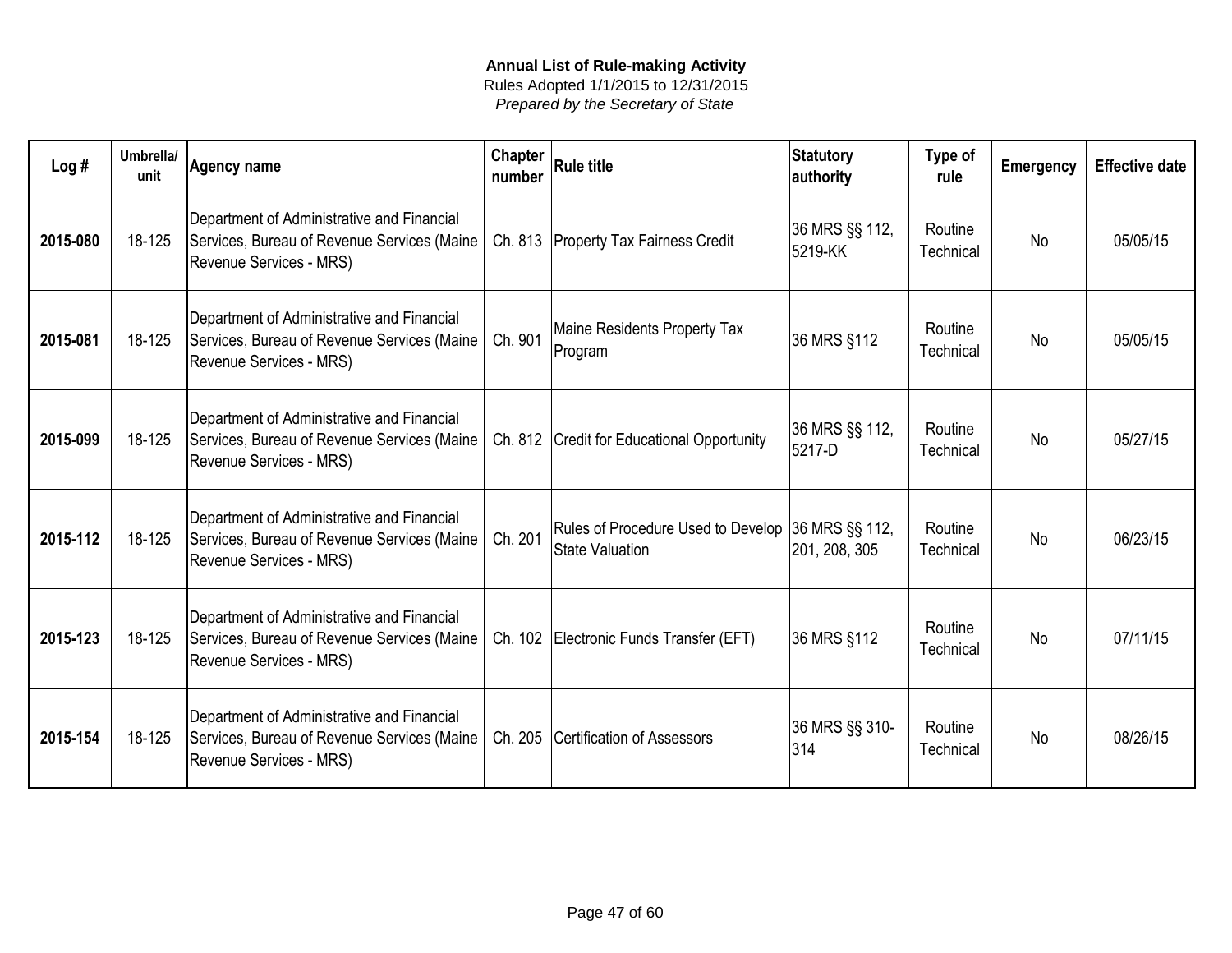| Log#     | Umbrella/<br>unit | Agency name                                                                                                                                                            | Chapter $ $<br>number | <b>Rule title</b>      | Statutory<br>authority                      | Type of<br>rule      | <b>Emergency</b> | <b>Effective date</b> |
|----------|-------------------|------------------------------------------------------------------------------------------------------------------------------------------------------------------------|-----------------------|------------------------|---------------------------------------------|----------------------|------------------|-----------------------|
| 2015-083 | 18-553            | Department of Administrative and Financial<br>Services, Bureau of Alcoholic Beverages and<br>Lottery Operations (BABLO) / Maine State<br>Liquor and Lottery Commission | Ch. 50                | Lucky for Life Rules   | 8 MRS §372 sub-<br>$\sqrt{\S2}$             | Routine<br>Technical | No               | 05/10/15              |
| 2015-227 | 18-553            | Department of Administrative and Financial<br>Services, Bureau of Alcoholic Beverages and<br>Lottery Operation(BABLO) / Maine State<br>Liquor and Lottery Commission   | Ch. 20                | <b>Powerball Rules</b> | 8 MRS §374,<br>$\frac{1}{3}372$ sub- $\S$ 2 | Routine<br>Technical | <b>No</b>        | 11/24/15              |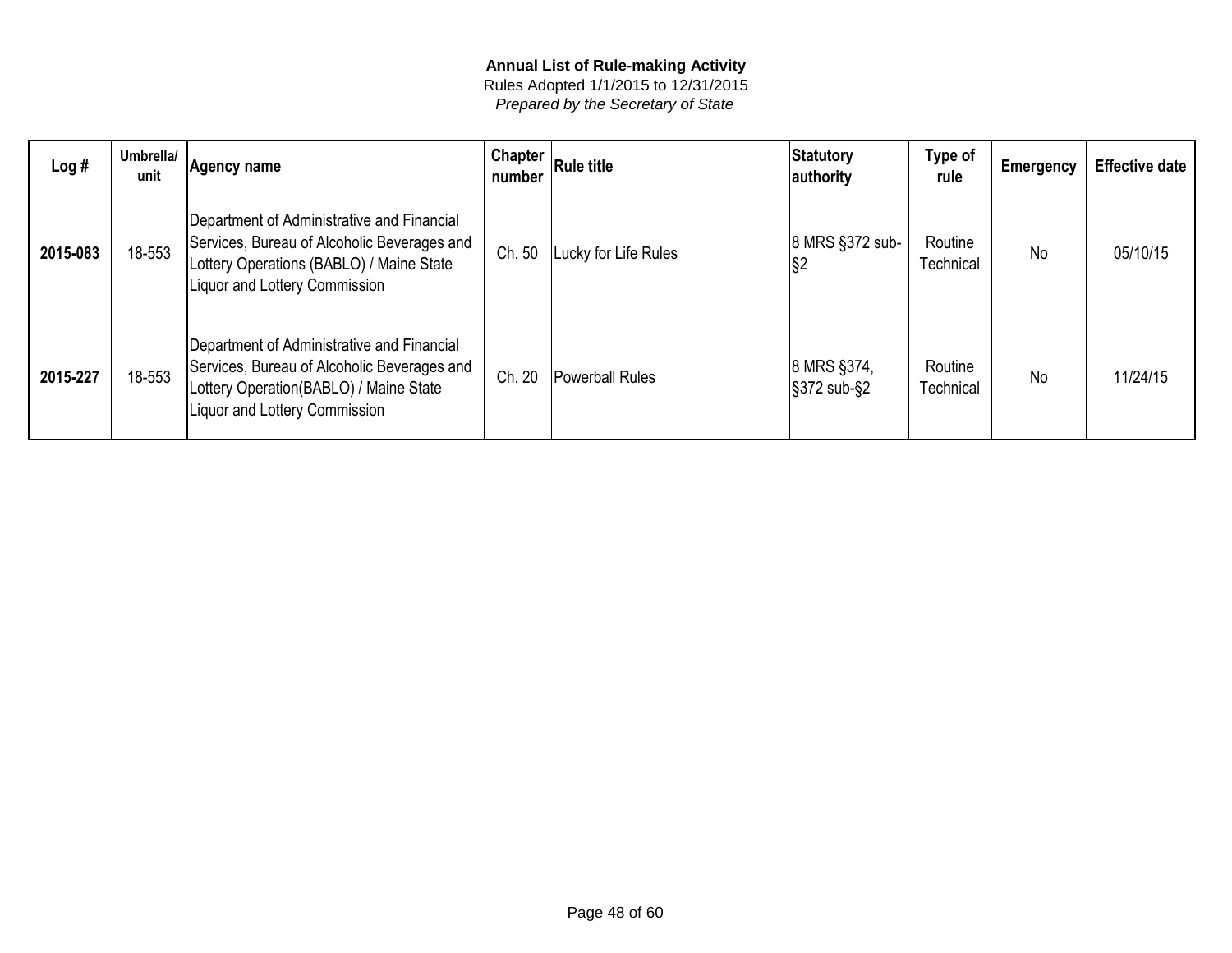| Log #    | Umbrella/<br>unit | Agency name                                         | <b>Chapter</b><br>number | <b>Rule title</b>                                                            | Statutory<br> authority | Type of<br>rule      | Emergency | <b>Effective date</b> |
|----------|-------------------|-----------------------------------------------------|--------------------------|------------------------------------------------------------------------------|-------------------------|----------------------|-----------|-----------------------|
| 2015-242 | 19-498            | Department of Economic and Community<br>Development | Ch. 44                   | <b>Community Development Block</b><br>Grant Program: 2016 Final<br>Statement | 5 MRS §13058<br>sub-§2  | Routine<br>Technical | No        | 12/12/15              |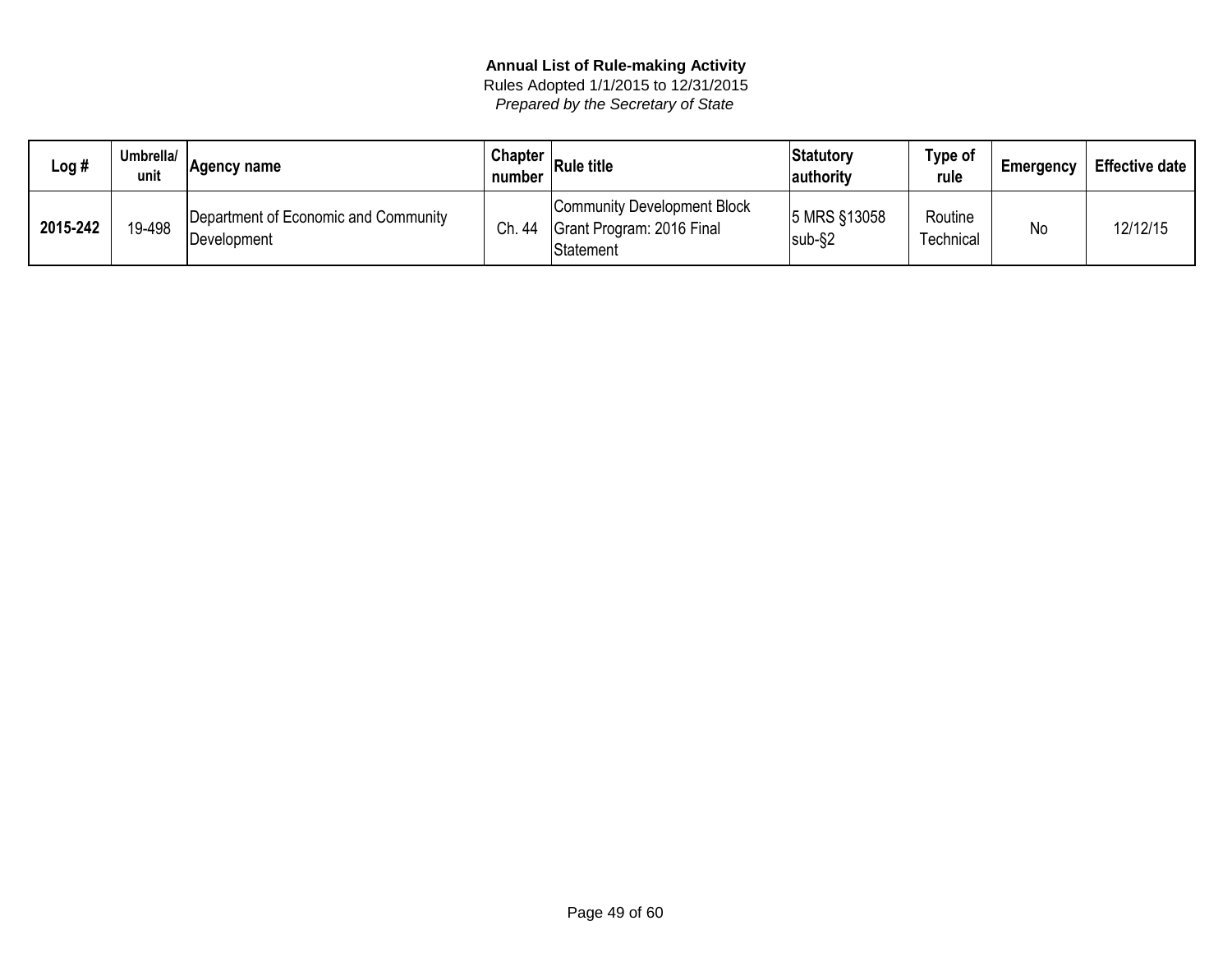| Log#     | Umbrella/<br>unit | Agency name                                  | <b>Chapter</b><br>number | <b>Rule title</b>                                                                                                                                                     | Statutory<br>authority                   | Type of<br>rule      | <b>Emergency</b> | <b>Effective date</b> |
|----------|-------------------|----------------------------------------------|--------------------------|-----------------------------------------------------------------------------------------------------------------------------------------------------------------------|------------------------------------------|----------------------|------------------|-----------------------|
| 2015-027 | 29-250            | Secretary of State                           | Ch. 950                  | Rules Governing the Use of Digital<br>Signatures                                                                                                                      | 10 MRS §9503                             | Routine<br>Technical | No               | 03/15/15              |
| 2015-032 | 29-250            | Secretary of State, Bureau of Motor Vehicles | Ch. 162                  | The Administration of the<br>International Registration Plan                                                                                                          | 29-A MRS §531                            | Routine<br>Technical | <b>No</b>        | 03/17/15              |
| 2015-140 | 29-250            | Secretary of State, Bureau of Motor Vehicles | Ch. 9                    | <b>Rules Governing Driver Education</b>                                                                                                                               | 29-A MRS §1354<br>$sub-$ §3              | Routine<br>Technical | No               | 08/08/15              |
| 2015-164 | 29-250            | Secretary of State, Bureau of Motor Vehicles | Ch. 170                  | Permitting Commercial Vehicles at<br>Canadian Weight Limits to Travel<br>from Designated Points at the<br>Canadian Border to Baileyville,<br>Madawaska, and Van Buren | 29-A MRS §2354-<br>C; PL 2015 ch.<br>119 | Routine<br>Technical | <b>No</b>        | 09/06/15              |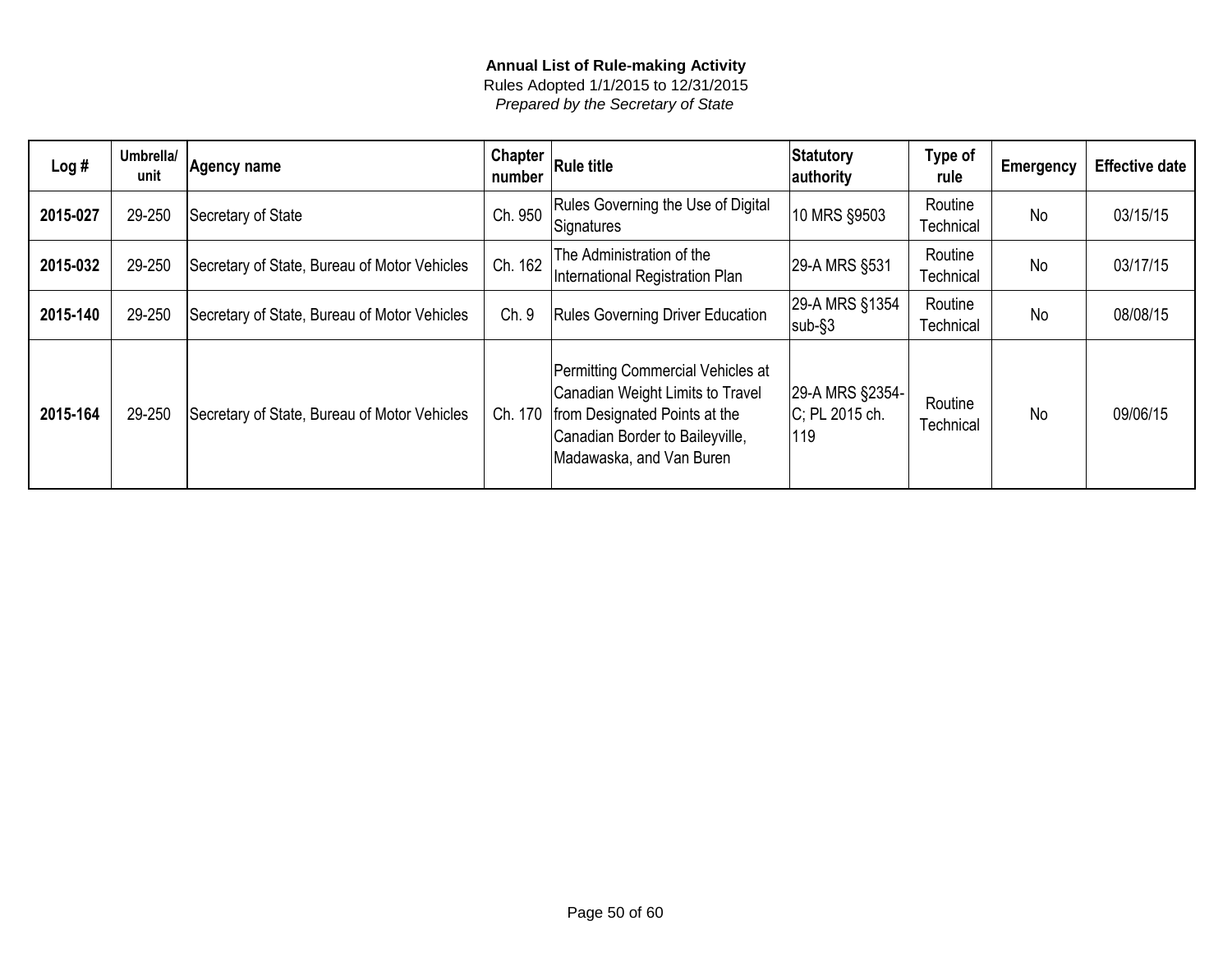| Log#     | Umbrella/<br>unit | <b>Agency name</b>                 | <b>Chapter</b><br>number | <b>Rule title</b>                                                                                                                                 | Statutory<br>authority                                                                                                          | Type of<br>rule      | Emergency | <b>Effective date</b> |
|----------|-------------------|------------------------------------|--------------------------|---------------------------------------------------------------------------------------------------------------------------------------------------|---------------------------------------------------------------------------------------------------------------------------------|----------------------|-----------|-----------------------|
| 2015-010 | 65-407            | <b>Public Utilities Commission</b> | Ch. 305                  | Licensing Requirements, Annual<br>Reporting, Enforcement and<br><b>Consumer Protection Provisions for</b><br>Competitive Provision of Electricity | 35-A MRS §§<br>104, 111, 3203                                                                                                   | Routine<br>Technical | <b>No</b> | 01/26/15              |
| 2015-011 | 65-407            | <b>Public Utilities Commission</b> | Ch. 306                  | Uniform Information Disclosure                                                                                                                    | 35-A MRS §§<br>104, 111, 1301,<br>3203(3), 3203(4)                                                                              | Routine<br>Technical | No        | 01/26/15              |
| 2015-018 | 65-407            | <b>Public Utilities Commission</b> |                          | <b>Exemptions from Regulatory</b><br>Ch. 615   Requirements for Consumer-Owned<br><b>Water Utilities</b>                                          | 35-A MRS §6114                                                                                                                  | Routine<br>Technical | No        | 02/22/15              |
| 2015-043 | 65-407            | <b>Public Utilities Commission</b> | Ch. 401                  | Certification Program for Installers of PL 2009 ch. 372,<br>Solar Energy Equipment in Maine                                                       | PL 2001 ch. 624,<br>PL 2003 ch. 20,<br>PL 2003 ch. 644,<br>PL 2013 ch. 120,<br>10 MRS §§ 1411-<br>1420, 1461-1466,<br>9721-9725 | Routine<br>Technical | No        | 03/23/15              |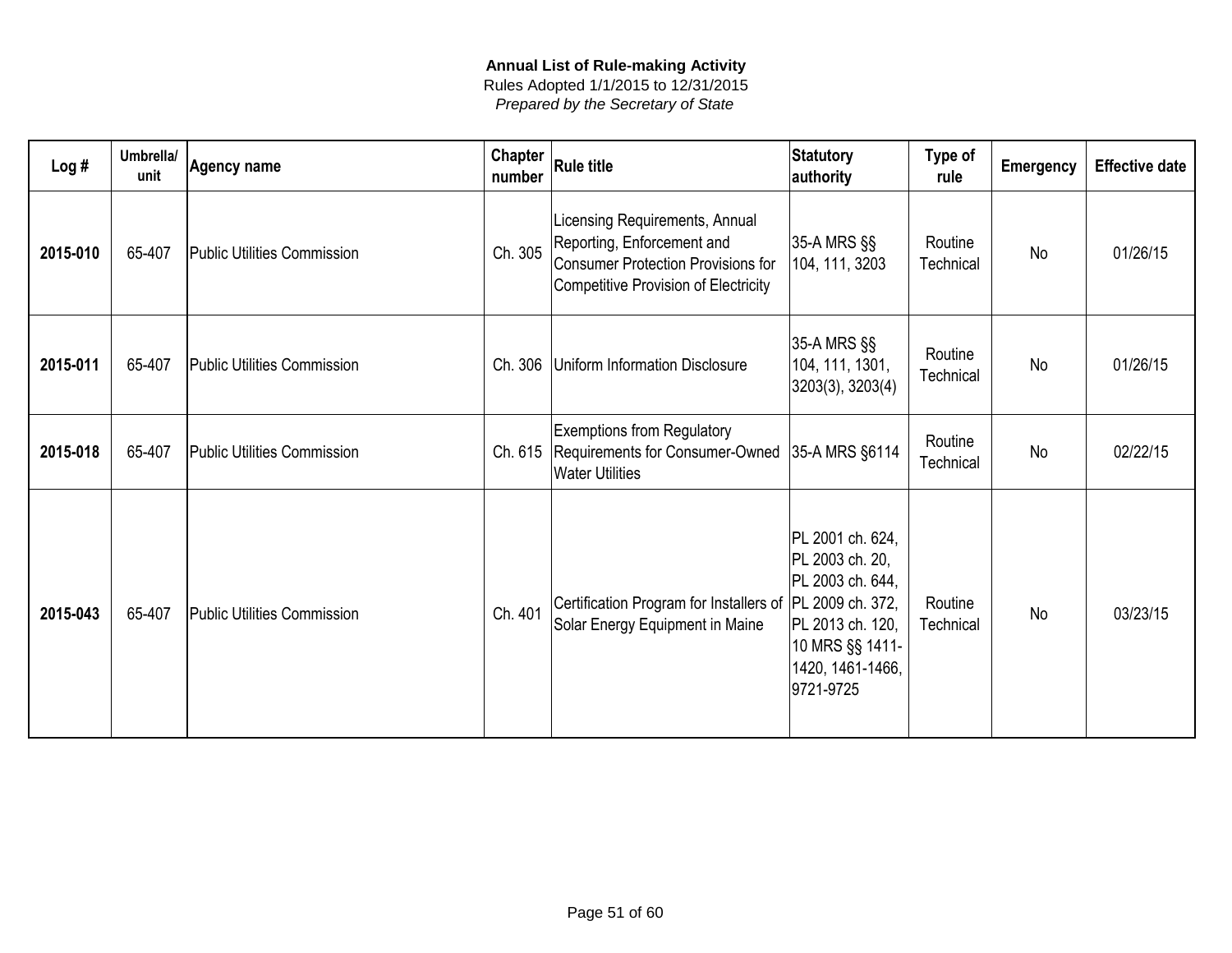| Log#     | Umbrella/<br>unit | Agency name                        | <b>Chapter</b><br>number | Rule title                                                     | Statutory<br>authority                                                                                                                              | Type of<br>rule      | <b>Emergency</b> | <b>Effective date</b> |
|----------|-------------------|------------------------------------|--------------------------|----------------------------------------------------------------|-----------------------------------------------------------------------------------------------------------------------------------------------------|----------------------|------------------|-----------------------|
| 2015-044 | 65-407            | <b>Public Utilities Commission</b> | Ch. 405                  | Certification of Energy Auditors in<br>Maine                   | PL 2001 ch. 624,<br>PL 2003 ch. 20,<br>PL 2003 ch. 644,<br>PL 2009 ch. 372,<br>PL 2013 ch. 120,<br>10 MRS §§ 1411-<br>1420, 1461-1466,<br>9721-9725 | Routine<br>Technical | <b>No</b>        | 03/23/15              |
| 2015-045 | 65-407            | <b>Public Utilities Commission</b> | Ch. 407                  | <b>Energy Efficiency Building</b><br>Performance Standards Act | PL 2001 ch. 624,<br>PL 2003 ch. 20,<br>PL 2003 ch. 644,<br>PL 2009 ch. 372,<br>PL 2013 ch. 120,<br>10 MRS §§ 1411-<br>1420, 1461-1466,<br>9721-9725 | Routine<br>Technical | <b>No</b>        | 03/23/15              |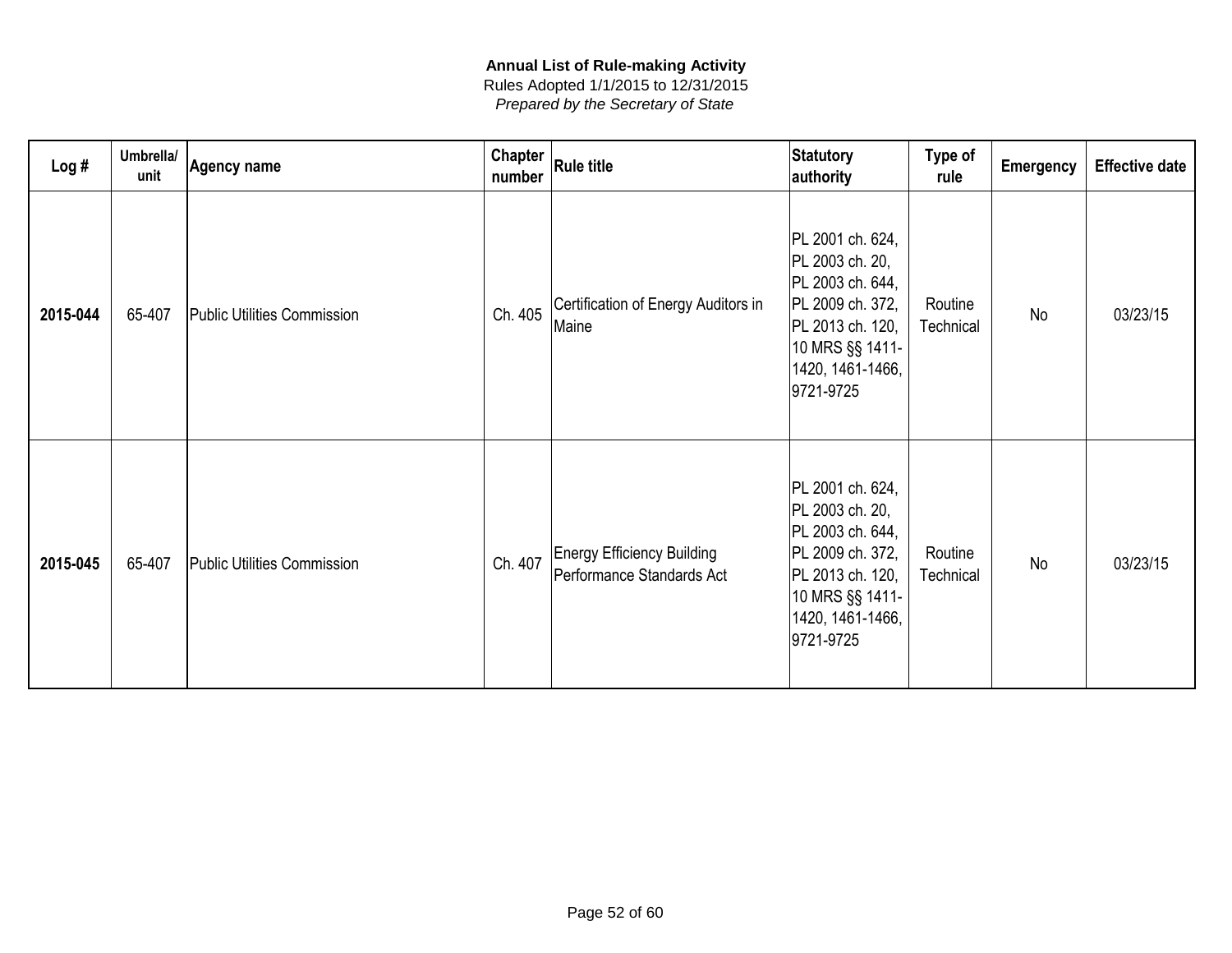| Log#     | Umbrella/<br>unit | Agency name                        | <b>Chapter</b><br>number | <b>Rule title</b>                                                                   | <b>Statutory</b><br>authority                                                                                                                       | Type of<br>rule      | Emergency | <b>Effective date</b> |
|----------|-------------------|------------------------------------|--------------------------|-------------------------------------------------------------------------------------|-----------------------------------------------------------------------------------------------------------------------------------------------------|----------------------|-----------|-----------------------|
| 2015-046 | 65-407            | <b>Public Utilities Commission</b> | Ch. 409                  | <b>Pilot Energy Conservation Revolving</b><br>Loan Fund Program                     | PL 2001 ch. 624,<br>PL 2003 ch. 20,<br>PL 2003 ch. 644,<br>PL 2009 ch. 372,<br>PL 2013 ch. 120,<br>10 MRS §§ 1411-<br>1420, 1461-1466,<br>9721-9725 | Routine<br>Technical | No        | 03/23/15              |
| 2015-073 | 65-407            | <b>Public Utilities Commission</b> | Ch. 317                  | Statewide Arrearage Management<br>Program                                           | 35-A MRS §3214,<br>10110                                                                                                                            | Routine<br>Technical | No        | 04/19/15              |
| 2015-109 | 65-407            | <b>Public Utilities Commission</b> | Ch. 895                  | <b>Underground Facility Damage</b><br><b>Prevention Requirements</b>                | 23-A MRS.§3360-<br>A, 35-A MRS §§<br>104, 111; PL<br>2013 ch. 557;<br>Resolves 2015<br>ch. 9                                                        | Major<br>Substantive | No        | 07/12/15              |
| 2015-171 | 65-407            | <b>Public Utilities Commission</b> | Ch. 420                  | Safety Standards for Natural Gas<br>and Liquefied Natural Gas Facility<br>Operators | 35-A MRS §§<br>111, 4508, 4515,<br>4516-A, 4705-A                                                                                                   | Routine<br>Technical | No        | 09/26/15              |
| 2015-253 | 65-407            | <b>Public Utilities Commission</b> | Ch. 403                  | Rules for the Distribution of Funds to<br>Support Regional Rideshare<br>Programs    | PL 2015 ch. 43                                                                                                                                      | Routine<br>Technical | No        | 12/18/15              |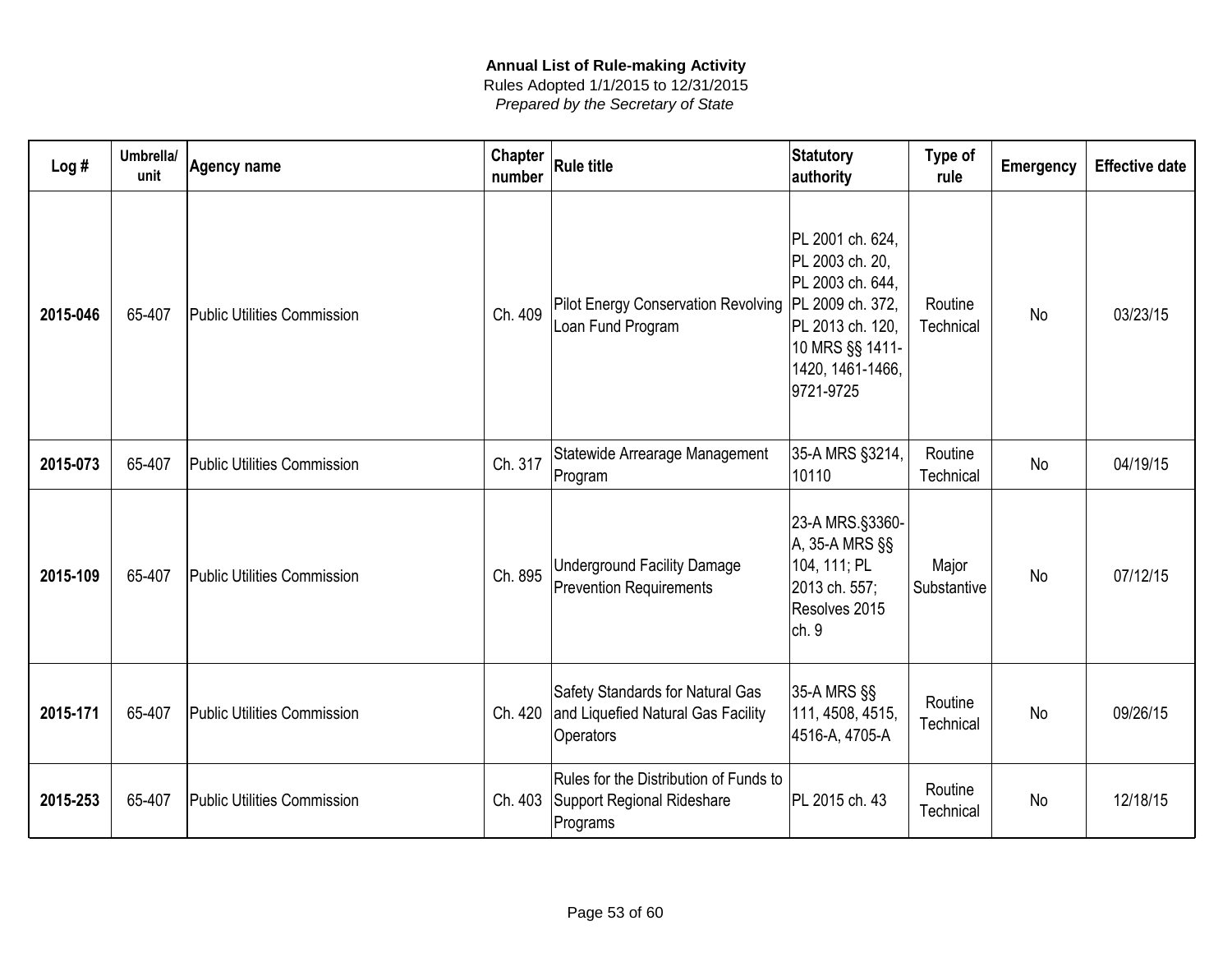| Log#     | Umbrella/<br>unit | Agency name                        | Chapter<br>number | <b>Rule title</b>                                             | Statutory<br>authority   | Type of<br>rule      | Emergency | <b>Effective date</b> |
|----------|-------------------|------------------------------------|-------------------|---------------------------------------------------------------|--------------------------|----------------------|-----------|-----------------------|
| 2015-173 | 90-351            | <b>Workers' Compensation Board</b> | Ch.5              | Medical Fees: Reimbursement<br>Levels; Reporting Requirements | 39-A MRS §101<br>et seq. | Routine<br>Technical | No        | 10/01/15              |
| 2015-174 | 90-351            | <b>Workers' Compensation Board</b> | Ch. 12            | <b>Formal Hearings</b>                                        | 39-A MRS §101<br>et seg. | Routine<br>Technical | No        | 10/01/15              |
| 2015-175 | 90-351            | <b>Workers' Compensation Board</b> | Ch.               | <b>Expenses and Fees</b>                                      | 39-A MRS §101<br>et seg. | Routine<br>Technical | No        | 10/01/15              |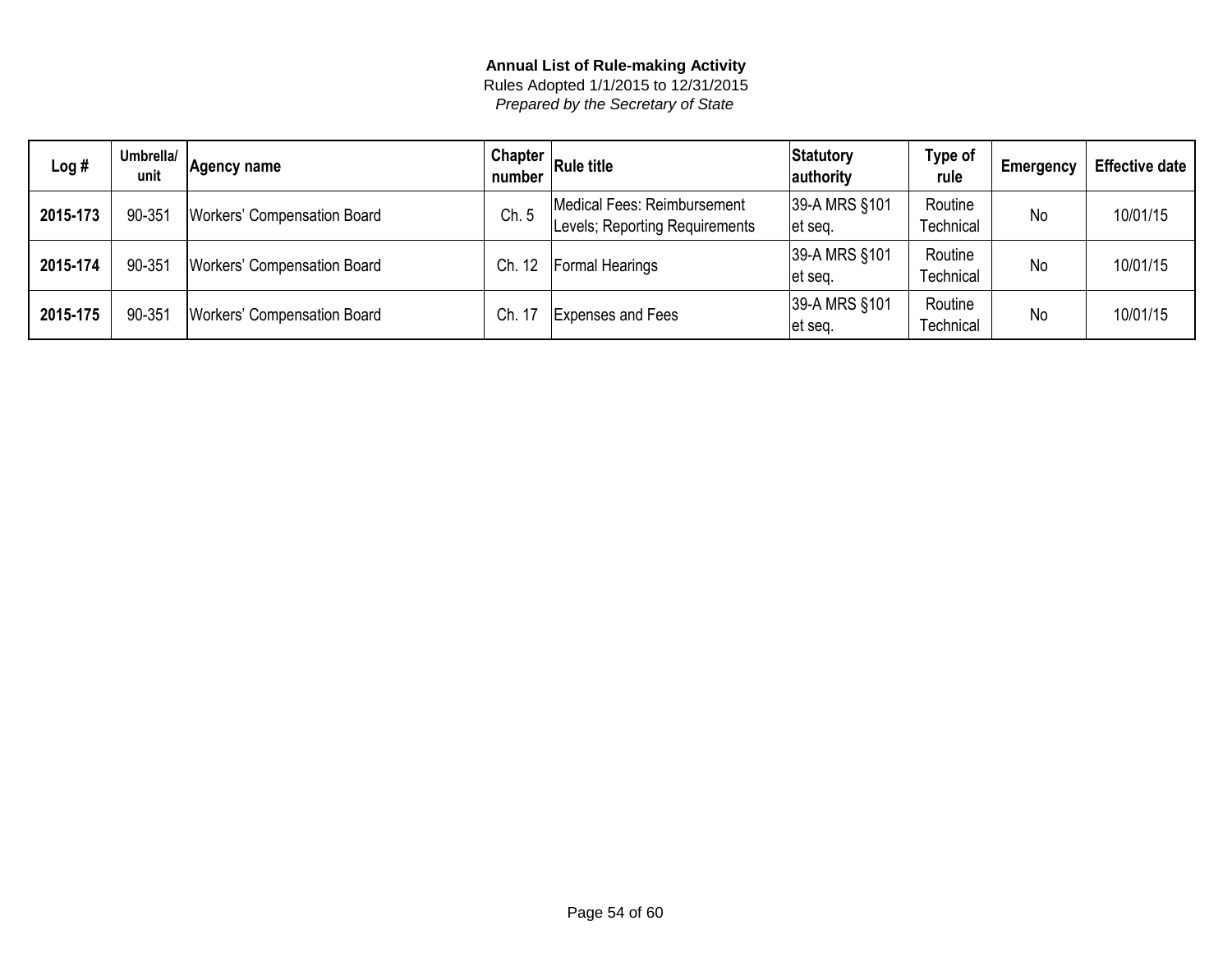| Log#     | Umbrella/<br>unit | Agency name                    | Chapter $ $<br>number | <b>Rule title</b>                                                                                 | Statutory<br>authority                            | Type of<br>rule      | Emergency | <b>Effective date</b> |
|----------|-------------------|--------------------------------|-----------------------|---------------------------------------------------------------------------------------------------|---------------------------------------------------|----------------------|-----------|-----------------------|
| 2015-183 | 90-590            | Maine Health Data Organization | Ch. 243               | Uniform Reporting System for Health 8708(6-A),<br>Care Claims Data Sets                           | 22 MRS §§<br> 8703(1), 8704(4),<br> 8712(2)       | Routine<br>Technical | No        | 10/06/15              |
| 2015-226 | 90-590            | Maine Health Data Organization | Ch. 241               | Uniform Reporting System for<br>Hospital Inpatient Data Sets and<br>Hospital Outpatient Data Sets | 22 MRS ch. 1683.<br>S8704 sub-§4,<br><b>S8708</b> | Routine<br>Technical | <b>No</b> | 11/22/15              |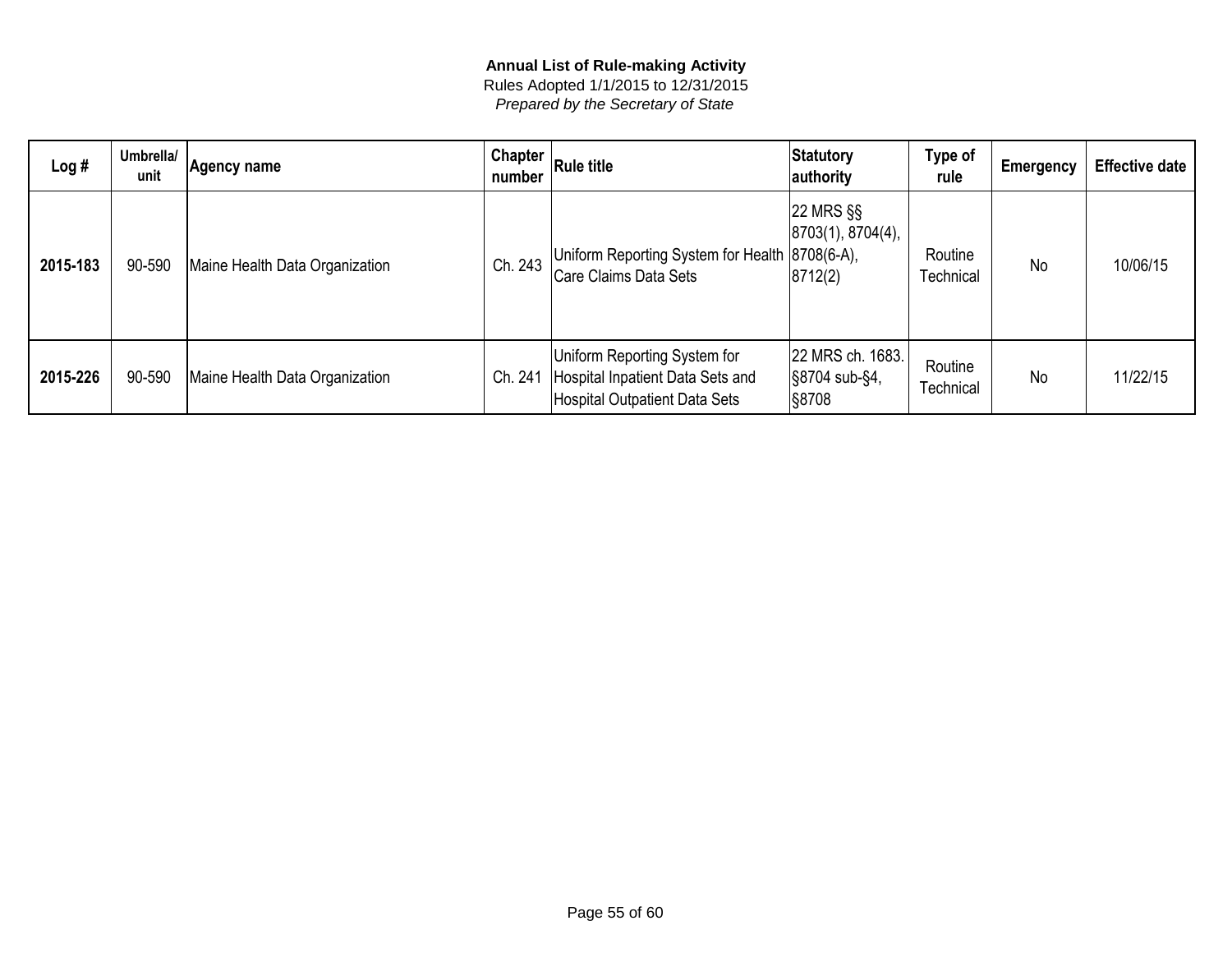| Log #    | Umbrella/<br>unit | ∣Aɑencv name                                                       | <b>Chapter</b><br>number | <b>Rule title</b>  | Statutory<br>authority          | Type of<br>rule             | Emergency | <b>Effective date</b> |
|----------|-------------------|--------------------------------------------------------------------|--------------------------|--------------------|---------------------------------|-----------------------------|-----------|-----------------------|
| 2015-097 | 94-270            | Commission on Governmental Ethics and<br><b>Election Practices</b> | Ch.                      | <b>IProcedures</b> | MRS §1003(1);<br>21-A MRS §1126 | Routine<br><b>Technical</b> | Nc        | 05/25/15              |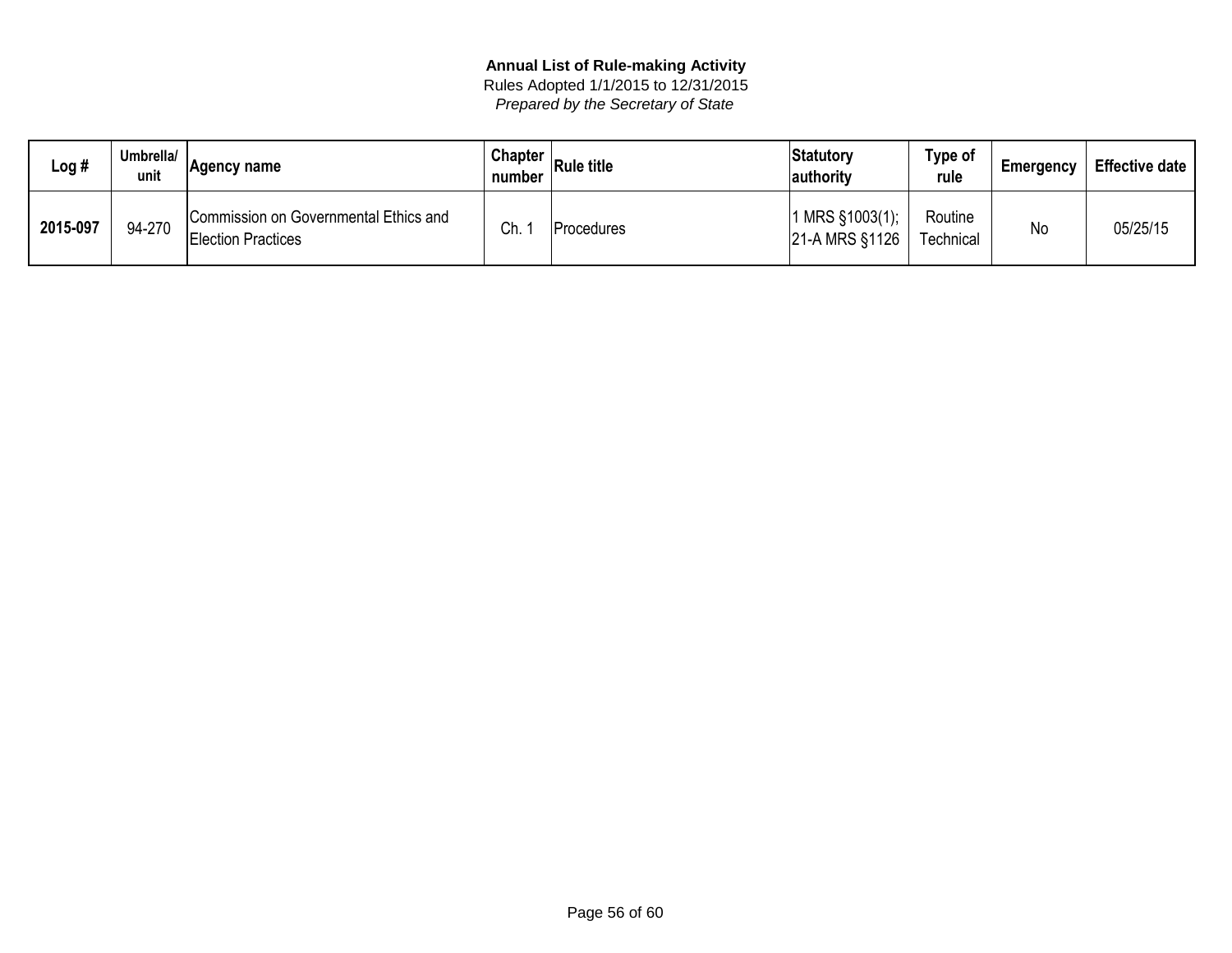| Log #    | Umbrella/<br>unit | Agency name                        | <b>Chapter</b><br>number | <b>Rule title</b>                          | Statutory<br>authority | Type of<br>rule      | <b>Emergency</b> | <b>Effective date</b> |
|----------|-------------------|------------------------------------|--------------------------|--------------------------------------------|------------------------|----------------------|------------------|-----------------------|
| 2015-104 | 94-293            | <b>Baxter State Park Authority</b> | Ch.                      | Baxter State Park Rules and<br>Regulations | None provided          | Routine<br>⊺echnical | No               | 06/01/15              |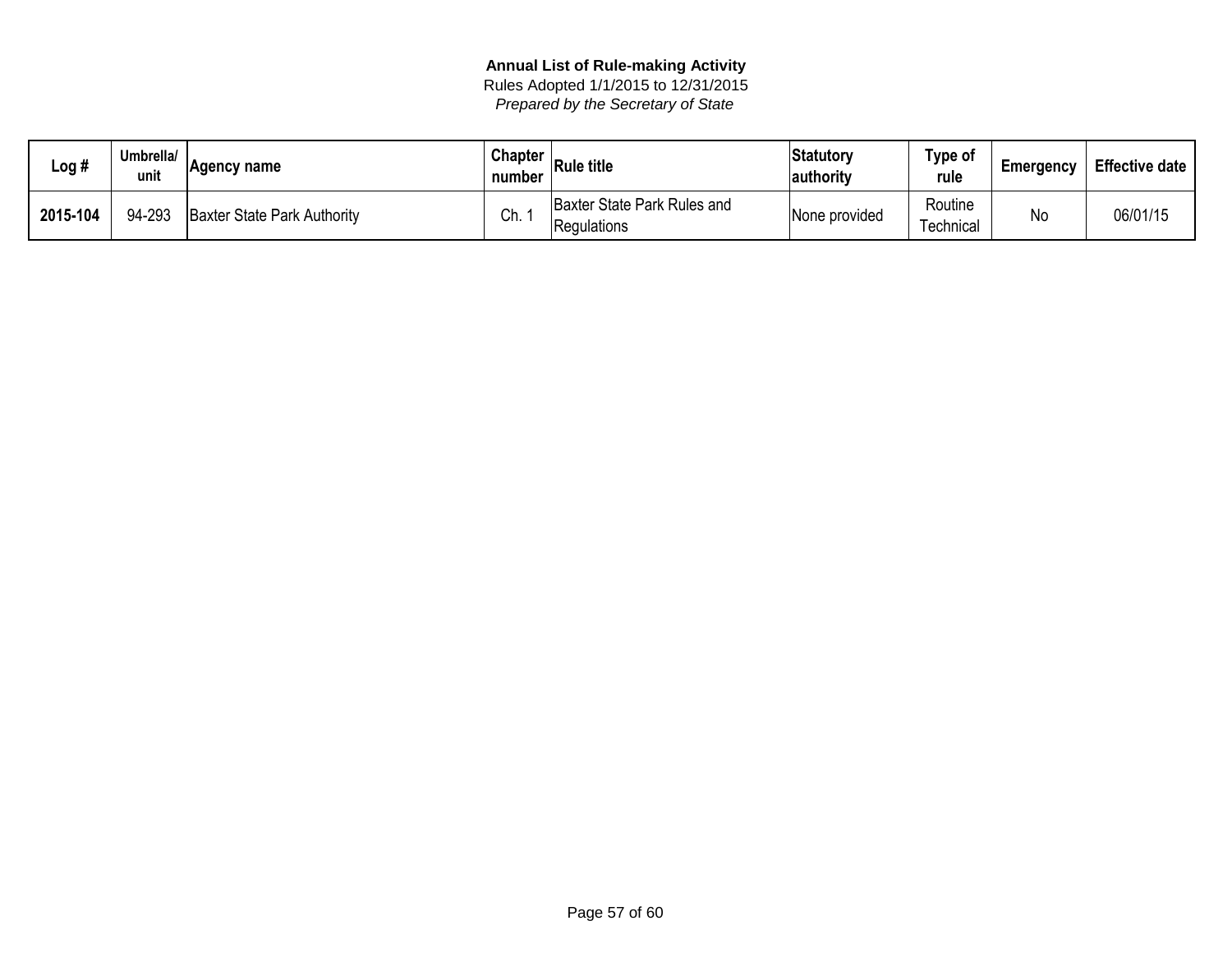| Log#     | Umbrella/<br>unit | Agency name                       | <b>Chapter</b><br>number | Rule title                                                     | Statutory<br>authority                                          | Type of<br>rule      | <b>Emergency</b> | <b>Effective date</b> |
|----------|-------------------|-----------------------------------|--------------------------|----------------------------------------------------------------|-----------------------------------------------------------------|----------------------|------------------|-----------------------|
| 2015-063 | 94-457            | <b>Finance Authority of Maine</b> | Ch. 314                  | Regional Economic Development<br><b>Revolving Fund Program</b> | 10 MRS §969-<br>A(14); 10 MRS<br>S1026-M(11); 10<br>MRS §1026-A | Routine<br>Technical | <b>No</b>        | 04/11/15              |
| 2015-165 | 94-457            | <b>Finance Authority of Maine</b> | Ch. 325                  | Maine New Markets Capital<br>Investment Program                | 10 MRS §1100-<br><b>ZZ</b> ; 16 MRS<br><b>S5219-GG</b>          | Routine<br>Technical | Yes              | 09/01/15              |
| 2015-209 | 94-457            | <b>Finance Authority of Maine</b> | Ch. 325                  | Maine New Markets Capital<br>Investment Program, Amendment 3   | 10 MRS §1100-2;<br>36 MRS §5219-<br> GG                         | Routine<br>Technical | No               | 11/09/15              |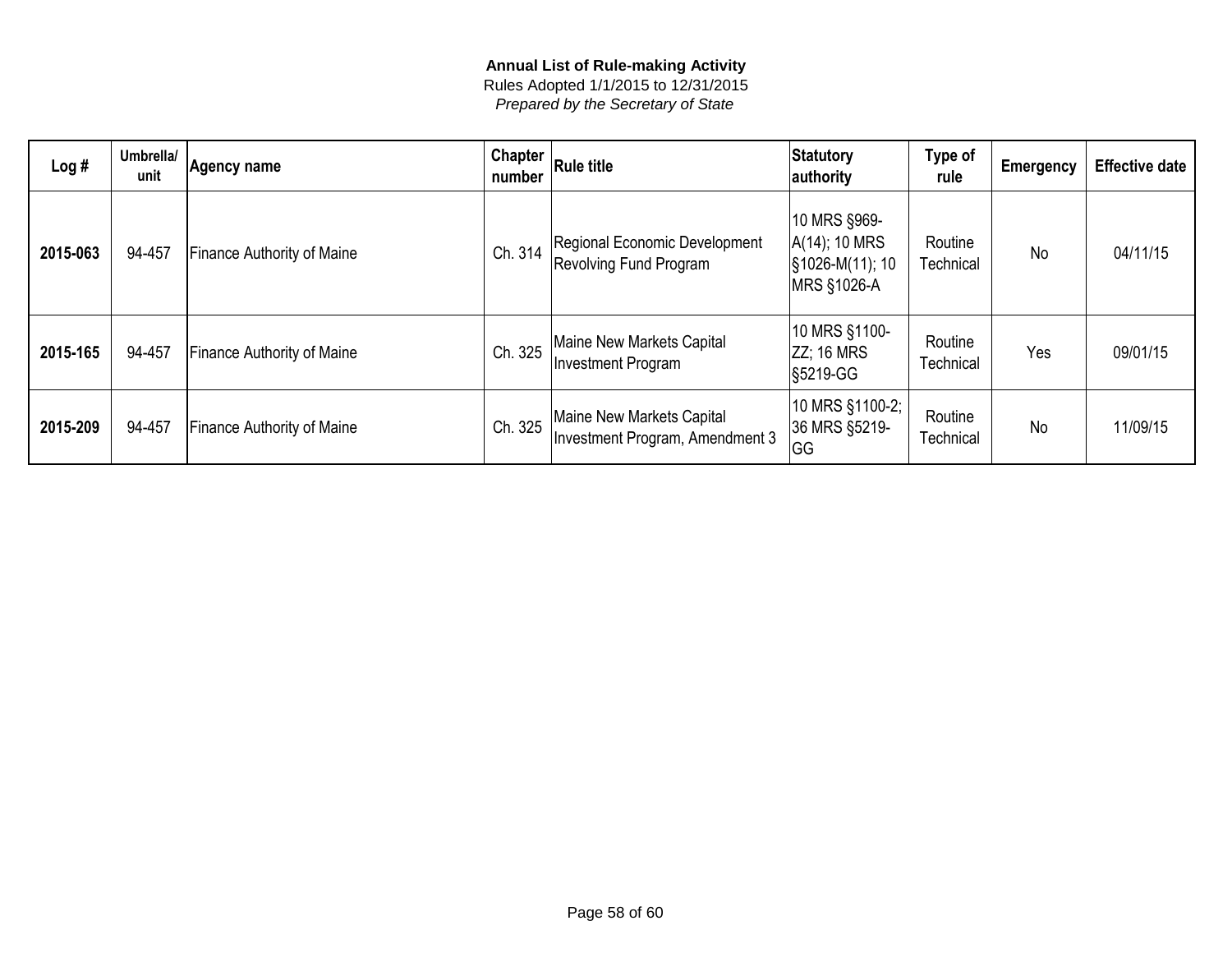| Log#     | Umbrella/<br>unit | Agency name                                 | Chapter<br>number | <b>Rule title</b>                                                                           | Statutory<br>authority                                                                                           | Type of<br>rule      | <b>Emergency</b> | <b>Effective date</b> |
|----------|-------------------|---------------------------------------------|-------------------|---------------------------------------------------------------------------------------------|------------------------------------------------------------------------------------------------------------------|----------------------|------------------|-----------------------|
| 2015-121 | 94-649            | Maine Commission on Indigent Legal Services | Ch. 301           | Fee Schedule and Administrative<br>Procedures for Payment of<br>Commission Assigned Counsel | $ 4$ MRS §§<br>1804(2)(F),<br>$(3)(B)$ , $(3)(F)$ and<br>$ (4)(D);$ P.L. 2015<br>ch. 267 Sec. A-<br>41, Sec. Y-I | Major<br>Substantive | Yes              | 07/01/15              |
| 2015-152 | 94-649            | Maine Commission on Indigent Legal Services | Ch. 2             | Standards for Qualifications of<br>Assigned Counsel                                         | 4 MRS<br>$\sqrt{\$1804(2)(B, G)}$ ,<br>$ 4(D)$ ; Resolve<br>2013 ch. 38                                          | Major<br>Substantive | <b>No</b>        | 09/17/15              |